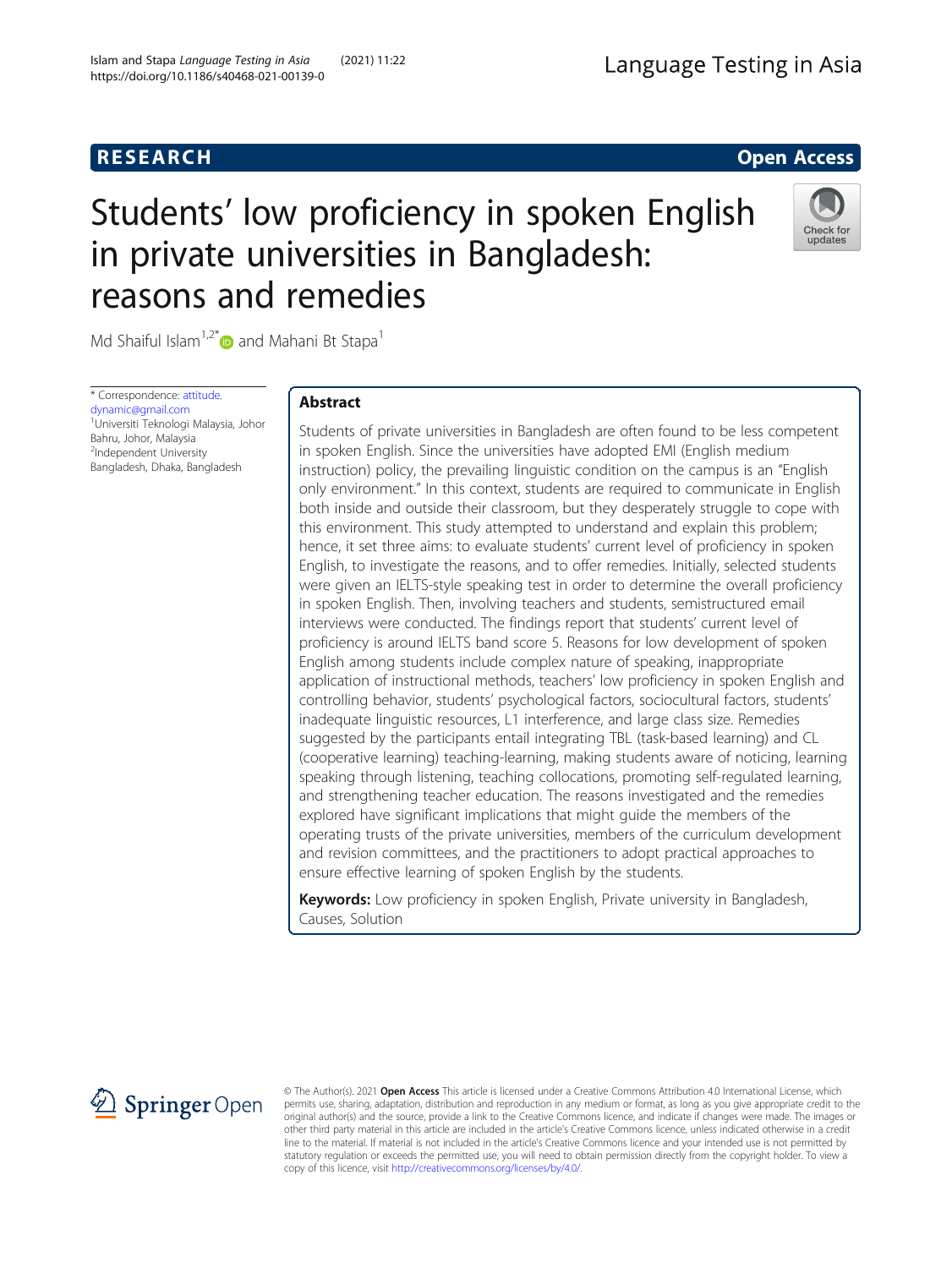#### Introduction

Speaking, as used in the ESL (English as a second language), or EFL (English as a foreign language) contexts, appears to be the most important of the four language skills (listening, speaking, reading, and writing) (Bailey & Savage, [1994](#page-25-0); El-Sakka, [2016;](#page-26-0) Shabani, [2013](#page-29-0)). Speaking might be considered the fundamental skill in second language (L2) learning (Lazaraton, [2014\)](#page-27-0). Lazaraton [\(2014\)](#page-27-0) adds that speaking is used as a vehicle to acquire other skills, such as listening, reading, and writing when the teachers adopt productive approaches to teaching, for example, communicative language teaching, silent way, or even audiolingual method. With regard to the role of speaking in facilitating the acquisition of other language skills, Goh and Burns ([2012](#page-26-0)) also claim that speaking enhances other skills. They illustrated that speaking is often used to examine if we listened to something effectively, or comprehension of reading is verified through speaking. Writing also involves speaking since the student requires feedback from instructors and peers. Speaking apparently appeared as the most important language skill in a survey administered by Shaw ([1983](#page-29-0)). J. C. Alderson and L. F. Bachman in Luoma ([2004](#page-27-0)) explicitly declared that we demonstrate our personality, self-image, our knowledge of the world, and our views of the surroundings and beyond through our oral communication with others in a foreign language. Moreover, success in a career, to a large extent, is determined by how proficiently and effectively we use spoken English to communicate our thoughts and ideas with people in the management of the organization (Pandey & Pandey, [2014](#page-28-0)).

Mark Robson, Director of English and Exams, British Council, labeled English as the "operating system" of global conversation (Robson, [2013,](#page-28-0) p. 2). He further commented that people involved in economic affairs, the thought leaders, and decision-makers in business are learning and speaking English more than ever before. Of all languages of the world, English now is most widely used in international trade, popular media and entertainment, global telecommunications, publication of newspapers and books, and, most importantly, in the internationalization of education (Rahman & Singh, [2021;](#page-28-0) Rao, [2019](#page-28-0)). Therefore, effective communication in spoken English is most desirable in this globalized world due to its status as a lingua franca (Jenkins, [2007](#page-26-0)). Those who are proficient in spoken English enjoy numerous opportunities in social, academic, and professional life (Brown, [2001;](#page-25-0) Cook, [2003;](#page-25-0) Crystal, [2003](#page-25-0)). Al-Sobhi and Preece ([2018\)](#page-24-0) also claim that the role of spoken English in academia, work, and economy has been significantly recognized. Moreover, spoken English empowers people with the ability to express their feelings and thoughts that influence other people, and various social dynamics (Wierzbicka, [2006](#page-29-0)). Devi and Rao [\(2018](#page-25-0)) argue that people's advanced proficiency in spoken English enables them to persuade others in synthesizing cultures, a prerequisite for building a collective global society. Finally, mastery in spoken English enables the designated people of a country to negotiate with the competing stakeholders on matters related to bilateral interests (Phillipson, [2012](#page-28-0); TEPAV, [2015](#page-29-0)).

However, mastering proficiency in spoken English is not easy, and students as well as common people spend a long time to acquire the desired proficiency (Luoma, [2004](#page-27-0)). Speaking is a notoriously complex and perplexing skill (Lazaraton, [2014](#page-27-0)). According to Brown ([2007](#page-25-0)), segmentation of speech as thought groups, hesitation devices, use of colloquial language, and suprasegmental features, for example, stress, rhythm, and intonation cause complexity in speaking. The dynamic and instantaneous nature of speaking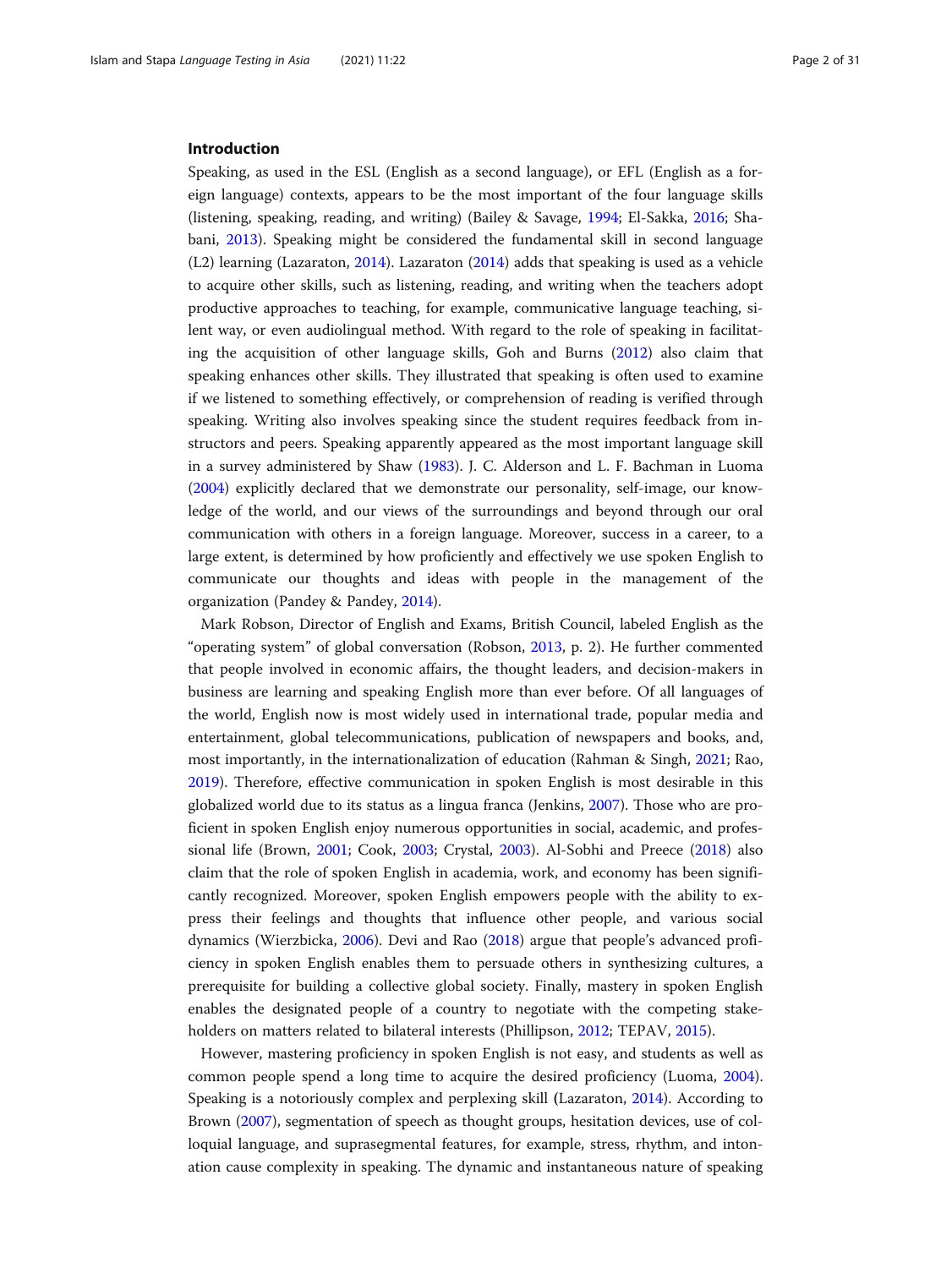also causes the complexity since speakers need to synchronize a number of factors, such as generating ideas, using knowledge of language, and adopting strategies simultaneously (Johnson, [1996\)](#page-26-0). Pawlak and Waniek-Klimczak ([2015\)](#page-28-0) maintain that speaking is a multifaceted skill, and efficient command in speaking requires the speakers to coordinate linguistic resources, pragmatic consciousness, contexts of spoken discourse, and norms of conversation. During speaking, students are expected to orchestrate a) knowledge of language and discourse (grammatical knowledge, phonological knowledge, lexical knowledge, and discourse knowledge), b) core speaking skills (pronunciation, speech function, interaction management, and discourse organization), and c) communication strategies (cognitive strategies, metacognitive strategies, and interaction strategies) (Goh & Burns, [2012\)](#page-26-0). Speakers' performance conditions, such as time pressure, planning what to talk, self-monitoring the quality of performance, and the variety and volume of supports available, also pose difficulty for the speakers (Nation & Newton, [2009](#page-28-0)). Besides, complexity in speaking is also engendered by the affective dimensions of the speakers (Mihaljević Djigunović et al., [2008](#page-27-0); Imura, [2007](#page-26-0); Wei, [2007](#page-29-0)). Mihaljević Djigunović et al. ([2008](#page-27-0)) argue that users' success in speaking is more strongly connected to affective factors than success in writing. Speaking becomes an impediment for both teachers and students (Bouzar, [2019](#page-25-0)) since teachers struggle to identify an effective method of instruction while the students face the problem to adopt the appropriate process to master the skill. The difficulty experienced by the teachers poses a dilemma among them about guiding the students to learn to talk (Brown & Yule, [1983\)](#page-25-0).

#### Conceptualization of the barriers to the improvement in spoken English

Adoption and implementation of instructional methods by the teachers have appeared to be a common problem that hindered the development of students' proficiency in spoken English (Ali & Walker, [2014](#page-24-0); Chowdhury & Kabir, [2014;](#page-25-0) Farooqui, [2007](#page-26-0); Ibna Seraj & Habil, [2021](#page-26-0); Islam, [2015](#page-26-0); Rahman et al., [2015](#page-28-0); Rahman & Pandian, [2018](#page-28-0); Seraj et al., [2021](#page-29-0)). Anderson [\(1993\)](#page-24-0), Chowdhury ([2001](#page-25-0)), Li [\(1998\)](#page-27-0), and Liu [\(1998](#page-27-0)) found that teachers predominantly apply a grammar translation method to teach speaking. Traditional methods of teaching, such as grammar translation and audiolingual methods are still widespread (Carless, [2009](#page-25-0); Farooqui, [2007;](#page-26-0) Littlewood, [2007](#page-27-0); Mangubhai et al., [2007](#page-27-0); Paul & Liu, [2018](#page-28-0); Richards, [2008\)](#page-28-0). These methods exclusively focus on teaching grammar in isolation which hardly creates opportunities for the students to use English for their real-life communication. Globally, in many universities, the spoken English classes are taught mostly through reading aloud or reciting activities (El-Sakka, [2016](#page-26-0)). Another limitation of the traditional methods is their approach to instruction. They are predominantly teacher centered, and in the teacher-centered approach to speaking instruction, teachers mostly talk and they appear to be the main source of knowledge to the students where the students are the passive recipients of knowledge (Murray & Christison, [2010](#page-27-0); Ning, [2011](#page-28-0)). These methods minimize students' opportunities to grow as competent and confident speakers in English (Gomleksiz, [2007\)](#page-26-0).

Although the teachers apply CLT approach to teach spoken English in the classroom, they barely promote autonomy of the learners. Autonomy refers to "the capacity to take control of one's own learning" (Benson, [2011](#page-25-0), p. 58). Supporting learner autonomy is one of the fundamental principles of the CLT approach (Jacobs & Farrell, [2003](#page-26-0)).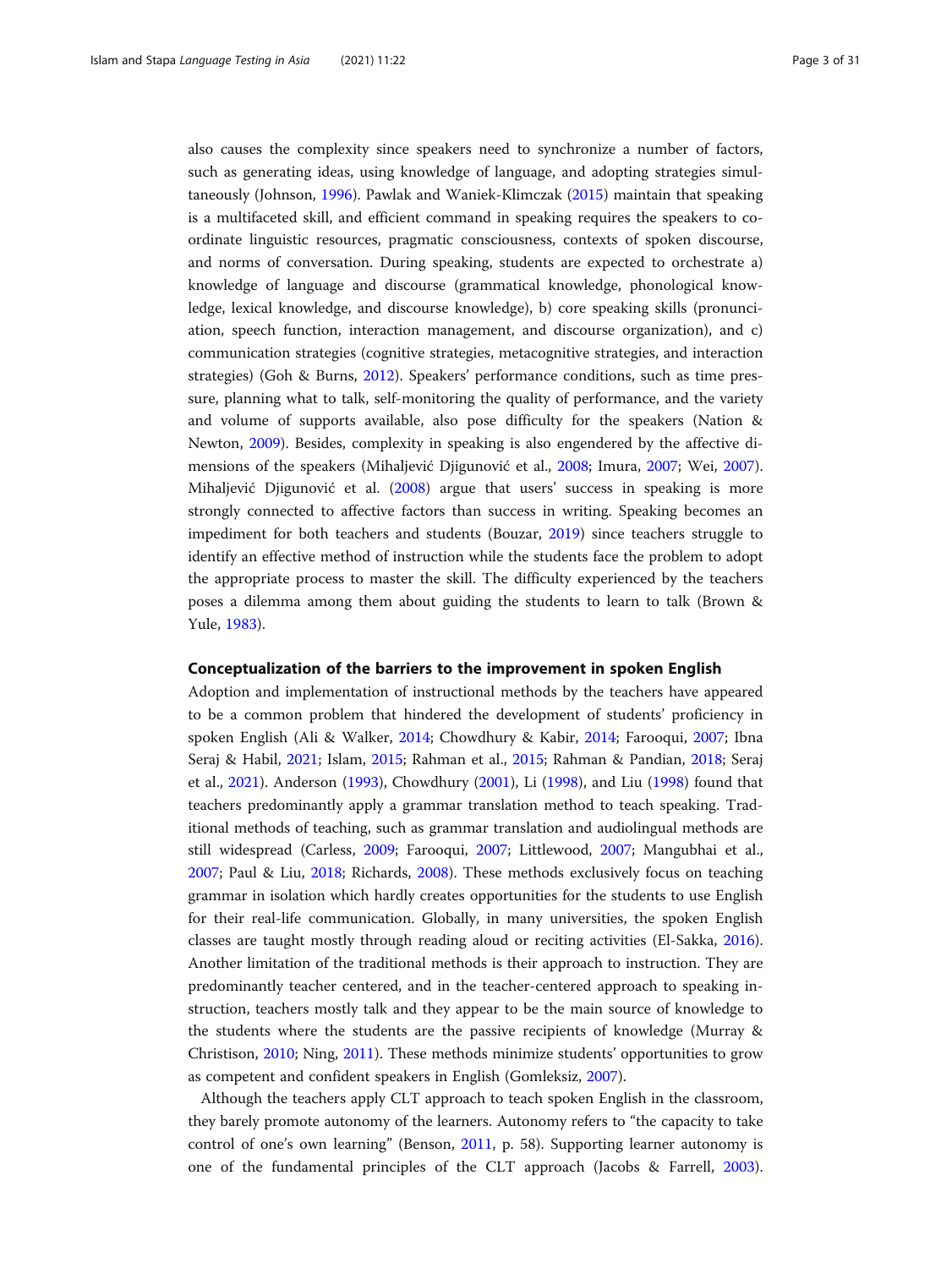Learners' development of spoken English is affected due to their little opportunity to exercise autonomy (Begum & Chowdhury, [2016;](#page-25-0) Jamila, [2013;](#page-26-0) Mehrin, [2017](#page-27-0)). Consequently, learners' agency (Duff, [2012](#page-25-0)) is hardly promoted by the teachers. Agency refers to "people's ability to make choices, take control, self-regulate, and thereby pursue their goals as individuals, leading potentially to personal or social transformation" (Duff, [2012](#page-25-0), p.417). As a result, the students gradually become dependent on the instructors and institutions (Begum & Chowdhury, [2016\)](#page-25-0).

Teachers also become barriers to students' improvement in spoken English. For example, the study by Xie [\(2010\)](#page-29-0), and Zhang and Head ([2010](#page-29-0)) identified that teachers' controlling behavior was the reason why students hesitated to participate in the classroom interaction. When students confront a daunting teacher in the classroom, they feel intimidated and prefer to keep silent. Hossain [\(2010\)](#page-26-0) identified that teachers' lack of commitment is responsible for the students' slow rate of development in speaking proficiency in English since teachers are less available to address students' individual problems beyond the classroom, and the teachers share their assessment feedback much later. Immediate assessment feedback helps learners repair their mistakes. Even more worrisome is teachers' low proficiency in spoken English. The survey study of Sadeghi and Richards [\(2015](#page-29-0)) reported that students were unable to learn accurate and appropriate spoken English in the class due to teachers' low proficiency in spoken English. If teachers struggle to continue a conversation, or deliver a speech, how can they help learners? Behroozi and Amoozegar's [\(2014\)](#page-25-0) study also found teachers' low proficiency as a problem in helping students improve English competence. Precisely, Afshar and Asakereh's [\(2016\)](#page-24-0) study reported that teachers' poor quality of pronunciation caused problems for the students to comprehend their instructions and guidance given by the teachers; moreover, their inaccurate pronunciation was unable to motivate the students.

Teachers with low self-efficacy struggle to deliver lessons effectively in spoken English classes (Chen & Goh, [2011\)](#page-25-0). Self-efficacy refers to one's beliefs about his/her capabilities to perform any task (Bandura, [1986\)](#page-25-0). Teachers' classroom behavior is formed by how they perceive and understand teaching (Chen & Goh, [2011\)](#page-25-0). Teachers' self-efficacy influences their commitment to teaching, their classroom practices, their goal-setting, and their motivation (Borg, [2001](#page-25-0); Coladarci, [1992;](#page-25-0) Tschannen-Moran & Hoy, [2001](#page-29-0)). Teachers with high self-efficacy demonstrate more enthusiastic responses to students' questions in the classroom and assume more humanistic approaches to facilitate students' attempts of learning (Coladarci, [1992](#page-25-0); Woolfolk et al., [1990](#page-29-0)). Liu ([2007](#page-27-0)) argues that EFL teachers invariably experience an inferiority complex since they feel that their spoken English is far away from the native speakers' English.

Besides, students often experience a variety of affective factors, such as anxiety, inhibition, lack of confidence and motivation, and loss of face that affect their natural speaking performance (Burns, [2017;](#page-25-0) Maleki & Mahammadi, [2009;](#page-27-0) Wiltse, [2006](#page-29-0)). These psychological issues reduce students' willingness to participate in speaking events (Burns, [2017](#page-25-0)). Students' low self-esteem pushes them to suffer from low expectancy that eventually causes low achievement in spoken English (Toujani & Hermessi, [2018](#page-29-0)). Learners' worries about making mistakes, or fears about criticism disrupt their improvement in spoken English since they develop the tendency of avoidance (Ellis, [2015](#page-26-0); Zhang, [2009](#page-29-0)). Bhattacharjee [\(2008\)](#page-25-0) also argues that students' psychological attributes,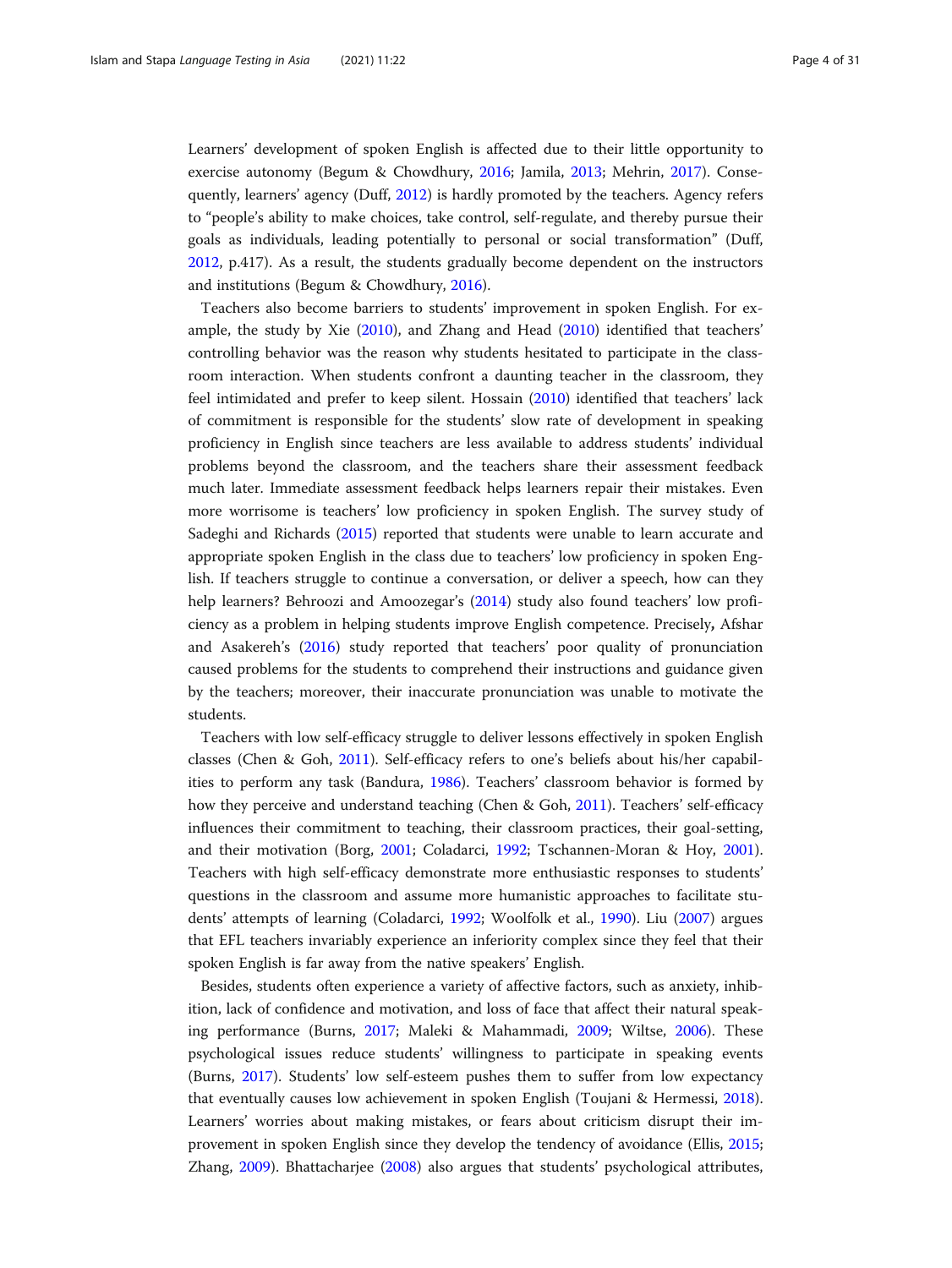such as fear, or losing face may be attributed to the attitude of avoiding speaking in English. Precisely, speaking anxiety has recently been intensively investigated and analyzed by the researchers, and they found that anxiety is the most common enemy to students' development of spoken English (Horwitz et al., [1986](#page-26-0); Humphries, [2011](#page-26-0); MacIntyre, [1999](#page-27-0); MacIntyre & Gardner, [1994](#page-27-0)). Anxiety destroys students' self-efficacy which is essential for them to express their ideas and thoughts with confidence and motivation (MacIntyre & Gardner, [1994](#page-27-0)). Young [\(1990\)](#page-29-0) reports that speaking appears to be most anxiety-generating experience for the students while Horwitz et al. ([1986](#page-26-0)) find that speaking in English is most worrisome to the students. A systematic review by Ibna Seraj and Habil [\(2021](#page-26-0)) identified shyness, anxiety, self-efficacy, reluctance, emotions, and confidence of the learners that create barriers to learners' development in spoken English.

Moreover, peers' teasing of students who struggle to express themselves accurately and appropriately in spoken English class is perhaps a common phenomenon in EFL contexts (Lin, [2013](#page-27-0); Aeni et al., [2017](#page-24-0)). Researchers also report that many language learners are worried about making mistakes in a spoken class since they experience anxiety about the reception of negative comments from teachers, and mockery from classmates and others (Kitano, [2001;](#page-27-0) Méndez & Peña, [2013;](#page-27-0) Yan & Horwitz, [2008](#page-29-0)). Moreover, EFL contexts being monolingual, learners have little exposure to English. This low exposure to the English-speaking environment has also been widely reported in the literature as a sociocultural barrier to learners' development of spoken English (Abdalla & Mustafa, [2015;](#page-24-0) Adhikari, [2011](#page-24-0); Bruner et al., [2015](#page-25-0); Seraj et al., [2021\)](#page-29-0). Such monolingual EFL context is described as 'input-poor environments' by Kouraogo ([1993](#page-27-0)) since learners in such environments barely get any opportunity to develop their competence in English speaking skills, especially outside the classroom. Besides, the lack of an optimal environment deprives the learners of frequent practice of oral communication in English both inside and outside the classroom (Aeni et al., [2017](#page-24-0); Abdalla & Mustafa, [2015;](#page-24-0) Seraj et al., [2021](#page-29-0)). Students' families may also be a barrier to their development of spoken English. The study by Forey et al. [\(2016\)](#page-26-0) found that due to the lack of required support from families, the children of those families were unable to make progress in language learning since parents' education, involvement, and socioeconomic status influence their children's language learning achievement (Phillips et al., [1998\)](#page-28-0). Latha and Ramesh's ([2012\)](#page-27-0) study demonstrated that family literacy determined the success or failure in students' speaking development. The study revealed that the students whose parents were highly educated outperformed those whose parents have low literacy.

In addition to the problems discussed above, the challenge the learners encounter while trying to speak in English is their insufficient linguistic repertoire, i.e., inadequate vocabulary and limited range of grammatical structures. This insufficiency leads the learners to frequent pauses, long hesitations, or sometimes a complete discontinuation while they are attempting to perform a speaking task. A recent survey study conducted by Xie [\(2020\)](#page-29-0) in a Chinese university identified that the obvious barrier to learners' improvement in spoken proficiency is their deficient repertoire of grammar and vocabulary. In addition to inadequacy in linguistic resources, learners also suffer from their limited background knowledge on various topics. When they attempt to speak on a topic, they seem to struggle to retrieve information from their long-term memory.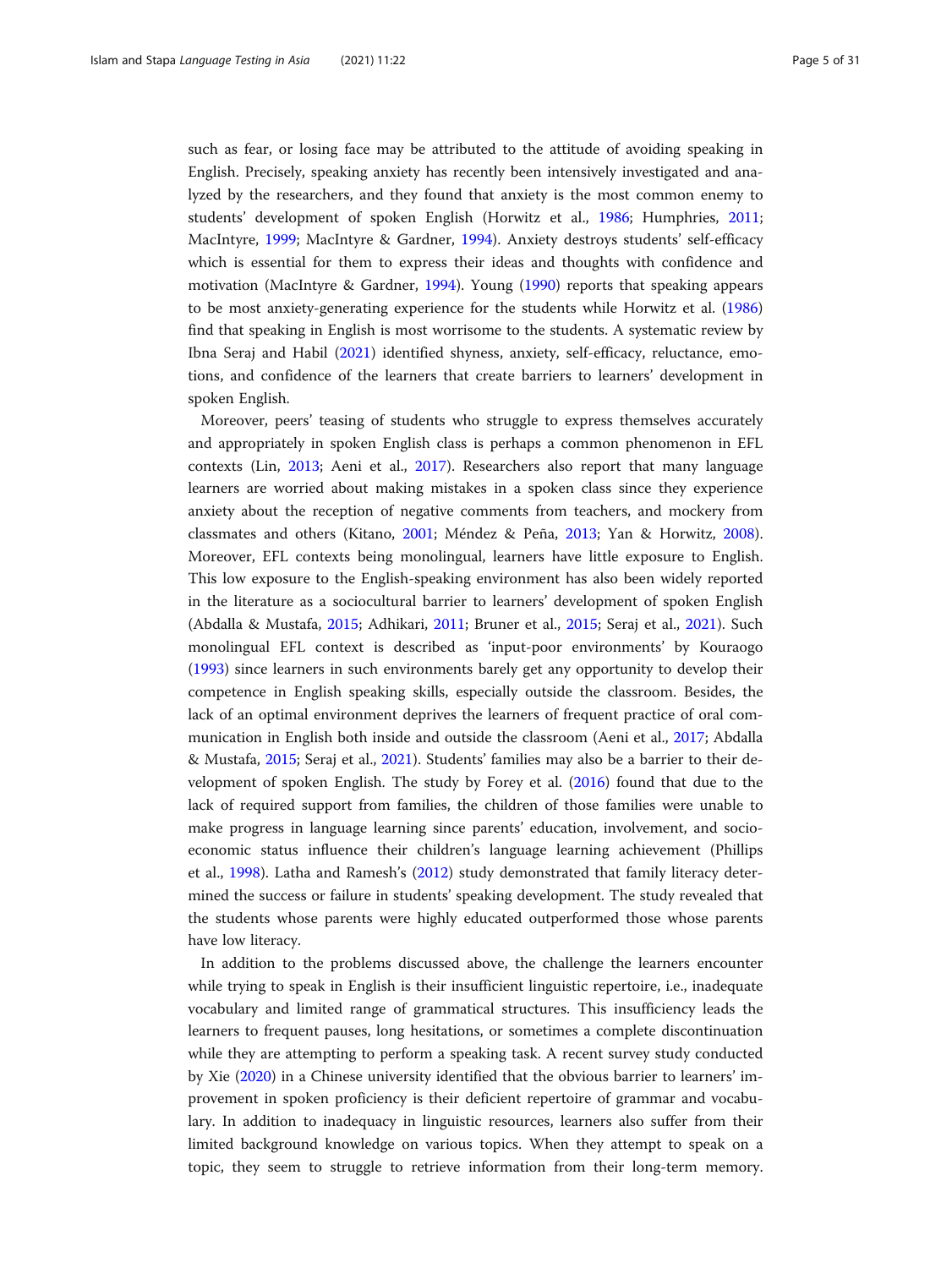Having adequate topical knowledge enables speakers to connect to the context and with this connection, they can continue a conversation, or develop a speech (Bachman & Palmer, [1996](#page-25-0)). Bachman and Palmer ([1996\)](#page-25-0) hold that learners' speaking performance is significantly influenced by how much knowledge and ideas they have on the topic at point.

Furthermore, many researchers report that learners' first language (L1) is a barrier to the development of spoken English (Ahmed & Qasem, [2019;](#page-24-0) Islam, [2009;](#page-26-0) Jahan & Jahan, [2008;](#page-26-0) Khan, [2007](#page-27-0); Musliadi, [2016;](#page-27-0) Seraj et al., [2021\)](#page-29-0). They claim that their reliance on L1 minimizes their use of L2 (English). However, a number of studies report that the students find assistance from L1 transfer while they are learning English (Bouangeune, [2009](#page-25-0); Jafari & Shokrpour, [2013](#page-26-0); Kafes, [2011](#page-27-0); Mart, [2013](#page-27-0)). The finding of Bouangeune's ([2009](#page-25-0)) study conducted in Laos was in favor of L1 transfer for the improvement of English proficiency among the students of the experimental group.

Probably, the most frequently cited problem in teaching and learning English speaking skills is the large class size (Musliadi, [2016;](#page-27-0) Nuraini, [2016;](#page-28-0) Seraj et al., [2021](#page-29-0)). In their study, Chowdhury and Shaila ([2011](#page-25-0)) have found that engaging students in various speaking activities in the classroom is difficult because of the large class size. Researchers in Chinese and Indonesian contexts also reported that large class sizes obstructed the teachers to implement their planned lessons (Chen & Goh, [2011](#page-25-0); Musliadi, [2016;](#page-27-0) Nuraini, [2016\)](#page-28-0).

#### Conceptualization of the remedies to improve spoken English

Currently, popular approaches to instruction offer promising results that might alter the current deplorable situation. One such approach is a shift from a teacher-centered learning model to a learner-centered learning approach that provides the learners with more opportunities to express their vices on instructional and learning issues (Namaziandost, Neisi, et al., [2019](#page-27-0)). As a learner-centered method of instruction, the cooperative learning (CL) approach has appeared to be effective in spoken English programs (Hall Haley & Ferro, [2011;](#page-26-0) Namaziandost, Neisi, et al., [2019\)](#page-27-0). With the guidance received from the teachers, the cooperative learners work in heterogeneous groups in solving learning problems, completing projects, or achieving other learning goals (Namaziandost, Neisi, et al., [2019\)](#page-27-0). When the learners are involved in cooperative learning, they get more opportunities for interaction that facilitate their improvement in spoken English (Al-Sohbani, [2013](#page-24-0); Ning, [2011](#page-28-0)). Cooperative learning approach creates an atmosphere of ease and comfort that reduces anxiety among the learners; thus, they gradually develop a positive attitude to interaction and get involved in speaking activities (Namaziandost, Neisi, et al., [2019](#page-27-0); Nasri & Biria, [2017;](#page-28-0) Pattanpichet, [2011](#page-28-0); Sühendan & Bengü, [2014](#page-29-0); Tahmasbi et al., [2019](#page-29-0)). In a cooperative learning classroom, the teacher engages learners in debates, dialogues, group discussions, and role-plays (Li, [2015](#page-27-0); Lv, [2014](#page-27-0); Wang, [2013](#page-29-0)).

Along with cooperative learning, task-based learning (TBL) can also enable learners to progress in spoken English. In task-based approach, "students are given functional tasks that invite them to focus primarily on meaning exchange and to use language for real-world, non-linguistic purposes" (Van den Branden, [2006,](#page-29-0) p. 4). A language task is an activity with specified objective that involves the learners to attain that objective through the use of language (Van den Branden, [2006](#page-29-0)). Learners reap benefit from TBL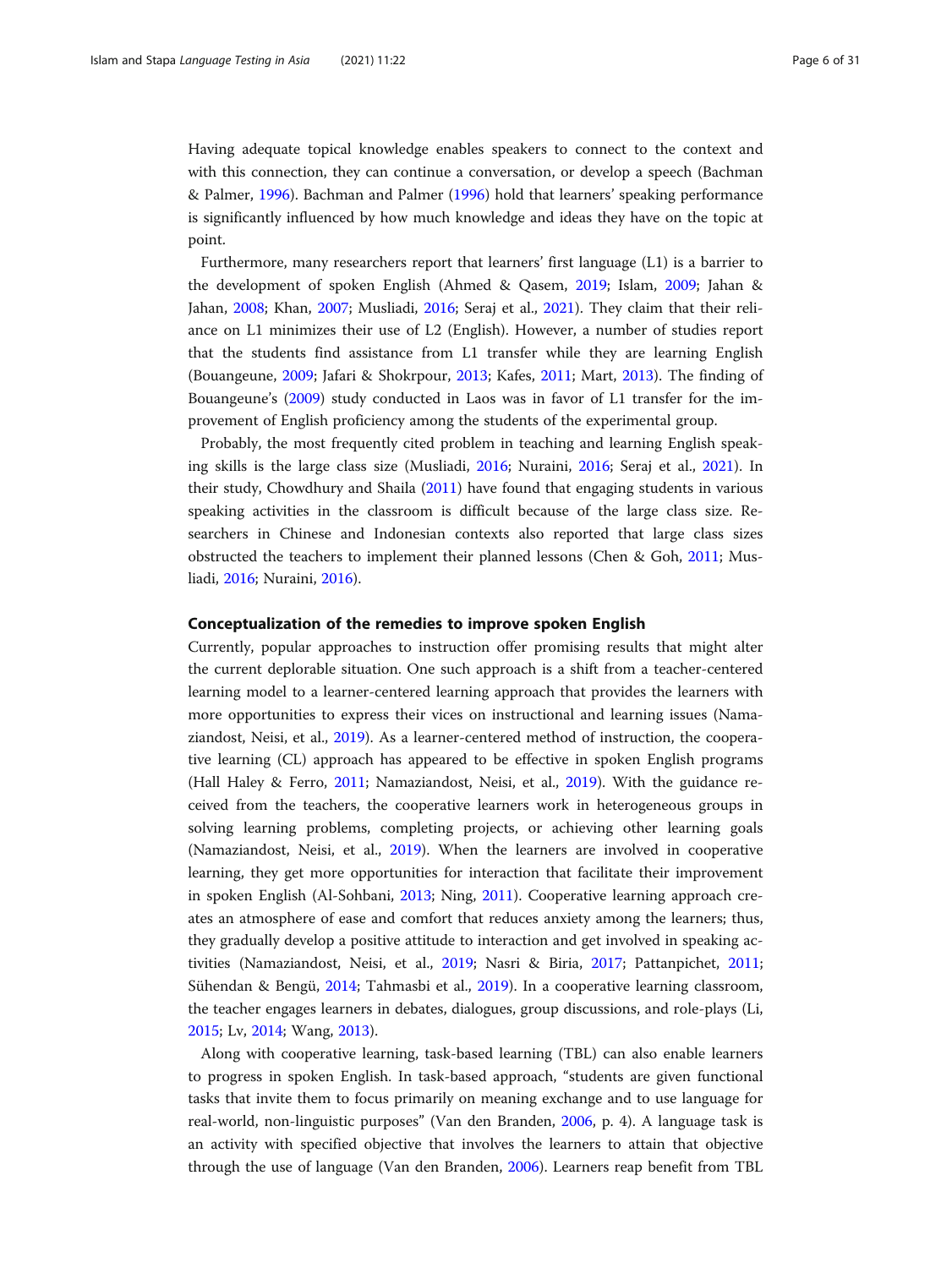since their involvement in the task completion helps them improve coping strategies, negotiating skills, and pronunciation as well as suprasegmental features of the language, such as rhythm, stress, and intonation, and overall speaking proficiency facilitated by peer feedback (Maley & Duff, [2006;](#page-27-0) Philp et al., [2010](#page-28-0); Zusuki, [2018;](#page-30-0) Zyoud, [2010\)](#page-30-0). A recent study by Safitri et al. ([2020](#page-29-0)) identified that TBL creates a relaxed learning environment, develops negotiating skills among learners, and offers opportunities to learners of peer feedback.

Besides, students' ability to notice the appropriate and accurate usage and use of spoken English is another approach to effective language learning. Noticing, a significant construct in SLA research, refers to "… a cognitive process whereby linguistic exemplars in the input that learners are exposed to are consciously attended to" (Ellis, [2015](#page-26-0), p. 348). Noticing, according to Schmidt [\(1990\)](#page-29-0), "is the necessary and sufficient condition for converting input to intake" (p. 129). Students' progress in learning to speak is enhanced when they invest conscious attention or noticing to learning. Earlier studies found a favorable influence of noticing on learning English speaking skills (Abdalla, [2014](#page-24-0); Baleghizadeh & Derakhshesh, [2012](#page-25-0); Bergsleithner, [2007;](#page-25-0) Mamaghani & Birjandi, [2017\)](#page-27-0). To add, very recent studies by Ögeyik ([2017](#page-28-0)) and Navidinia et al. ([2019](#page-28-0)) also showed a strong effect of noticing on students' improvement of spoken English.

Moreover, listening to proficient speakers creates opportunities for the prospective speakers since listening provides them with input, and with the input received from listening, speakers internalize information that they use while uttering a speech (Brown & Lee, [2015\)](#page-25-0). Listening and speaking are language skills that most often occur together and are interconnected (Brown & Lee, [2015\)](#page-25-0). Learners' listening ability enables them to improve speaking (Doff, [1998\)](#page-25-0). While listening, the potential speakers may imitate the actual speakers they are listening to, and thus, they improve speaking since they obtain content and learn pronunciation and grammar (Eun & Lim, [2009\)](#page-26-0). Eun and Lim ([2009\)](#page-26-0) also argue that the potential speakers also gain benefits from listening since they understand the sociocultural appropriateness of language from the actual speakers they listen to. The recent study by Mart [\(2020](#page-27-0)) finds that for carrying out a conversation in English, speakers require 'input' which is provided by listening.

Furthermore, collocations, or words in chunks seem to rescue the EFL learners from their struggle to put words together when they are involved in speaking. Firth ([1957](#page-26-0)) defined collocation as the combination of words associated with each other while Lewis ([1997](#page-27-0)) defined it as predictable co-occurrence of lexical items. Collocational competence is inherently integrated into the processes of second, or foreign language acquisition (Lewis, [1997](#page-27-0); Nattinger & DeCarrico, [1992](#page-28-0); Richards & Rogers, [2001\)](#page-28-0). Studies also suggest that students who are better equipped with collocations speak more fluently (Ellis & Schmidt, [1997;](#page-26-0) Nation, [2001](#page-28-0); Nattinger & DeCarrico, [1992](#page-28-0); Schmitt, [2000](#page-29-0)). Collocation may come in various combinations, such as verb + noun (perform a surgery, make a decision), adverb + verb (carefully negotiated), verb + preposition (depend on, abstain from), and adjective + noun (high probability, good chance). Students' improvement in fluency in spoken English is supported by empirical studies that involved collocation instruction. For example, Hsu and Chiu ([2008\)](#page-26-0) in their study found that the use of collocation by the subjects helped them improve fluency in speaking. Sung's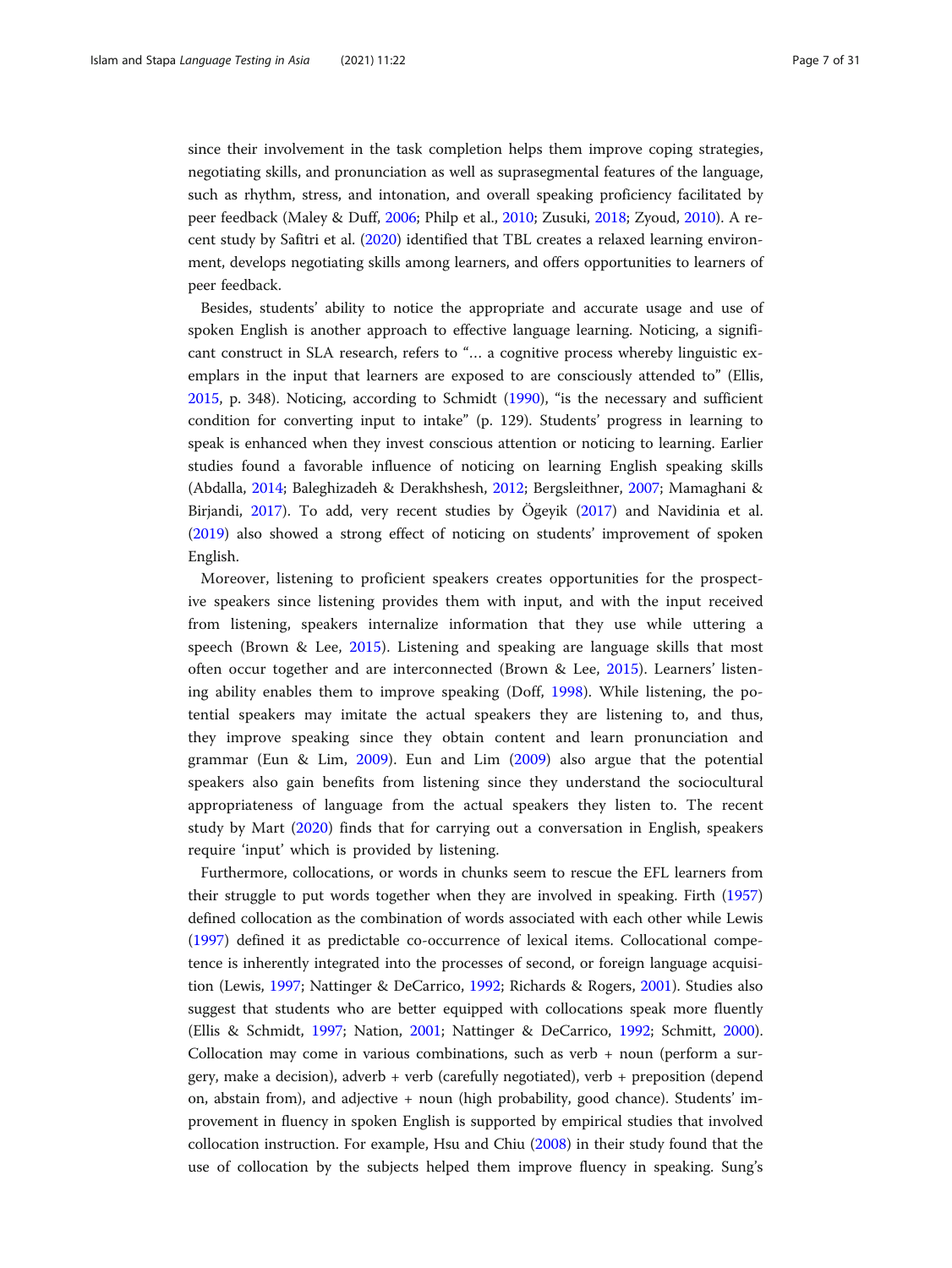([2003](#page-29-0)) study also found a significant correlation between students' use of collocation and improvement in speaking proficiency.

In addition, various types of technologies have now been integrated into English language teaching, and all these digital applications have been benefitting the students and the teachers. The use of technology has changed the face of ELT pedagogy. The use of technology in language learning has been quite widespread and diverse in recent years. Kuning [\(2019\)](#page-27-0) has offered an inventory of various ICT (information communication technology) applications that are widely used in language learning. The inventory includes communication lab, video conferencing, video library, CALL (computer-assisted language learning), TELL (technology-enhanced language learning), pod casting, quick link pen, quicktionary, programs through educational satellites, speech recognition software, YouTube, internet, and blogging. Various studies suggest that learners' language learning was facilitated when the teaching/learning was ICT integrated. First of all, ICT applications promote learner-centered language learning (Costley, [2014](#page-25-0); Riasati et al., [2012](#page-28-0)). Zhao ([2013](#page-29-0)) claims that ICT integration exposes learners to authentic materials for learning the language skills. Secondly, both teachers and students find language learning engaging, enjoyable, interesting, and interactive when technology is integrated into the learning process (Baytak et al., [2011\)](#page-25-0). Moreover, the use of ICT applications enhances cooperation between the teachers and the students (Sabzian et al., [2013\)](#page-28-0). The study by Parvin and Salam [\(2015\)](#page-28-0) showed that ICT applications exposed learners to real-life speaking events in meaningful contexts. Alsaleem's ([2014](#page-24-0)) study on WhatsApp applications using dialogue journals favored students' improvement in spoken English while the study by Godzicki et al. [\(2013\)](#page-26-0) found the students were more motivated in learning when they used technology.

Perhaps, the most promising learning approach to the improvement of English skills by the learners is self-regulated learning (Guo et al., [2018;](#page-26-0) Teng & Zhang, [2018](#page-29-0); Tseng et al., [2006\)](#page-29-0). Self-regulated learning (SRL) refers to learners' independent learning processes that involve them as metacognitively, motivationally, and behaviorally active participants in learning (Zimmerman, [1986](#page-30-0)). According to Zimmerman ([2000](#page-29-0)), learners operate their self-regulation in learning in three phases: forethought, performance, and self-reflection. Forethought which is much like pre-speaking when the learners set their speaking goal and exploit all sources of motivation while during the performance phase, the learners employ a set of strategies, such as self-control, imagery, time management, environmental structuring, help-seeking, and self-monitoring. However, self-reflection, the third phase of learning, is crucial since this phase involves learners in selfevaluation and self-reaction which engage the learners in more autonomous actions in learning. When the learners are involved in SRL, they assume more autonomy and their learning becomes self-directed (Aregu, [2013\)](#page-25-0). Aregu ([2013](#page-25-0)) also found that learners are more self-efficacious when they use SRL strategies. The study by El-Sakka ([2016](#page-26-0)) found that learners' speaking anxiety decreased and their proficiency improved when they received SRL strategy instruction. A significant way that SRL strategies might help students is to assist them to avoid distractions and to improve persistence. Students in the current age of technology often get distracted from the study by electronic gadgets, mobile phones, and other addictive tech apps.

Finally, the most desirable intended learning outcomes would be possible through formal instruction if the instructors are facilitated by a robust framework of teacher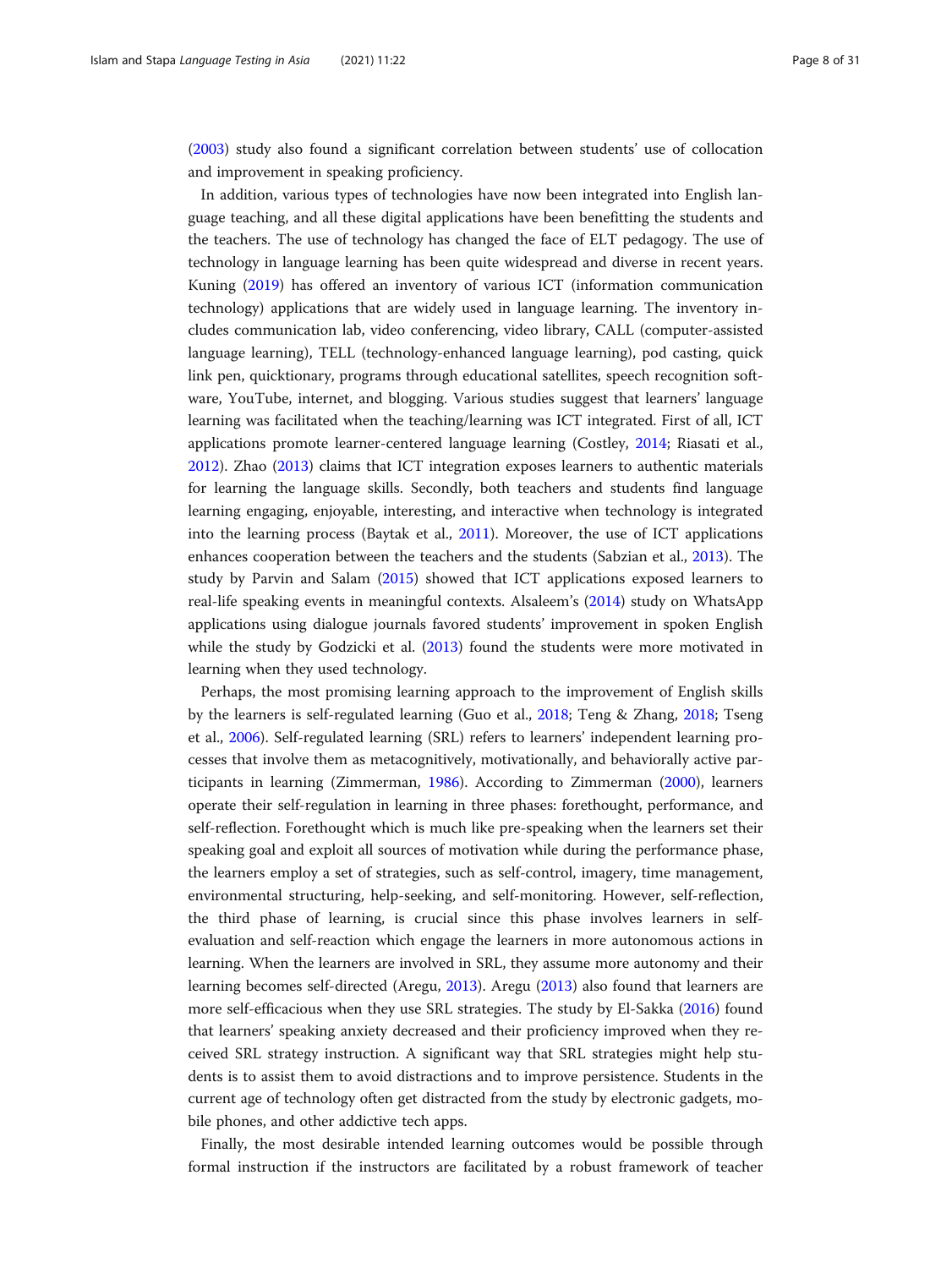education. Teachers need education and training to become skilled, expert, knowledgeable, and confident to effectively transform students into successful learners (Safari & Rashidi, [2015](#page-29-0)). Teaching quality is strongly associated with students' achievement in learning (Cochran-Smith & Fries, [2005;](#page-25-0) Goodwyn, [1997;](#page-26-0) Hagger & McIntyre, [2006](#page-26-0)). For competent teaching, Shulman [\(1987](#page-29-0)) has identified seven types of knowledge: (i) content knowledge, (ii) pedagogical knowledge, (iii) curriculum knowledge, (iv) pedagogical content knowledge, (v) knowledge of the learners and their characteristics, (vi) knowledge of educational contexts, and (vii) knowledge of educational ends. In addition to these pieces of knowledge, teachers' self-reflection has often been reported in the literature as a critical component of teachers' growth as professionals (Farrell & Baecher, [2017;](#page-26-0) Kourieos & Diakou, [2019;](#page-27-0) Richards & Farrell, [2011](#page-28-0)).

#### Bangladesh as the context of the study

In Bangladesh, communicative language teaching (CLT) was introduced in 1996, but the improvement of English teaching and learning was hardly observed after the implementation of CLT for two decades (Ali & Walker, [2014](#page-24-0); Chowdhury & Kabir, [2014;](#page-25-0) Rahman et al., [2019](#page-28-0); Rahman & Pandian, [2018](#page-28-0)). Rahman et al. [\(2018](#page-28-0)) identified that several policy errors impeded the implementation of CLT in Bangladesh. As a result, despite the potential of CLT, Bangladesh was unable to take the advantage of CLT as a promising approach to facilitate students' improvement in English proficiency. Reasons reported in the literature are mostly associated with teachers' lack of literacy in CLT implementation, assessment, and their preference to and comfort for the traditional methods of teaching (Islam et al., [2021;](#page-26-0) Rahman et al., [2018](#page-28-0); Rahman & Pandian, [2018](#page-28-0)). We have found that teachers invariably follow a grammar translation method (GTM) to teach the students. As a result, the students are recurrently engaged in a drill or other mechanical types of activities in the classroom. Moreover, the speaking classes are teacher-centered, and TTT (teacher talking time) is more than STT (student talking time) (Barman et al., [2007;](#page-25-0) Bhattacharjee, [2008](#page-25-0)). Although CLT seems to be promising to many, scholars, such as Canagarajah ([2005\)](#page-25-0), Kumaravadivelu ([2001\)](#page-27-0), Nunan ([2003\)](#page-28-0), and Humphries and Burns [\(2015](#page-26-0)) are critical about its effectiveness for students' success in learning English, which is also the case in the context of Bangladesh (see Rahman & Pandian, [2018\)](#page-28-0). Teachers are still invariably the main actors in the classroom which, actually, marginalize the students in the teaching/learning enterprise. Therefore, the exercise of learner autonomy is to a bare minimum. The study by Jamila [\(2013](#page-26-0)) provides evidence that students lack autonomy. Her study reports that setting goals and objectives of the syllabi, adopting and adapting materials, designing teaching-learning methods, and developing assessment methods are beyond learners' negotiation.

In a recent study conducted in Bangladesh, Seraj et al. [\(2021\)](#page-29-0) involved both teachers and students of the tertiary level in surveys and semi-structured interviews and identified the teaching method as a remarkable barrier to students' progress in spoken English. They stated that a traditional lecture-based instruction promotes rote learning and it can barely involve students in oral interaction. Interference of Bangla (L1 in Bangladesh) in English classes is also a major challenge for the improvement of English proficiency in Bangladesh (Islam, [2009](#page-26-0)). Students' use of L1 (Bangla language) often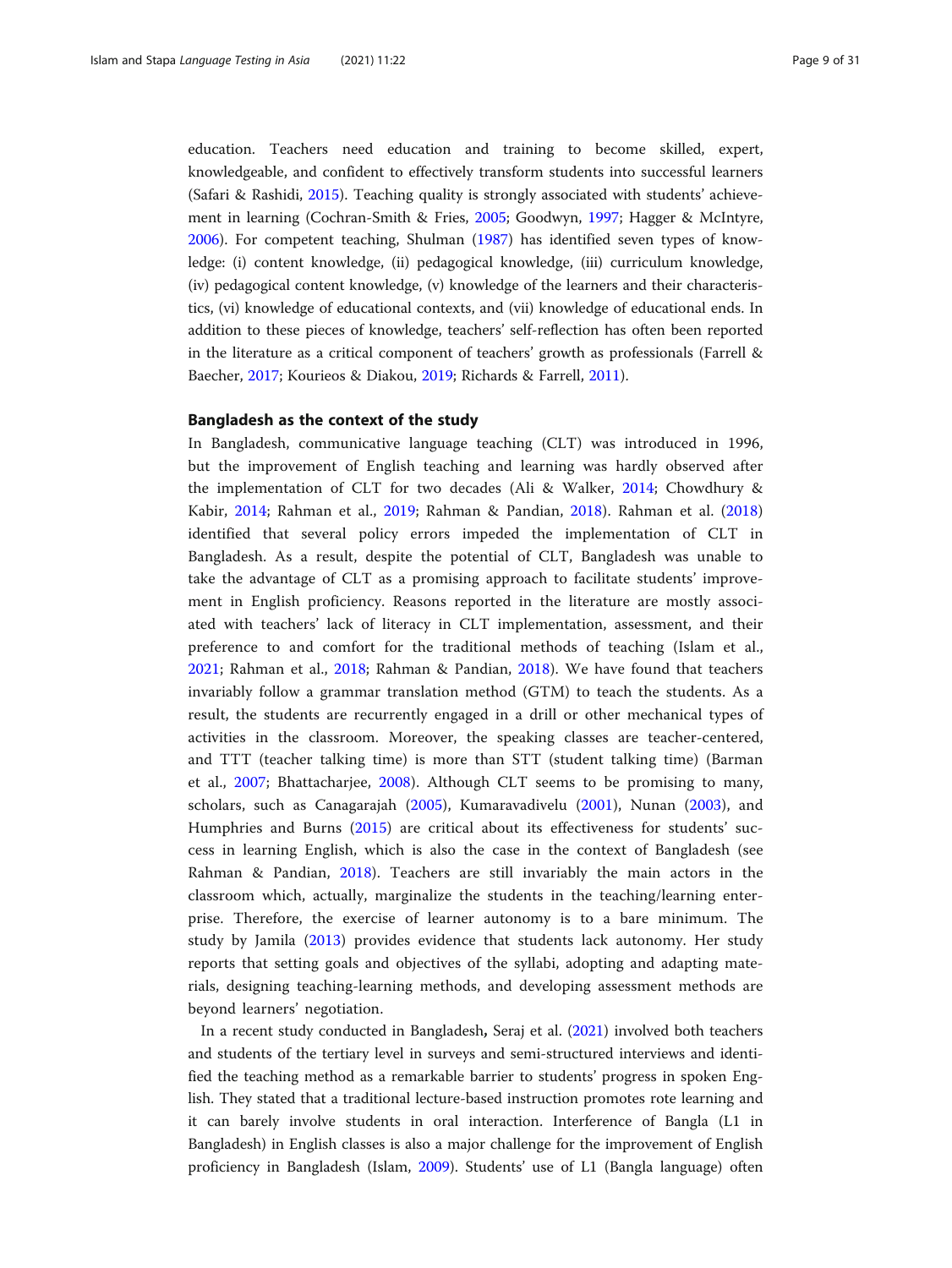decelerates their progress in spoken English since 86% of students enter the universities from a Bangla-speaking background (Bhattacharjee, [2008](#page-25-0); Jahan & Jahan, [2008;](#page-26-0) Khan, [2007](#page-27-0)). Seraj et al. ([2021\)](#page-29-0) in a recent investigation spotted that both students' and teachers' use of L1 inside and outside the classroom stymies their progress in oral English communication skills.

With the approval of the Private University Act 1992 (revised in 2010), private universities started to operate in Bangladesh in 1992 (Rahman & Singh, [2019](#page-28-0)). These universities adopted an English medium instruction (Dearden, [2014\)](#page-25-0) policy to deliver education. Consequently, students of these universities are demanded to possess high proficiency in English to acquire education successfully (Farooqui, [2007;](#page-26-0) Tohura, [2016\)](#page-29-0). High proficiency in spoken English naturally comes first for academic engagements with the teachers and the staff members of the universities (Farooqui, [2007](#page-26-0); Rahman et al., [2015](#page-28-0); Sultana, [2014](#page-29-0); Tohura, [2016](#page-29-0)). However, the majority of the students have low competence in spoken English that stymies their communication with the faculty members and their peers (Akhter & Ashiquzzaman, [2019;](#page-24-0) Ibna Seraj & Habil, [2021;](#page-26-0) Seraj et al., [2021](#page-29-0); Sultana, [2014](#page-29-0)). Since the students struggle to participate in academic activities, such as classroom discussion, questioning for clarification, responding to teachers' questions, making presentations, presenting seminars, and attending viva, their academic achievements are low (Akhter & Ashiquzzaman, [2019;](#page-24-0) Chowdhury & Shaila, [2011](#page-25-0); Ibna Seraj & Habil, [2021;](#page-26-0) Seraj et al., [2021](#page-29-0); Sultana, [2014\)](#page-29-0). Besides, employers in Bangladesh demonstrate their dissatisfaction with the students' competence in spoken English (Hasan, [2019;](#page-26-0) Sharmi, [2018\)](#page-29-0).

Furthermore, being an English language instructor of a leading private university, the main author of the current study observes that the majority of the students can hardly carry out simple conversations in English for an extended period, and performing speaking at the advanced level as expected at the university context is beyond their ability. The other faculty members of the university also have similar opinions. During informal discussions with the colleagues regarding the students' level of speaking proficiency, the main author learned from his colleagues that the students struggle to communicate with them.

Considering the existing gap in the context of Bangladesh and the enormous importance of spoken English for academic and professional purposes, this study intends to investigate the reasons behind students' low proficiency in this skill and to explore remedies. Although researchers explored reasons that forestall learners to acquire proficiency in spoken English in various regions of the world as well as at various educational levels and contexts in Bangladesh, only a few studies addressed this significant problem at the private university context in Bangladesh. Besides, despite the potential of various approaches to enhance students' competence in spoken English, existing literature only weakly offered remedial measures. To fill this gap, this study addresses the following research questions:

- 1. What is the current situation of the proficiency in spoken English among the students at the private universities in Bangladesh?
- 2. What are the barriers to the improvement of students' proficiency in spoken English?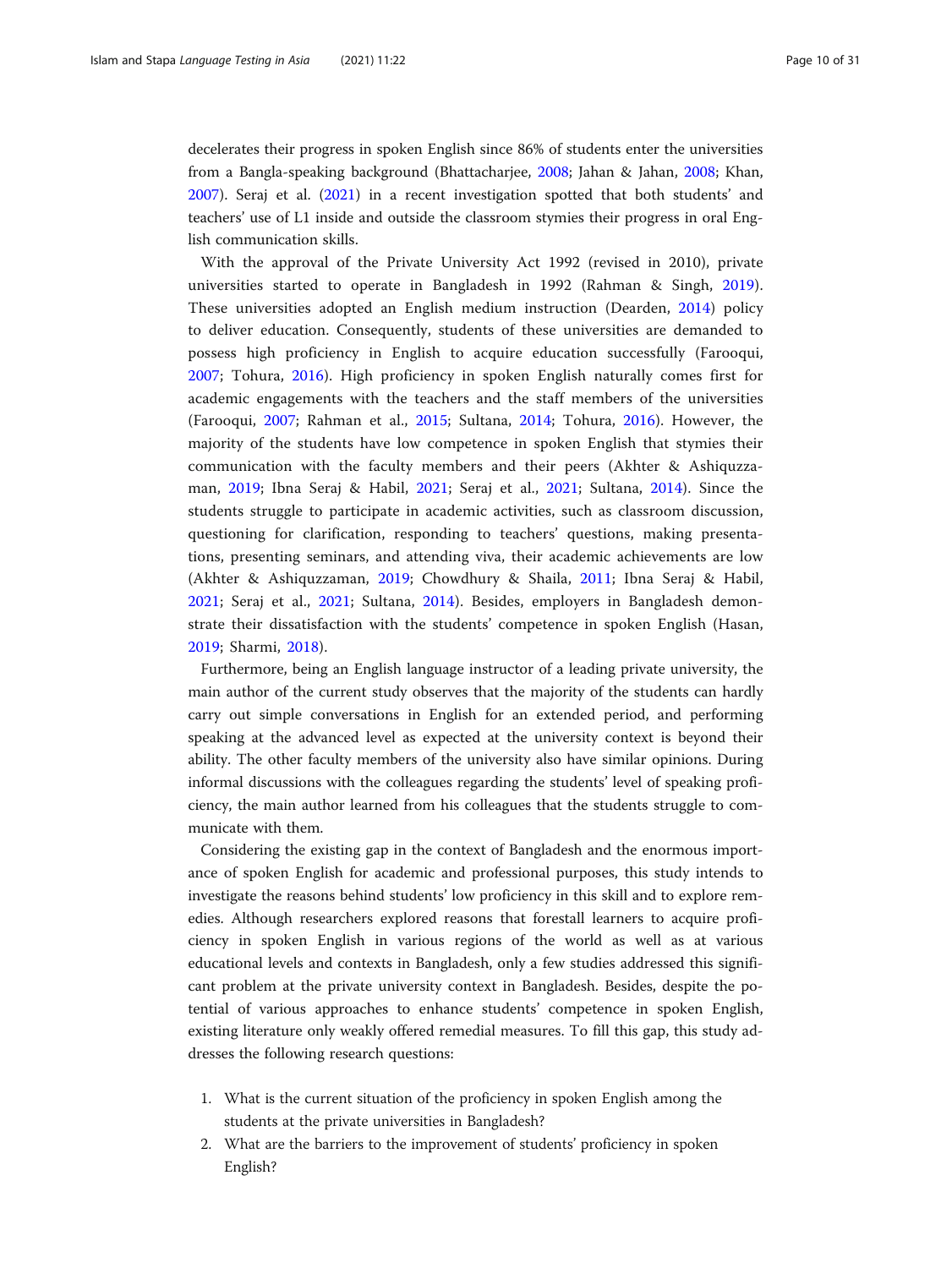3. What initiatives can be taken to help students overcome the barriers?

#### Method

Given that the initial objective of the study was to determine the current level of proficiency in spoken English of the private university students in Bangladesh, the study involved an IELTS-style test to achieve the objective. More than 11,000 organizations across the world accept IELTS scores (IELTS, [2021\)](#page-26-0). The IELTS speaking test is valid in terms of content validity and face validity, and the test is reliable on the content because of the coherent complementation of the three sections, and accessibility of the format and related information about the test (Li, [2019\)](#page-27-0). The tests were finally followed by semistructured email interviews. Although researchers usually conduct face-to-face interviews (Polit & Beck, [2014](#page-28-0)), technological development opened up more convenient and effective methods of interviewing, such as telephone interview, videoconference, email, and text message interview methods (Oltmann, [2016](#page-28-0); Redlich-Amirav & Higginbottom, [2014](#page-28-0)). Email interviews in recent years have been able to provide the researchers with an effective alternative (Gibson, [2010](#page-26-0); Walker, [2013\)](#page-29-0). Walker ([2013](#page-29-0)) finds that collecting qualitative data using email is both efficient and economic since the researchers can overcome geographical and financial barriers. Email interviews ease scheduling with the potential participants that ultimately ensures the availability of the participants regardless of wherever they are geographically located; thus, researchers can conduct asynchronous interviews (Fritz & Vandermause, [2017](#page-26-0)). Perhaps, the biggest advantage of an email interview is its ability to offer the participants an opportunity of "authoring their life experiences" (Gibson, [2010,](#page-26-0) p. 7). The iterative and reflective nature of email interviews facilitates the participants to compose insightful responses that result in rich data (Fritz & Vandermause, [2017](#page-26-0); Gibson, [2010](#page-26-0)).

#### Participants

Since no data are available for reference to the state of the art of students' proficiency in spoken English, we randomly selected twenty-one students from five private universities located in Dhaka (the capital of Bangladesh) with the help of the teachers of those universities to determine their proficiency level in spoken English. These students were given an IELTS-style speaking test. However, the email interviews engaged twelve students of the twenty-one students who took the tests, and eleven teachers from the five universities mentioned above. For the sake of anonymity, the teacher participants have been labelled as T1, T2, T3, T4, T5, T6, T7, T8, T9, T10, and T11 while the student participants are labelled as S1, S2, S3, S4, S5, S6, S7, S8, S9, S10, S11, and S12. These teachers teach English speaking skill courses in those private universities.

#### **Instruments**

The study employed two instruments: IELTS speaking tests and interview protocol. The IELTS speaking tests were collected from Cambridge IELTS 15 [\(2020\)](#page-25-0). In addition, semistructured email interviews (Creswell, [2012\)](#page-25-0) were conducted. Semistructured interview protocols (separate protocols for the teachers and the students) were used to gather data on (1) the teacher participants' evaluation of the test scores, (2) the participants' perceptions of the barriers to the students' development of speaking skills, and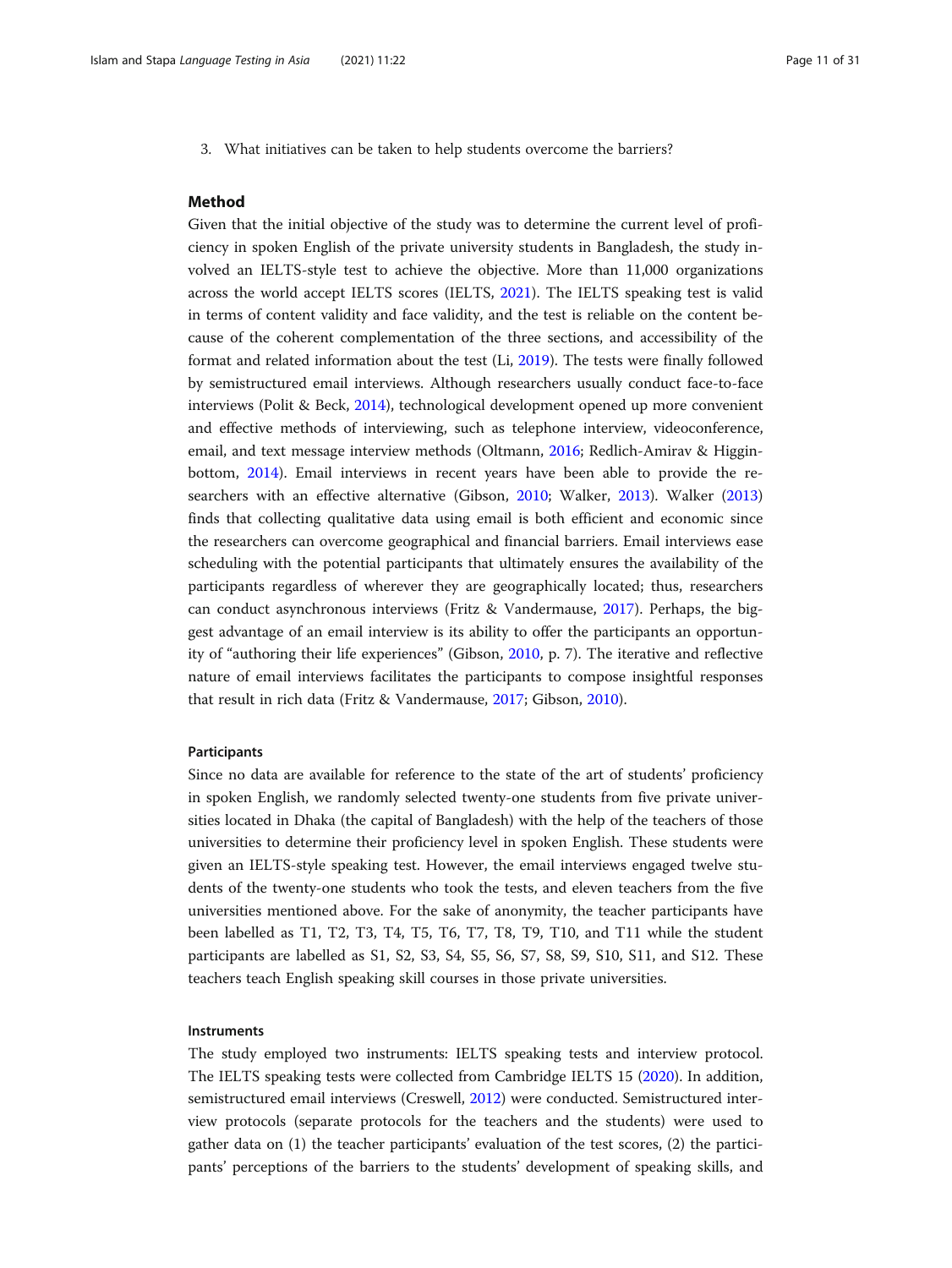(3) the participants' perceptions of the remedies that might favor the students to overcome the barriers.

#### Procedures

The tests were examined by two IELTS trainers. One trainer has 12 years of experience in training candidates for the IELTS speaking test while the other trainer has been training candidates for 10 years. The same student took the same test at two different times on two different days given by the two trainers alternatively. The scores given by the two trainers to each student were consistent since the inter-rater reliability was within the high acceptable value ( $\alpha$  = .849). For the selection of the students, the main author of the study contacted the teachers of those five universities. The teachers are the main author's acquaintances. Then, the trainers who are also the main author's acquaintances were recruited for testing the students. Once the tests were administered, the data were analyzed for interrater reliability and frequency. Next, the email addresses of the twenty-one students who took the tests and fifteen teachers of those five universities were collected for the purpose of inviting them to the semistructured email interviews. First, emails were sent to them to explain the purposes of the interviews for their consent. Then, twelve students and eleven teachers agreed to participate in the semistructured email interviews. After that, the interview protocols were emailed to them. While responding to the items of the protocols, the participants continued emailing us if they had any confusion and we immediately replied with clarification. Finally, they returned their responses which were then analyzed for results and reporting.

#### Ethical considerations

The ethical considerations in the current study were guided by "ethics in research" of the TESOL International Association [\(2014\)](#page-29-0). Before the study, the participants were informed of the purpose and the potential outcomes of the study. They were assured that participant codes, instead of their names, will be used in order to maintain confidentiality, and they will not experience any harm if they participate in the research. Obtaining the consent of the participants, they were informed of the purpose of the semistructured interview and the content of the interview protocol. Then, they were briefed about the procedures of the interview implementation. The participants agreed that they would be cooperative to establish the priority of the study, rather than their own interests. Finally, we shared with the participants that the study findings will be disseminated by research publication to realize its contribution to society.

#### Data analysis

The test scores were analyzed using SPSS (version 25) for inter-rater reliability and frequency. The scores were also analyzed for alpha value to examine the inter-rater reliability of the test scores given by the two trainers. Since the one objective of data collection was to obtain teachers' opinion on what the IELTS speaking band score may be expected for the students to be able to study at the private universities in Bangladesh, the interpretations of the IELTS speaking test, such as expert user (band score 9), very good user (band score 8), good user (band score 7), competent user (band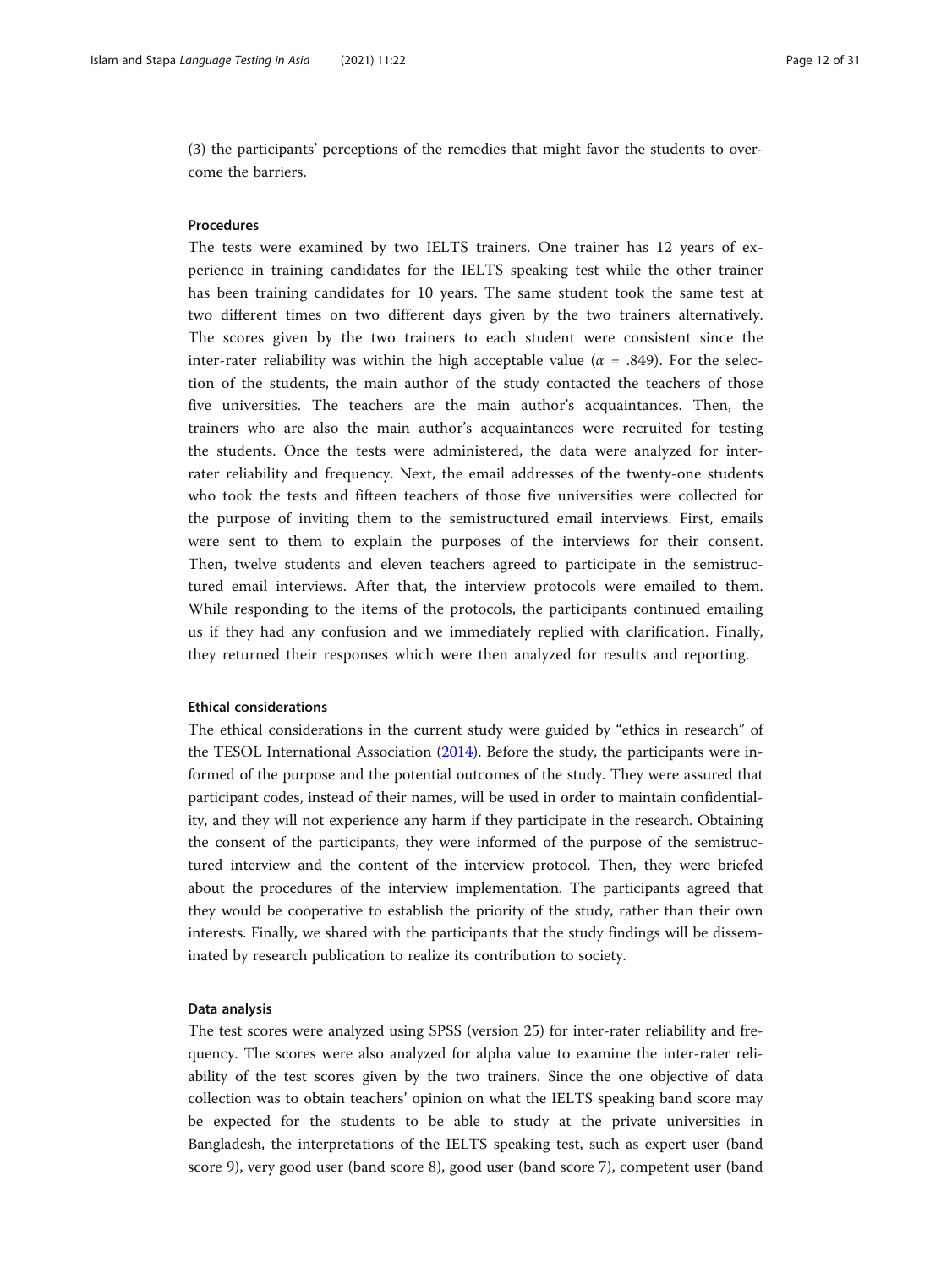score 6), modest user (band score 5), and limited user (band score 4) were used (Cambridge IELTS 15, [2020](#page-25-0)). However, a thematic analysis procedure (Braun & Clarke, [2006](#page-25-0)) was used to analyze the qualitative data for themes and categories.

#### Results

The tests were administered to obtain answers to the first research question which intends to investigate the current situation of the proficiency in spoken English of the students in the private universities. The test results revealed that the mean score of the students examined by trainer 1 was 5.04 ( $M = 5.04$ ) while the mean score examined by trainer 2 was 5.09 ( $M = 5.09$ ). Moreover, as shown in Table 1, according to the examination of trainer 1, the majority of the students belonged to the range of IELTS band score 4.5 (38.1%) and 5 (33.3%) while only one student scored 6.5.

As shown in Table [2,](#page-13-0) almost similar results were derived by the examination of trainer 2. Here also, the majority of the students belonged to the range of IELTS band score 4.5 (23.8%) and 5 (42.9%) while only two students scored 6.

In addition to the familiarity of the current situation of proficiency in spoken English, we were also interested to explore teachers' evaluation of the test scores. Hence, the teachers were interviewed. The following section presents teachers' evaluations and comments on the scores.

### Teachers' evaluation of the test scores

With reference to the first research question, teachers' evaluation of the test scores was obtained. When the nine teacher participants of the current study were asked for their opinion of the current level of students' proficiency in spoken English, all the teachers expressed their dissatisfaction although the teachers stated that only a small number of students possess the required proficiency. T7 said, "If I am to evaluate the level of spoken English proficiency of the students, many students would be within the bracket of 4.5 to 5 band scores IELTS." In his long response, T3 said:

The level of proficiency in speaking skill of the undergraduate students of my university varies. However, I would level them as pre-intermediate and intermediate level. In general, the level is not satisfactory for the tertiary level of education. It affects students' learning especially in the classroom, since the students fail to communicate their ideas with the faculty members as their speaking is frequently interrupted by pauses and hesitations.

Table 1 Frequency of students' scores examined by trainer 1

|       | $\overline{\phantom{a}}$ |           |         |               |                           |
|-------|--------------------------|-----------|---------|---------------|---------------------------|
|       |                          | Frequency | Percent | Valid percent | <b>Cumulative percent</b> |
| Valid | 4.5                      | 8         | 38.1    | 38.1          | 38.1                      |
|       | 5.0                      |           | 33.3    | 33.3          | 71.4                      |
|       | 5.5                      | 3         | 14.3    | 14.3          | 85.7                      |
|       | 6.0                      | 2         | 9.5     | 9.5           | 95.2                      |
|       | 6.5                      |           | 4.8     | 4.8           | 100.0                     |
|       | Total                    | 21        | 100.0   | 100.0         |                           |
|       |                          |           |         |               |                           |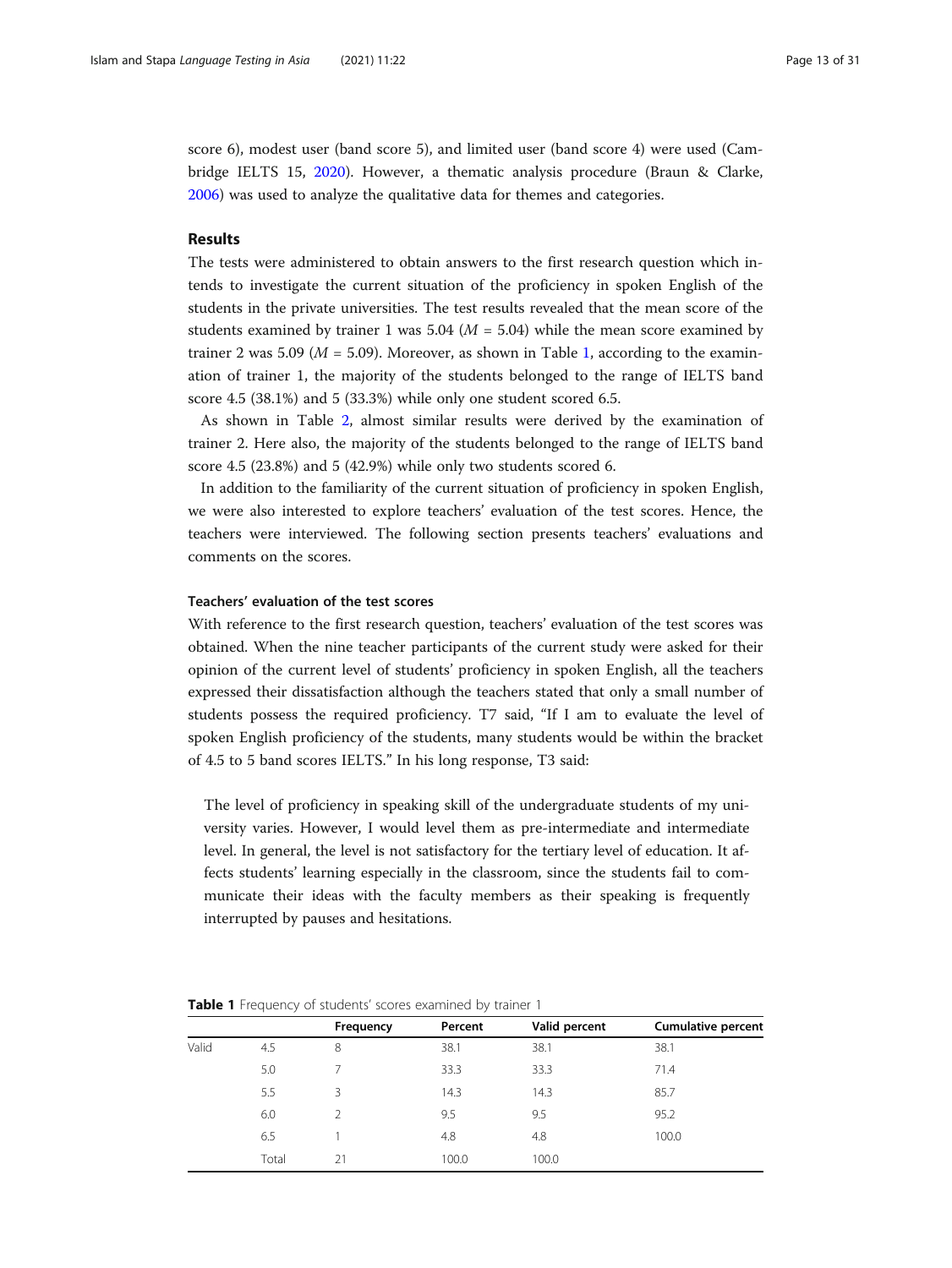|       |       | Frequency | Percent | Valid percent | <b>Cumulative percent</b> |
|-------|-------|-----------|---------|---------------|---------------------------|
| Valid | 4.5   |           | 23.8    | 23.8          | 23.8                      |
|       | 5.0   | 9         | 42.9    | 42.9          | 66.7                      |
|       | 5.5   |           | 23.8    | 23.8          | 90.5                      |
|       | 6.0   |           | 9.5     | 9.5           | 100.0                     |
|       | Total | 21        | 100.0   | 100.0         |                           |

<span id="page-13-0"></span>Table 2 Frequency of students' scores examined by trainer 2

When the teachers were asked about their expected band score for the students to manage their communication needs in the classroom and beyond at the university level, all nine teachers commented that the students should have at least 'competent user' (IELTS equivalent 6) level of proficiency although band score 6.5 would be expected.

With specific focus on the salient comments and opinions of the participants collected by the semistructured interviews (teachers and students), data were analyzed to answer the second and third research questions. Themes that emerged from the analysis have been categorized as (1) reasons for students' low proficiency in spoken English and (2) remedies to reverse the current morbidity of students' proficiency in spoken English.

#### Reasons for students' low proficiency in spoken English

The reasons for the low proficiency in spoken English among the students of the private universities in Bangladesh that have emerged from data analysis include the complex nature of speaking, inappropriate application of instructional methods, teachers' low proficiency in spoken English and controlling behavior, students' psychological factors, sociocultural factors, students' inadequate linguistic resources, L1 interference, and large class size.

According to most of the teachers and students, the first reason that causes difficulty for the students to master spoken English is the complex nature of speaking. In this regard, T3 said, "Speaking occurs instantaneously; students hardly get much time to think, to produce, and to organize a speech before delivery." The complex nature of speaking was also shared by T6, "Simultaneously coordinating various aspects of language, such as selecting appropriate vocabulary, constructing a grammatically accurate sentence, being aware of sociocultural issues, and most importantly, crafting a suitable strategy for effective communication is really hard considering the quickness of speech production." To add, S4, S5, and S9 said, "We really struggle to remember a suitable word and to organize the words in accurate grammatical form in a short time that we get when we are in interaction with others, or make a presentation."

One striking finding was identified with regard to the instructional methods used by the teachers in the classroom. Although they apply CLT pedagogy and support its applications, the teachers still prioritize the role of the teachers in the classroom. For example, T3 said, "Teachers care for the students, so it's natural that they attempt to play a pivotal role." T6 stated, "Traditional methods are not all bad; they also have strengths." However, T8 and T9 supported CLT and they claim that CLT is an effective approach to learning speaking if it is implemented effectively. T8 said: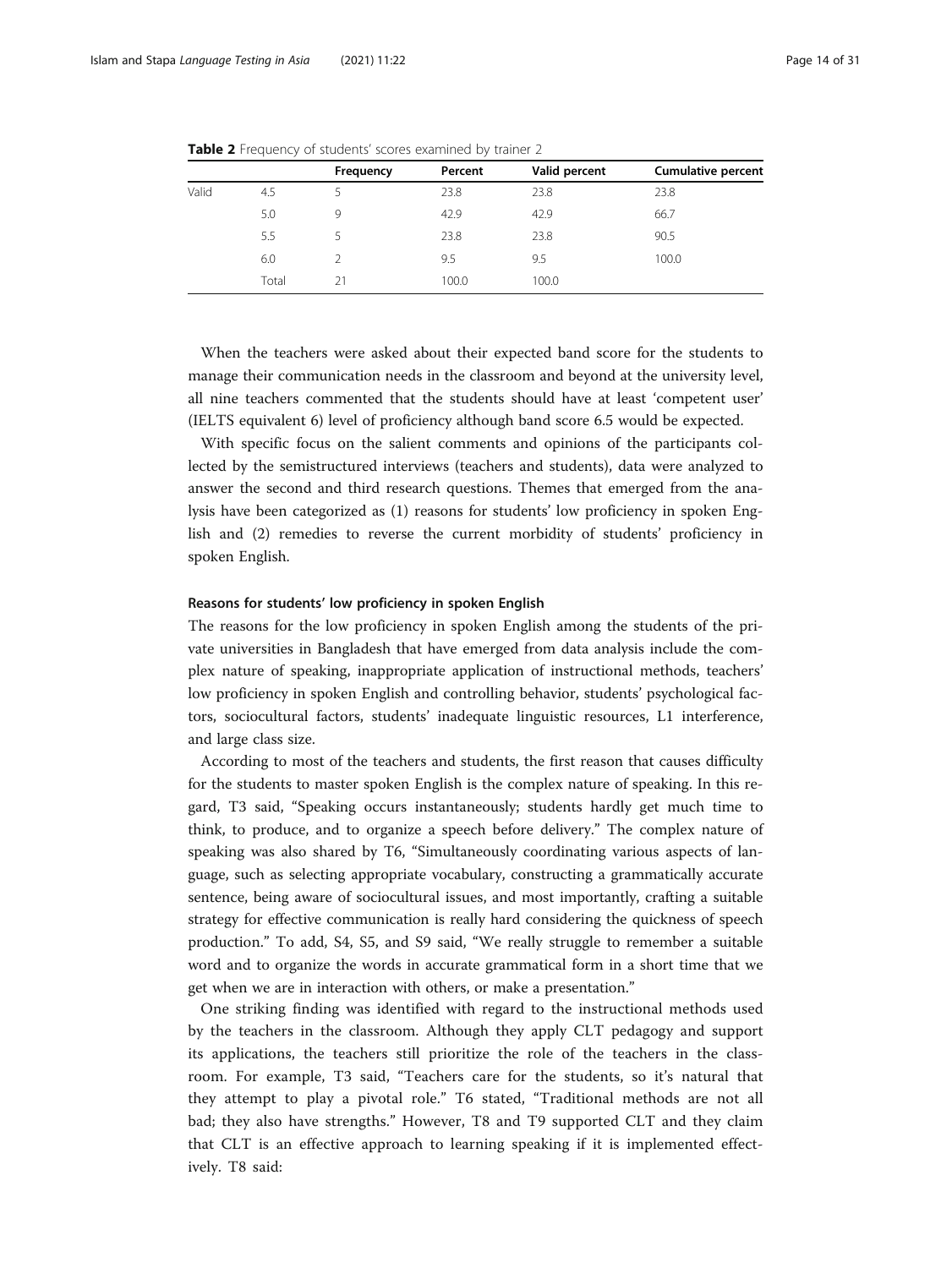The current instructional methods are helpful to the students for improving their spoken English proficiency since we use real-life situations to practise and act out the scenarios. We ask the students to have drama presentation, news presentation, motivational speeches, brochure presentation, etc. The situational dialogues are helpful since they can apply in real life situations and help them to come out of their shyness.

When the students were asked about the types of activities they do in the classroom, they responded that the teachers predominantly involve them in grammar and vocabulary activities. S9 said, "In speaking class, I was tired of doing grammar exercises." Another student (S2) stated, "I was overburdened with the list of vocabulary items that were given to me as homework; actually, I didn't learn how to use them in speaking." Many students think that teachers' talking time limits their opportunity to practice speaking in the classroom. S10 commented, "If my teacher keeps on lecturing, how we as students of a large class get time to practice speaking."

Analysis of the responses of the students revealed that teachers were also barriers to students' progress in spoken English. Students experienced that teachers' low proficiency in English was a problem for them to improve their proficiency in spoken English. S4 said,

We actually highly regard our teachers. We believe that they are the perfect people to solve all our problems. However, when I asked my teachers to help me with the English vocabulary of certain terms, they could not immediately provide me with the English words. I know … a teacher may not know certain terms in English, but it happened with me on several occasions.

Besides, most of the students found their teachers authoritarian. As a result, they felt scared and preferred to refrain from asking questions since they felt that the teachers might be angry with them. S7 said, "I did have questions, but my teacher's attitude and behavior prevented me to ask those questions."

Findings also showed that students struggle with various types of psychological problems while trying to perform speaking tasks. The students experience three psychological problems: anxiety, low confidence, and fear to lose face. S8 said, "I really lack confidence; I feel that I don't have the ability to speak in English." Coupled with the lack of confidence, S8 also has the problem of anxiety. He said, "I think my lack of confidence causes anxiety in me; when my teacher asks me to speak in the class, I start sweating and I feel that my head is blank." S10 admitted that she is often forestalled to perform in the speaking class because of her fear to lose face in front of the friends in the classroom context and in front of the relatives in a social context. She said, "I always feel that it would be very shameful if I pause frequently and can't continue to finish what I need to say."

With regard to sociocultural issues impeding learners' progress in spoken English, the respondents commented that sociocultural factors affect students' improvement in spoken English. Three sociocultural factors have been reported by the respondents, and they include input-poor environment, peer teasing, and family support. T4 stated, "Our students hardly get suitable environments to improve speaking in English because of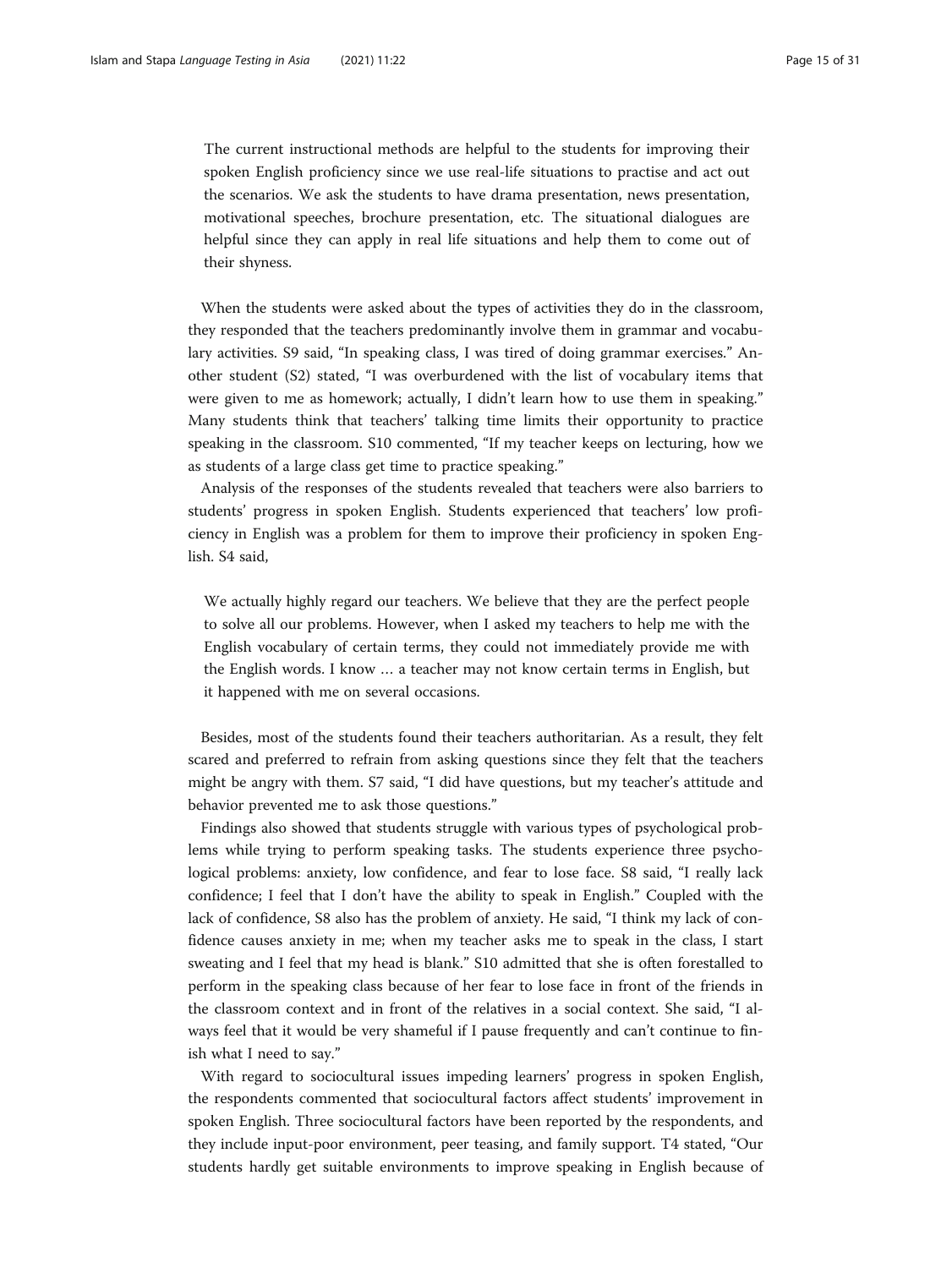the monolingual context in Bangladesh; I guess even all their classes are not conducted in English in the university, let alone speaking in English outside the classroom." In this connection, S12 said, "Where should I practice speaking? Being in a large class, I hardly get my turn and outside the classroom, it's a Bangla (learners' L1) world." Students are also affected by peer teasing if they are unable to speak well. For example, S3 said:

I have come from a rural background and my English pronunciation has my regional accent. So, when I speak in English, I notice the jeering looks of classmates. I also have grammar and vocabulary problems. I don't know English of many objects and many behaviors. Therefore, I make mistakes and my classmates laugh at me. For all these reasons, I try not to speak in public.

In response to the question on family support, S5 stated, "I hardly get support from my family to improve my spoken English since both my parents are weak in spoken English, so they don't speak with me in English; however, most annoying is my elder brother who teases me when I try to speak with him in English" while T3 said, "I have come from a rural family and both my parents are illiterate, so I didn't get any support from my family as we only used Bangla for all communications."

In response to the question regarding learners' repertoire of resources, most of the teachers and students commented that students have a deficiency in their resources necessary to speak. Teachers find that students are unable to talk in English because they lack grammatical and lexical knowledge. T1 said, "Most often I find that students struggle to put words together in accurate grammatical structures." T5, T6, and T11 observe that students' limited vocabulary causes a huge barrier to their development of speaking skills. T11 said, "The students frequently stammer since they do not find appropriate English words to express their." However, T10 thinks that students are epistemologically challenged. He said:

I feel, in general, ELT has failed to address the problem of substance. How can one speak in front of others when one does not know much? Experience and knowledge are both important features of good speakers. In order to speak well, one needs to have a certain degree of knowledge and experience. Our students need to read and know things before we push them to speak. Speaking needs to be preceded by accumulation of information and knowledge.

Students have also reported that they lack resources that would require to carry out any conversation, or to deliver a speech. S1 said, "I am not confident about my grammar although I have been learning grammar since my primary school; my vocabulary is also poor." S7 said, "My problem in speaking is my poor knowledge in various topics; after one or two sentences, I feel lost." Because of their lack of resources, the students struggle to interact with others in English.

Mixed findings have been obtained from the participants with regard to L1 interference as a barrier to students' progress in spoken English. Most of the teachers think that students tend to mix Bangla (L1) when they try to speak in English while many students find that Bangla helps them understand the meaning of the English words and teachers' explanation of the grammatical rules. Regarding students' over the use of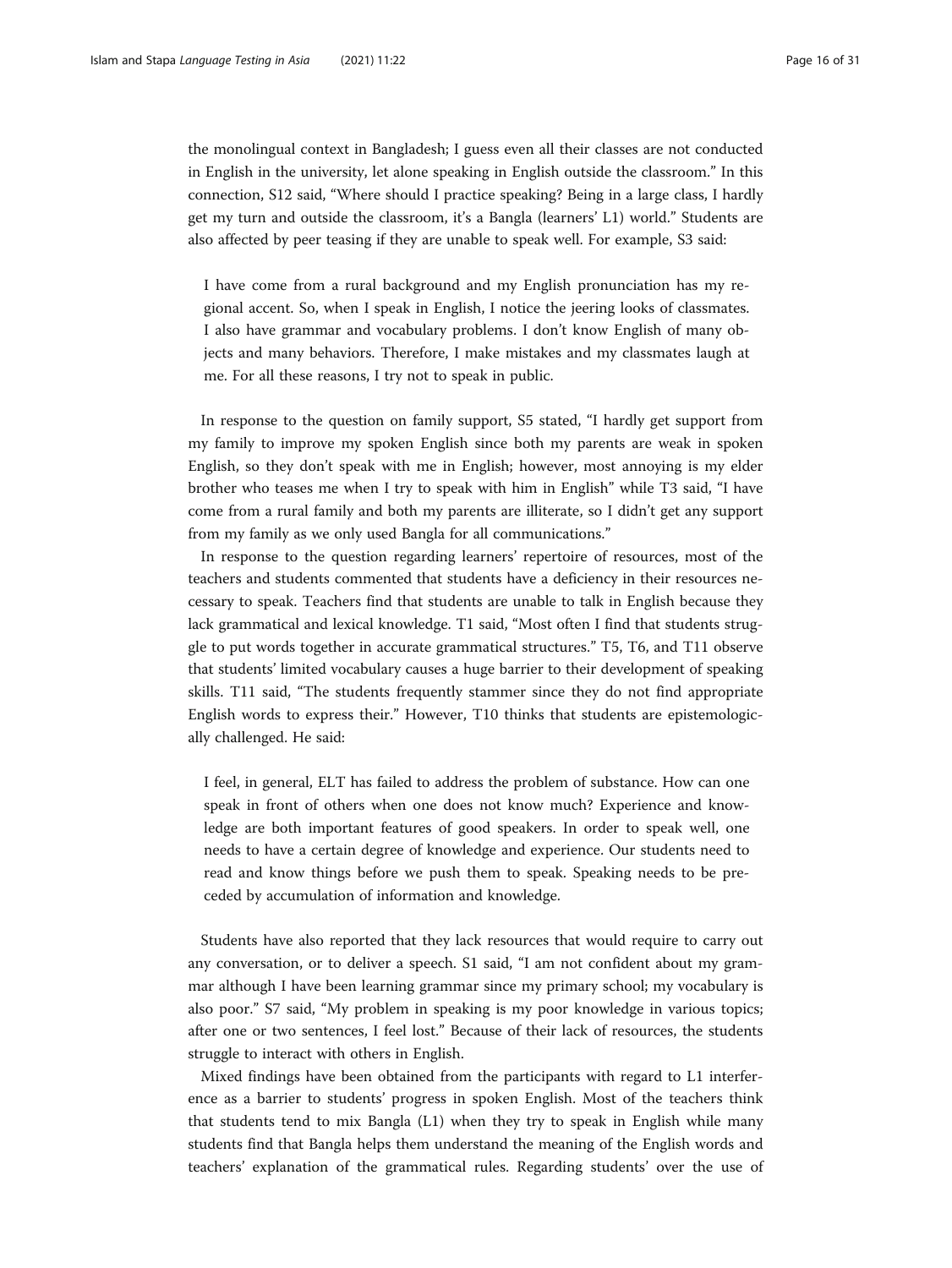Bangla, T2 said, "Students' practice in spoken English is hindered because they frequently take resort to Bangla." However, T6 said, "We can't only blame the students; in classroom observations of spoken English classes, I observed teachers using Bangla as well." Finding Bangla as an aid to understand English expressions and English grammatical rules, S7 said, "When I use bilingual dictionary (Bangla to English), I understand the meaning of the English words easily and I can remember them for a long time" while S12 said, "When my instructor explains the grammatical structures in Bangla, the structures appear easy; otherwise, they seem abstract." However, S11 said, "I believe we should stop using Bangla to improve our spoken English; initially, we might face problems but through continuous practice using only English, we can gradually develop the habit of speaking English."

When the participants were asked if large class size is a problem, all the participants responded affirmatively. All of them stated that teaching and learning are disrupted if the class size is large. T8 commented, "How can I monitor my students whether they are using English while practicing with peers if I teach a class with 45-50 students?." T10 stated:

What I find most problematic in teaching a large class is doing assessment. Assessment involves time, and patience since we need to critically evaluate our students' performance. And assessing speaking is not very easy. You have to assess so many dimensions of speaking, such as grammar, vocabulary, relevance of the ideas to the topic, coherence, pronunciation, suprasegmental features, non-verbal cues and so forth. To be honest with you, I often experience burnout while teaching a large class. Worst of all, the students get upset as they don't get the support they need.

#### Remedies to reverse the current "morbidity" in spoken English

To overcome these problems, the remedies that have been suggested by the participants include: using task-based and cooperative learning, improving family support, encouraging learners to notice English usage and use in spoken English, integrating listening to speaking instruction, teaching speaking through collocation, integrating ICT applications, promoting SRL, and strengthening teacher education.

Regarding the potential of task-based and cooperative learning, the participants provided favorable responses. Both the teachers and the students think that task-based learning and cooperative learning can involve the students more in speaking development. In this connection, T1 said, "Students' speaking needs may be realized better if they are engaged in real-life speaking tasks, such as, fixing an appointment with the teachers and others, or making a presentation." T9 also stated:

Task-based learning is more authentic in terms of students' development of spoken English to function well in the real-world. The tasks may be related to the students' academic, social, or professional needs. While performing the tasks, they students will be able gain hands-in training on speaking in English. I, actually, find the task-based learning quite fascinating since language as a whole, not as fragments, appears while the students complete a task. Most importantly, task-based learning is learner-oriented, so it minimizes teachers' involvement and supports learner autonomy.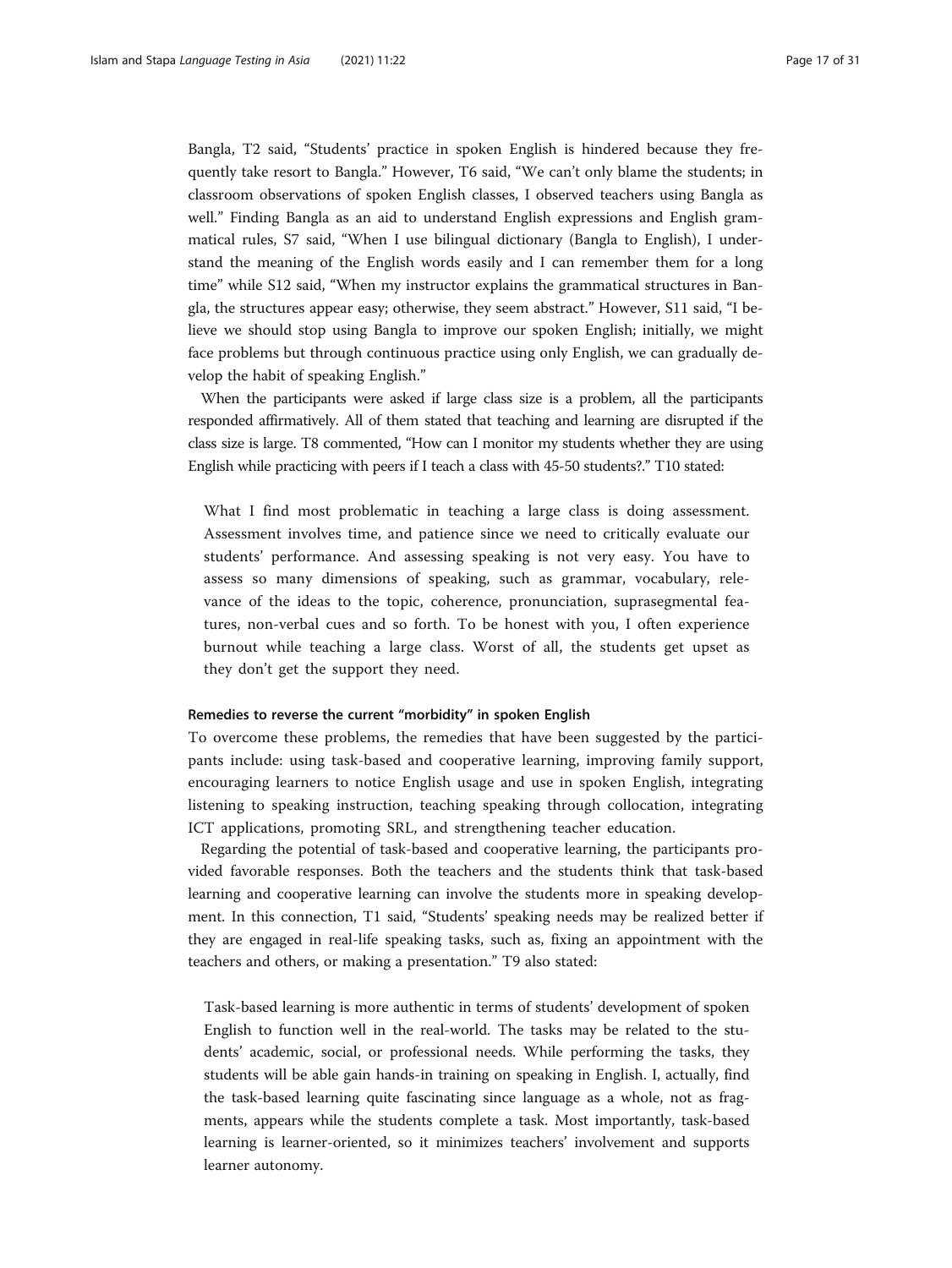The students also believe that learning speaking in English through performing tasks is beneficial for them. S3 said, "When my instructor involved me doing a speaking task, I realized where my weaknesses are and what initiatives I should take to overcome my weaknesses."

With regard to cooperative learning, T11 said, "Since reducing class size is difficult in Bangladesh considering its economic condition, lack of resources and teachers, and infrastructural limitation, cooperative learning might be an effective alternative." Another teacher (T5) commented, "Cooperative learning might be effective for the students to reduce their psychological problems since they will feel more comfortable to work with their peers." Cooperative learning seems to be more interesting to the learners as S2 said, "Cooperative learning seems to be fun."

Noticing was also found effective by the participants of the study. When asked, T3 said, "As a student when I was learning spoken English, I used to notice how the native speakers in English movies spoke, how they pronounced words, how they used their body language, and how they responded to other characters in the movie." A student (S7) also shared that her mistakes in speaking mostly occur as she often does not notice how competent speakers speak and what linguistic resources they use. She said, "Ya, when I notice carefully, I can note the correct style of talking, but when I don't pay proper attention, I miss out bulk of it."

When asked if listening to others helps students' spoken English, T2, T3, and T5 agreed that students may practically benefit from listening to proficient speakers since the proficient speakers become models for them, and they can imitate them for their progress in spoken English. T5 said, "I always encourage my students to listen to BBC or CNN coz the quality of English of these news broadcasters is good and their exposure to the English on BBC and CNN will help them acquire spoken English proficiency fast." Students also feel that when they watch English movies, or listen to English songs, their English gets better. S3 said, "To be honest, English movies give me two benefits: fun and good English." S8, however, got benefit from English music as he said, "I have always been listening to English songs and I learnt some beautiful phrases from the lyrics."

In response to the question on the use of collocation for speaking development, the participants reported that learning speaking through collocation is an effective method. T1 commented, "Collocations provide the students with authentic native like spoken vocabulary." Another teacher (T11) also believes that collocations may help students overcome the difficulty of putting words together. When explained to the students what collocation is, they agreed that collocation helps them learn vocabulary effectively. S2 said, "I struggle to find suitable words to be used before or after another word, but when I learn the chunks, I can use them easily."

Both the teachers and students positively responded to ICT integration in spoken English program. They think that students will be enormously benefitted from ICT integrated teaching/learning. In this regard, T5 stated, "Since the students are constantly exposed to technology, use of technological applications in instructional methods will facilitate their acquisition of speaking competence as the technological applications invariably use English" while S6 said, "I mostly learnt spoken English from watching movies, listening to BBC Hardtalks on my podcast, and of course, watching English speaking videos on YouTube."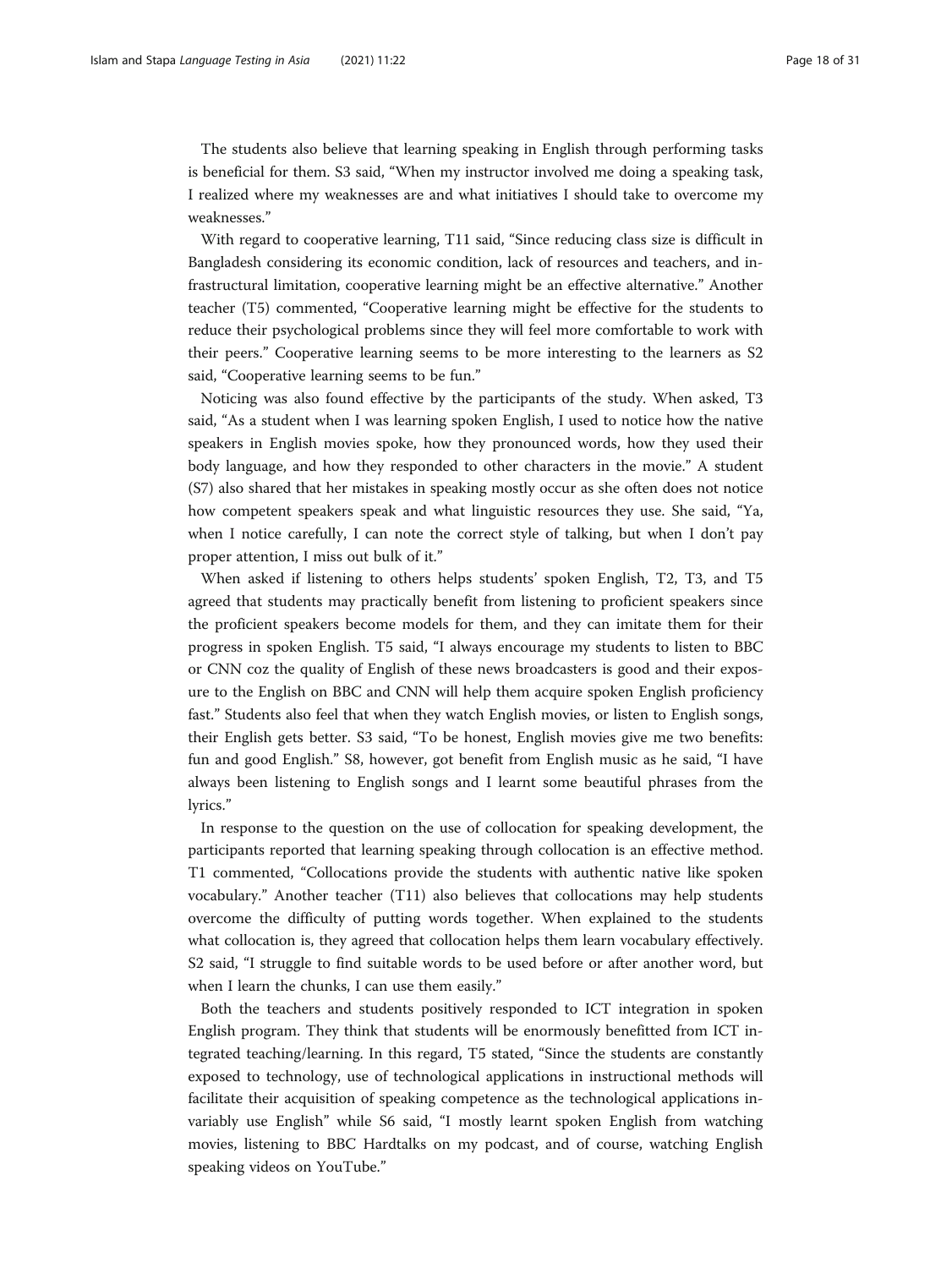Initially, the participants of the study were confused about SRL but when we explained to them the theory of SRL, all the participants responded that SRL might be very effective. T10 said, "I think SRL is an excellent approach since most of the time, I find my students losing control on their focus on learning; they are usually irregular in their speaking practice." Another teacher (T8) stated, "Most of the students hardly set goals; therefore, their speaking practice does not sustain." Some students shared that when they apply SRL strategies, such as goal setting, planning, seeking motivation, selfmonitoring, seeking feedback, and self-evaluation, they feel more empowered and their learning is more successful. S5 said, "Well, goal setting …, you know, guides to achieve my speaking learning outcomes" while S10 claimed, "Motivation, to me, is crucial. To be honest with you, self-motivation is most effective to me as it comes from within."

Teacher participants in the study stated that teacher education is certainly important for facilitating students' learning. For example, T2 said, "Although teacher education at the tertiary level in Bangladesh is almost neglected, I personally think that it has immense potential in shaping the quality of students' learning of spoken English." T6 also stated, "I, actually, learnt a lot about effective teaching when I did teaching practicum course in my undergrad and grad programs."

#### Discussion

The current study aimed to explore the current situation of the undergraduate students' proficiency in spoken English in the private universities in Bangladesh, barriers the students face to improve proficiency, and the ways how the students may reduce the obstacles. The results derived from the data exposed the researchers to teachers' evaluation of the students' level of proficiency in spoken English, a number of challenges the students and teachers experience, and the remedies the participants of the study suggested which might be useful to tackle the situation.

#### Teachers' evaluation

Teachers' dissatisfaction with the current level of proficiency in spoken English is a matter of worry since effective learning at the tertiary level largely depends on students' ability to communicate their questions, or queries during the interaction in the class. If they are unable to share their thoughts and ideas, there is a possibility that they will be deprived of the opportunity to learn from classroom engagement. Moreover, teachers' opinion on expected spoken proficiency (IELTS band score 6 or above) is supported by Oliver et al. ([2012](#page-28-0)) as they find that students' competency in spoken English is essential in the tertiary level since without adequate competency, the students will struggle to achieve the intended learning outcomes of the courses which are often negotiated through classroom discussion.

#### Reasons for students' low proficiency in spoken English

This section discusses the findings with regard to the second question which investigated the reasons that cause the students to struggle with the progress in spoken English. The reasons include the complex nature of speaking, inappropriate application of instructional methods, teachers' lack of proficiency in spoken English, students'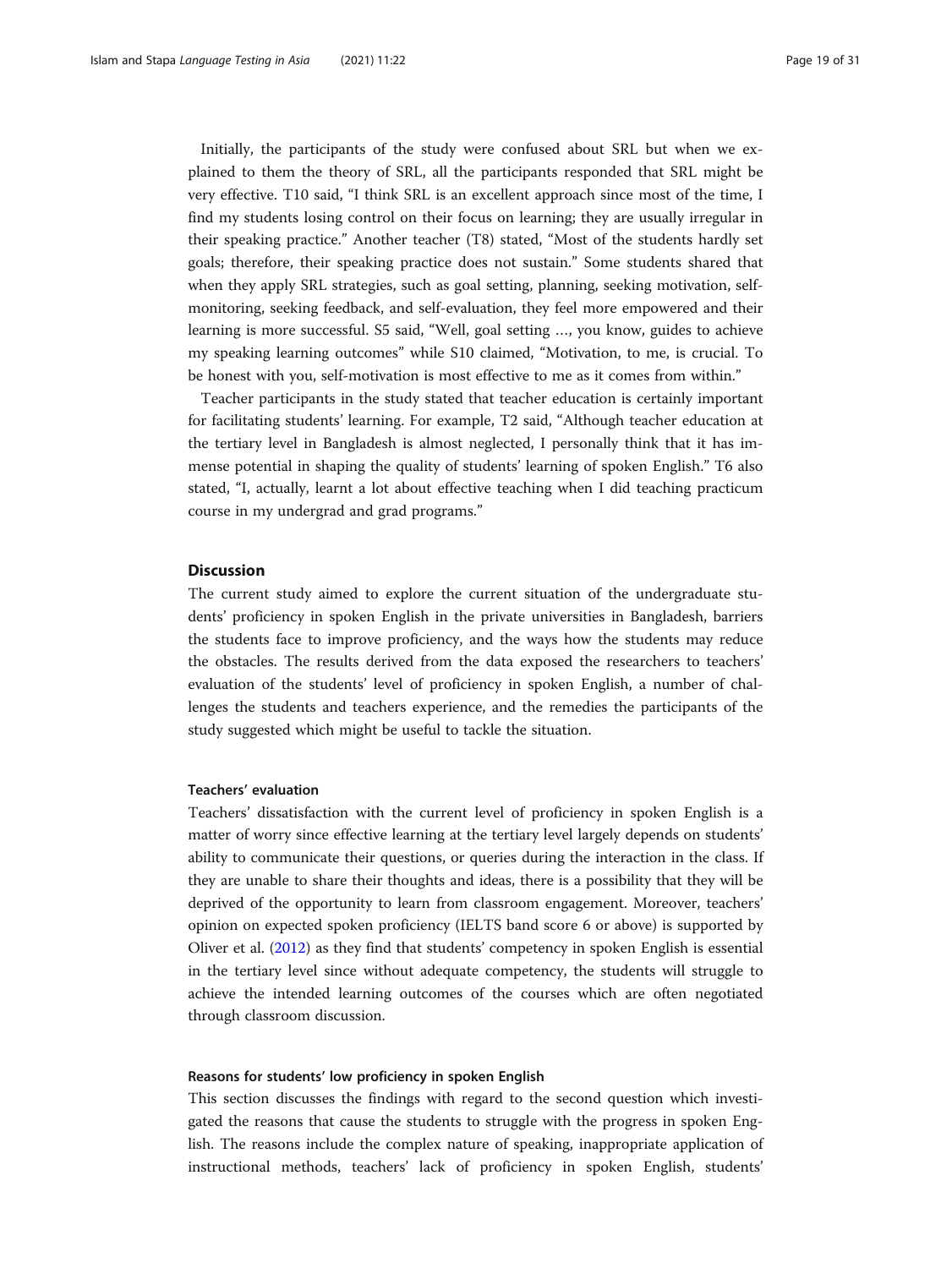psychological factors, sociocultural factors, students' inadequate linguistic resources, L1 interference, and large class size.

First, the participants of this study consider that speaking is inherently a complex language skill. The complex nature of speaking is probably one reason why students' progress in spoken English is slow. Since the students struggle with simple expressions, the complex nature of speaking threatens their confidence which eventually refrains them from participating in speaking events. This finding is supported by a number of scholars. Johnson [\(1996](#page-26-0)) finds that the dynamic characteristic of speaking poses problems for the students to master it while Pawlak and Waniek-Klimczak ([2015](#page-28-0)) claim that the multifaceted characteristics of speaking challenge learners to develop it with accuracy and appropriacy. Nation and Newton [\(2009](#page-28-0)) also find that the performance conditions of the speakers often puzzle them. Bouzar [\(2019\)](#page-25-0) claims that the complex nature of speaking poses difficulty for the teachers since they perspire to select suitable methods of instruction. They also experience difficulty to identify what difficulties the students are undergoing since the complexity of speaking is underlying students speaking performances.

Second, regarding the influence of instructional methods on learning spoken English, mixed findings emerged from the data. The teachers reported that the students explicitly struggle with basic linguistic problems, such as problems with tense system, singular-plural, English articles, passive construction, pronunciation, and lexical resources. Therefore, although they apply the CLT approach, they also use grammar translation and audiolingual methods to help students with basic linguistic problems. This finding is apparently present in past studies conducted by Mangubhai et al. ([2007](#page-27-0)), Paul and Liu ([2018\)](#page-28-0), Farooqui ([2007\)](#page-26-0), Ibna Seraj and Habil [\(2021\)](#page-26-0), and Seraj et al. [\(2021](#page-29-0)). The problem with these traditional methods (grammar translation and audiolingual method) in teaching spoken English is their attention to language as isolated decontextualized fragments. Therefore, students barely get any opportunity to develop their communicative competence at the discourse level. However, teachers' application of CLT is probably marred by their lack of literacy on the CLT approach. The students reported that they rarely find their teachers to use authentic language in the classroom. Teachers' language appears to be too formal for spoken English. Teachers seem to lack the knowledge of spoken grammar, and spoken vocabulary (Hilliard, [2014;](#page-26-0) LeBarton et al., [2015](#page-27-0)). If the teachers are not appropriately literate on the CLT approach, they will not be able to implement the CLT principles (Jacobs & Farrell, [2003](#page-26-0)).

Although some teacher participants backed CLT, CLT implementation in Bangladesh is challenged by teachers' and students' resistance to many principles of this approach (Biswas et al., [2013;](#page-25-0) Rahman & Karim, [2015](#page-28-0)). One such resistance is that teachers still enjoy controlling the classrooms which is conflicting with learner autonomy, an important CLT principle. We assume that teachers have reservations to promote learner agency (Duff, [2012](#page-25-0)).

Third, students in the current study claimed that teachers' struggle in spoken English weakens their spirit of learning, and they feel deprived of learning spoken English from teachers in the classroom. Wilden and Porsch ([2017](#page-29-0)), and Enever [\(2014\)](#page-26-0) emphasized the high proficiency of teachers in EFL contexts. They argue that teachers' high proficiency enables them to offer high-quality input to the students while low proficiency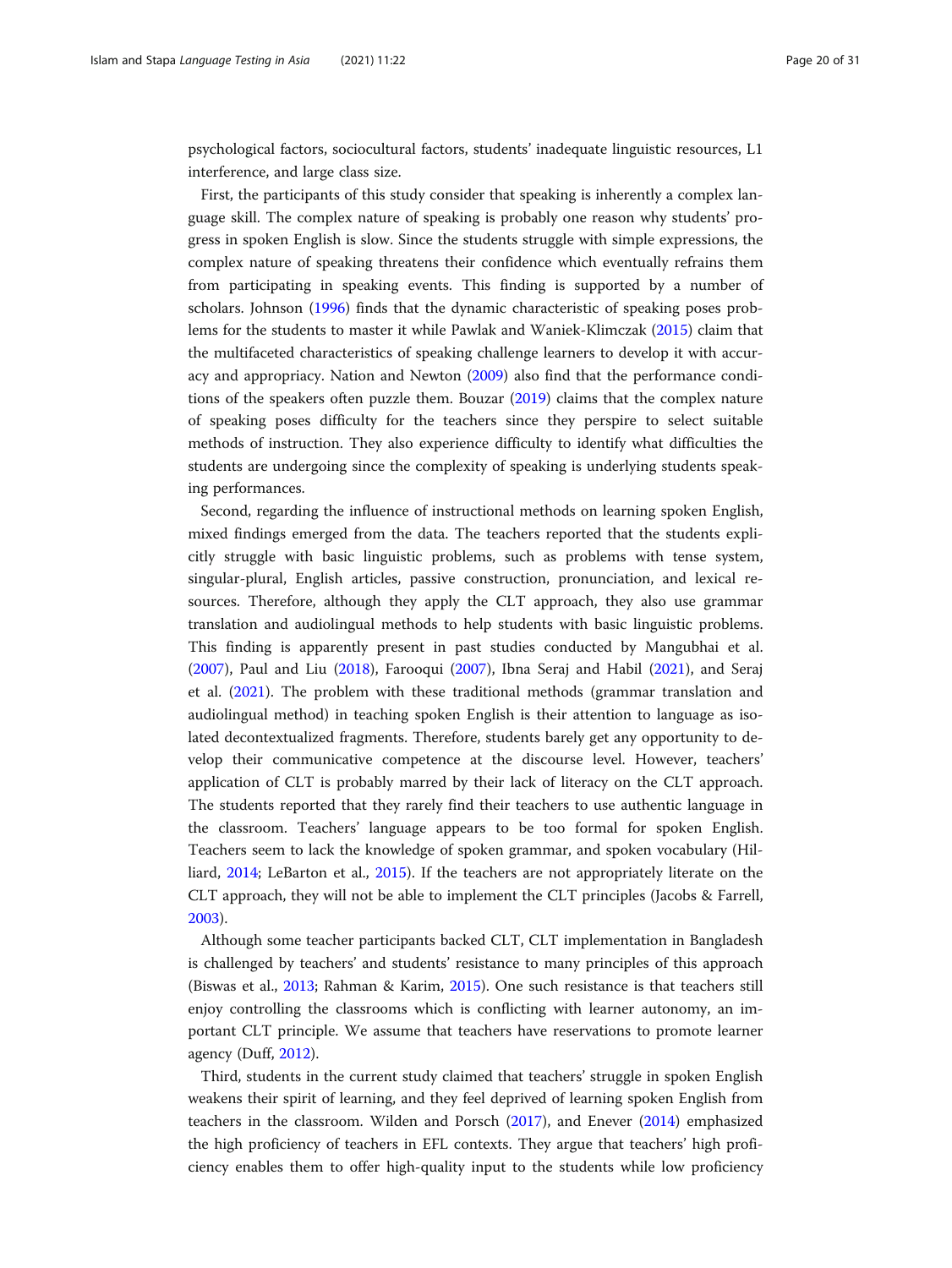may cause anxiety among teachers which may eventually affect their management of the class. The study conducted by Sadeghi and Richards ([2015](#page-29-0)) in Iran identified that the success of students' development of oral English competence largely depends on teachers' proficiency level in oral interaction in English in the classroom and their spontaneous provision of learning resources to the students. Teachers' high proficiency in spoken English has several advantages. For one thing, it helps them to conduct a spoken English class smoothly and confidently. Moreover, students receive authentic input from teachers. Most importantly, students often assume teachers as their role models. In an EFL context, students are often unsure about the accuracy and appropriacy of their spoken English. Therefore, they expect that their teachers are always there to help them out; however, when they find that their teachers are struggling, this might weaken their morale, and they might regard that being unable to speak fluently is natural as my teachers also have this limitation.

The findings also revealed that teachers' dominating behavior in the classroom reduces students' participation which affects their progress in spoken English since low learning achievement occurs when there is low participation by the students. Xie ([2010](#page-29-0)), and Zhang and Head [\(2010\)](#page-29-0) also found that teachers' controlling behavior forestalled students' improvement in spoken English.

Fourth, students reported that they experience several psychological problems, such as anxiety, low confidence, and fear to lose face when they attempt to involve themselves in spoken English. Many studies conducted in Bangladesh, and outside the country identified these psychological problems as obstacles for the learners to improve spoken English (Bhattacharjee, [2008](#page-25-0); Burns, [2017](#page-25-0); Ibna Seraj & Habil, [2021;](#page-26-0) Rahman, [2009](#page-28-0); Zhang, [2009\)](#page-29-0). We argue that the worst effect of learners' psychological factors that are associated with their dissatisfactory performance in spoken English is their negative effects on learners' self-efficacy. These factors damage learners' beliefs of their ability to improve their proficiency.

Fifth, apart from psychological factors, learners' progress in spoken English, as reported by the participants, is also stymied by several sociocultural factors, such as input-poor environment, peer teasing, and unfavorable family support. Input-poor environment deprives the students of the opportunity to practice English speaking outside the classroom. This finding is consistent with the studies by Abdalla and Mustafa ([2015](#page-24-0)), and Seraj et al. ([2021\)](#page-29-0) that identified that learners were unable to make much progress in their spoken English due to their bare minimum exposure to the target language. Moreover, peer teasing destroys the morale of the students. The students' selfesteem is hurt when their peers tease them for their struggle in spoken English. Lin ([2013](#page-27-0)) and Aeni et al. ([2017\)](#page-24-0) found in their study that students refrained from participating in spoken English activities because of their worries about peer teasing. In addition, it was found from the responses of the participants that disadvantageous family background debilitated the students to develop as speakers in English. Forey et al. ([2016](#page-26-0)) in their study argued that parents' education, their involvement in their children's education, and their socioeconomic condition are significant determinants of their children's success as language learners.

Sixth, learners' poor linguistic knowledge, limited vocabulary, and inadequate content knowledge have been reported by the participants as the problems related to learners' resources that hamper their progress in spoken English. Both the teachers and the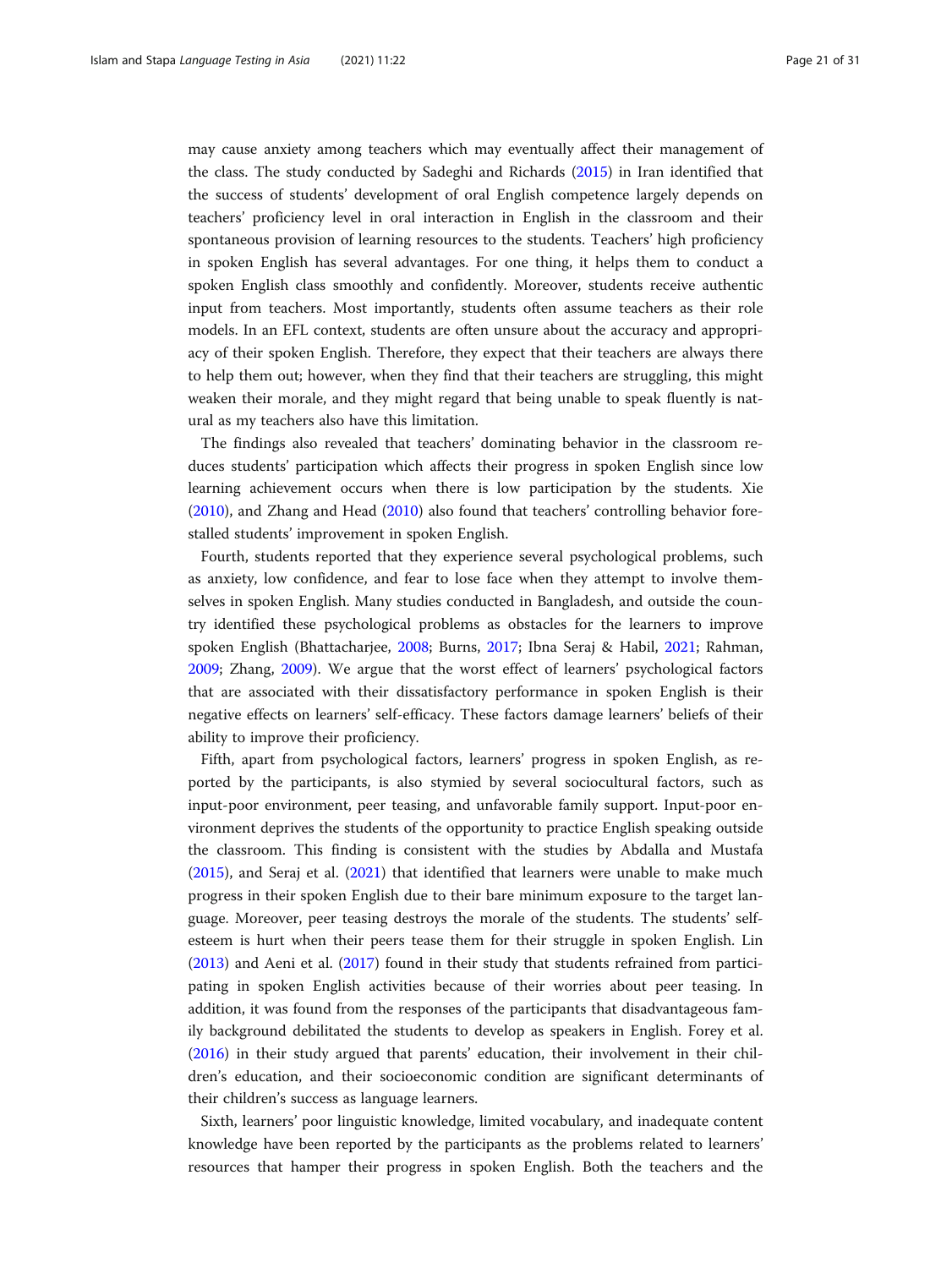students find that learners struggle to organize words in accurate grammatical structures. Learners also struggle to use appropriate words when they attempt to speak in English in a particular situation. The study by Xie ([2020\)](#page-29-0) in the Chinese context also found that the students wrestled with grammar and vocabulary while engaged in spoken English. Precisely, Liu and Jackson's [\(2008\)](#page-27-0) study showed that lack of vocabulary barred Chinese students' development of spoken communication skills in English. Apart from grammar and vocabulary, students' inadequate topical knowledge caused them to have frequent pauses and discontinuation in speaking. Bachman and Palmer ([1996](#page-25-0)) argue that when learners lack ideas to talk about a given topic, they are unable to continue talking.

Seventh, with regard to the interference of Bangla (learners' L1), mixed findings emerged. Teachers think that interference of Bangla limits learners' use of English during speaking. If they continue mixing Bangla and English, their development of spoken English competence will be compromised and consequently, this practice will slow their progress. Researchers, such as Musliadi [\(2016\)](#page-27-0), Ahmed and Qasem [\(2019\)](#page-24-0), and Seraj et al. [\(2021\)](#page-29-0) hold a similar opinion. However, students find that Bangla assists them to understand the meaning of English words and teachers' explanation of grammatical rules. Studies by Bouangeune [\(2009](#page-25-0)), Mart [\(2013\)](#page-27-0), Kafes ([2011](#page-27-0)), and Jafari and Shokrpour [\(2013\)](#page-26-0) support the use of L1 in L2 (second language) learning.

Finally, large class size has most frequently been commented on by the participants as a major problem that hinders students' progress in spoken English. According to the participants, students get minimum individual attention when they attend spoken English sessions in large classes while the teachers perspire to manage classes attended by a huge number of students. This finding is supported by a number of studies conducted in Bangladesh and beyond. For example, Chen and Goh [\(2011\)](#page-25-0), Musliadi ([2016](#page-27-0)), and Nuraini [\(2016\)](#page-28-0) found in their studies conducted in China and Indonesia that large class sizes obstructed students' improvement in spoken English. Seraj et al. [\(2021](#page-29-0)) also identified large class sizes as a barrier to the improvement in spoken English in their recent study.

#### Remedies to reverse the current "morbidity" in spoken English

This section discusses the findings with regard to the third research question which explored the remedies that might help the students overcome the barriers discussed above. The remedies entail: using task-based and cooperative learning, improving family support, encouraging learners to notice English usage and use in spoken English, integrating listening to speaking instruction, teaching speaking through collocation, integrating ICT applications, promoting SRL, and strengthening teacher education.

First, the participants have suggested that the use of task-based and cooperative learning might help students succeed in improving spoken English. Evidence of the effectiveness of task-based learning aiding the students in their improvement in spoken English has been recognized by the studies conducted by Philp et al. [\(2010\)](#page-28-0), Zusuki ([2018](#page-30-0)), and Safitri et al. [\(2020\)](#page-29-0). They found that TBL practically engages the learners in tasks that they often face in the real world. There is also evidence of the effectiveness of cooperative learning in learners' progress in spoken English. Nasri and Biria ([2017](#page-28-0)),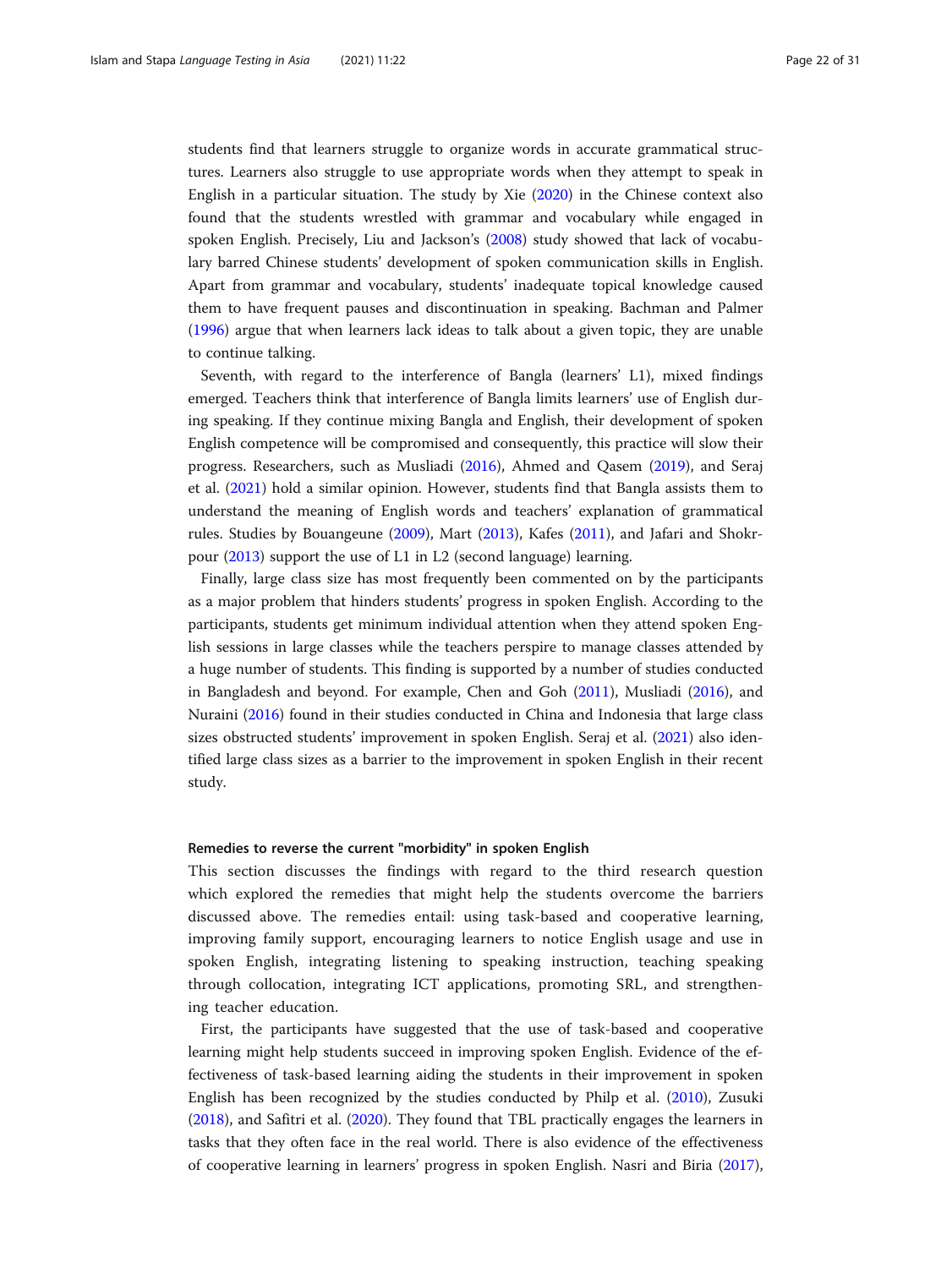Tahmasbi et al. [\(2019](#page-29-0)), and Namaziandost, Neisi, et al. [\(2019\)](#page-27-0) found that cooperative learning enhanced learners' involvement in speaking tasks by creating a congenial learning environment that reduced learners' anxiety.

Second, the participants reported that students may benefit from increasing their attention to or focus on noticing the accurate and appropriate use of spoken English by others. Studies by Abdalla ([2014](#page-24-0)), Baleghizadeh and Derakhshesh ([2012\)](#page-25-0), and Mamaghani and Birjandi ([2017\)](#page-27-0) concluded that students' progress in learning to speak enhanced when they invested conscious attention or noticing to learning. Noticing provokes the learners to be aware of how the competent users of spoken English use a range of grammatical structures, lexical resources, pronunciation, and discourse features. Those who carefully notice usually learn by themselves while those who are indifferent to the accurate and appropriate use and usage of spoken English that occurs around them fall behind and continue to use wrong English.

Third, the participants think that the students should listen to good speakers speaking English around them. Brown and Lee [\(2015\)](#page-25-0) argue that listening provides the learners with the most valuable resource for learning which is "input." Doff ([1998](#page-25-0)) claims that learners' listening ability enables them to improve speaking. A recent study by Mart ([2020](#page-27-0)) finds that students are benefitted by listening to improve their English speaking skills. When we listen to others speaking in English, we get exposure to the natural English expressions, learn pronunciation, and obtain the contexts in which the speakers use their language. When learners notice carefully, they can learn how the speakers around them pronounce words or larger chunks of language, produce grammatically accurate utterances, use lexical resources, connect expressions cohesively and coherently, and maintain fluency.

Fourth, participants have also shared that the learners will be able to improve speaking skills if they learn English collocations. Learning to speak in English through collocations assists the learners to use a chunk of language that naturally occurs in a native context. Learning English through collocations reduces students' anxiety about how to combine words in accurate grammatical structure since they are already grammatically well-formed. Studies by Hsu and Chiu ([2008\)](#page-26-0) and Sung [\(2003\)](#page-29-0) showed how students' spoken English improved when they used collocations.

Fifth, ICT integration in spoken English programs has been favored by the participants. They have stated that learning spoken English, as well as other English skills, and the systems of a language, such as grammar, vocabulary, and pronunciation seems to be unimaginable without some assistance of ICT in the modern era. Studies by Alsaleem [\(2014\)](#page-24-0) and Godzicki et al. [\(2013\)](#page-26-0) showed that students' improvement in spoken English occurred through their use of ICT applications. Students in the contemporary world of education heavily rely on technology for entertainment and learning.

Sixth, the participants stated that SRL seems to be a very effective approach to learning spoken English since it encourages learner autonomy as learner agency is embedded in SRL. Instruction on self-regulated learning might enable students to avoid distraction and increase persistence in their learning efforts. When the learners apply SRL strategies, such as setting goals, searching for sources of motivation, self-controlling during learning, and self-evaluating their speaking performances, they remain more focused on learning. Aregu [\(2013\)](#page-25-0) in his study found that SRL strategies helped students improve their proficiency in spoken English. El-Sakka [\(2016\)](#page-26-0) also identified that SRL strategies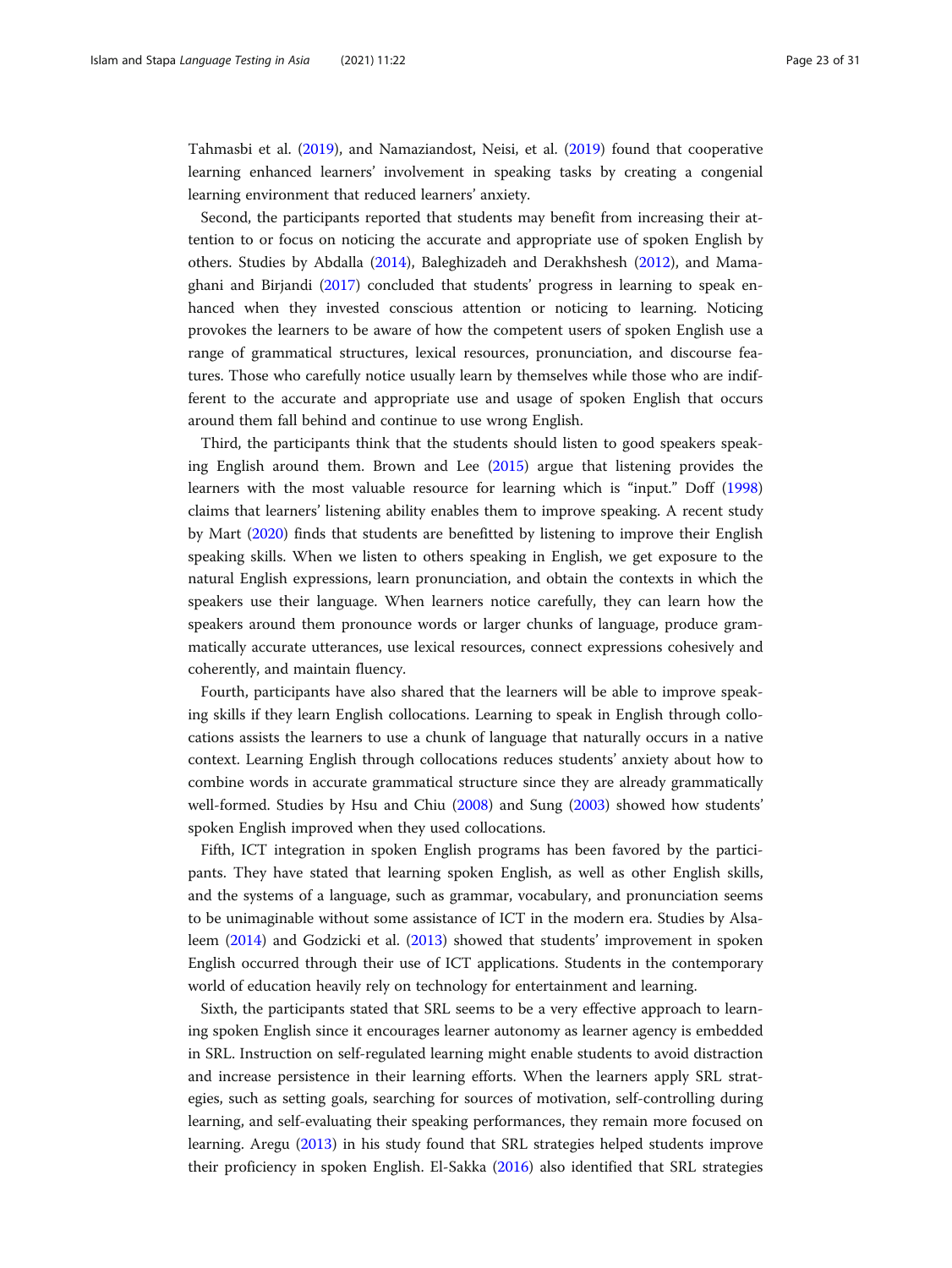reduced students' anxiety during speaking in English and enhanced EFL students' speaking proficiency. The most significant advantage of equipping EFL students with the SRL strategies is that once they get habituated with its application in their learning endeavors, they move ahead with the possibility of becoming independent lifelong learners.

Finally, teacher education was recognized by the participants as a significant factor for students' progress in learning. Teacher education plays an important role in helping teachers gain knowledge about instructional methods, materials evaluation, and development, design effective tasks and activities, develop assessment methods, and, overall, develop expertise in managing teaching/learning. The goal of teacher education is to enhance the quality of teaching. Teaching quality is strongly associated with students' achievement in learning (Cochran-Smith & Fries, [2005](#page-25-0); Goodwyn, [1997;](#page-26-0) Hagger & McIntyre, [2006;](#page-26-0) Karim et al., [2021](#page-27-0); Karim & Mohamed, [2019](#page-27-0)). Athanases and De Oliveira [\(2008\)](#page-25-0) recommended that EFL instructors should attend teacher education programs at regular intervals since the English language is an evolving phenomenon, and teacher education programs, if designed with the state-of-the-art methodologies and materials, will equip the teachers with the latest innovations in the ELT pedagogy.

#### Conclusions and implications

Perceiving the enormous importance of students' proficiency in spoken English in the private universities in Bangladesh, this study examined the state of the art of this proficiency, investigated the underlying reasons, and explored possible solutions. Complex nature of speaking, inappropriate application of instructional methods, teachers' lack of proficiency in spoken English, students' psychological factors, sociocultural factors, students' inadequate linguistic resources, L1 interference, and large class size were identified as the barriers that preclude students' development of speaking skills in English. Plagued by these problems, both teachers' and students' efforts result in dissatisfactory outcomes.

However, as ways to overcome these problems, the study has offered some solutions that include: using task-based and cooperative learning, improving family support, encouraging learners to notice English usage and use in spoken English, integrating listening to speaking instruction, teaching speaking through collocation, integrating ICT applications, promoting SRL, and strengthening teacher education. If these are implemented effectively, students might be able to surmount the challenges explained earlier.

Critical understanding of the reasons identified by the study, and the remedies suggested by the participants will enable the members of the operating trusts of the private universities, members of the curriculum development and revision committees, and the practitioners to adopt practical approaches to ensure students' effective learning of spoken English. If the study results are taken into cognizance and are aligned with the EMI policies of the private universities in Bangladesh, it has the insights to enable the stakeholders to advance their EMI goals. Moreover, the findings revealed that the causes identified in the study and the remedies recommended by the participants are true about spoken English in many other regions of the world. Therefore, facilitating teacher education programs on task-based and cooperative learning will take success in learning spoken English a step forward in Bangladesh and beyond. Precisely, private universities may take initiatives to include communities in the advancement of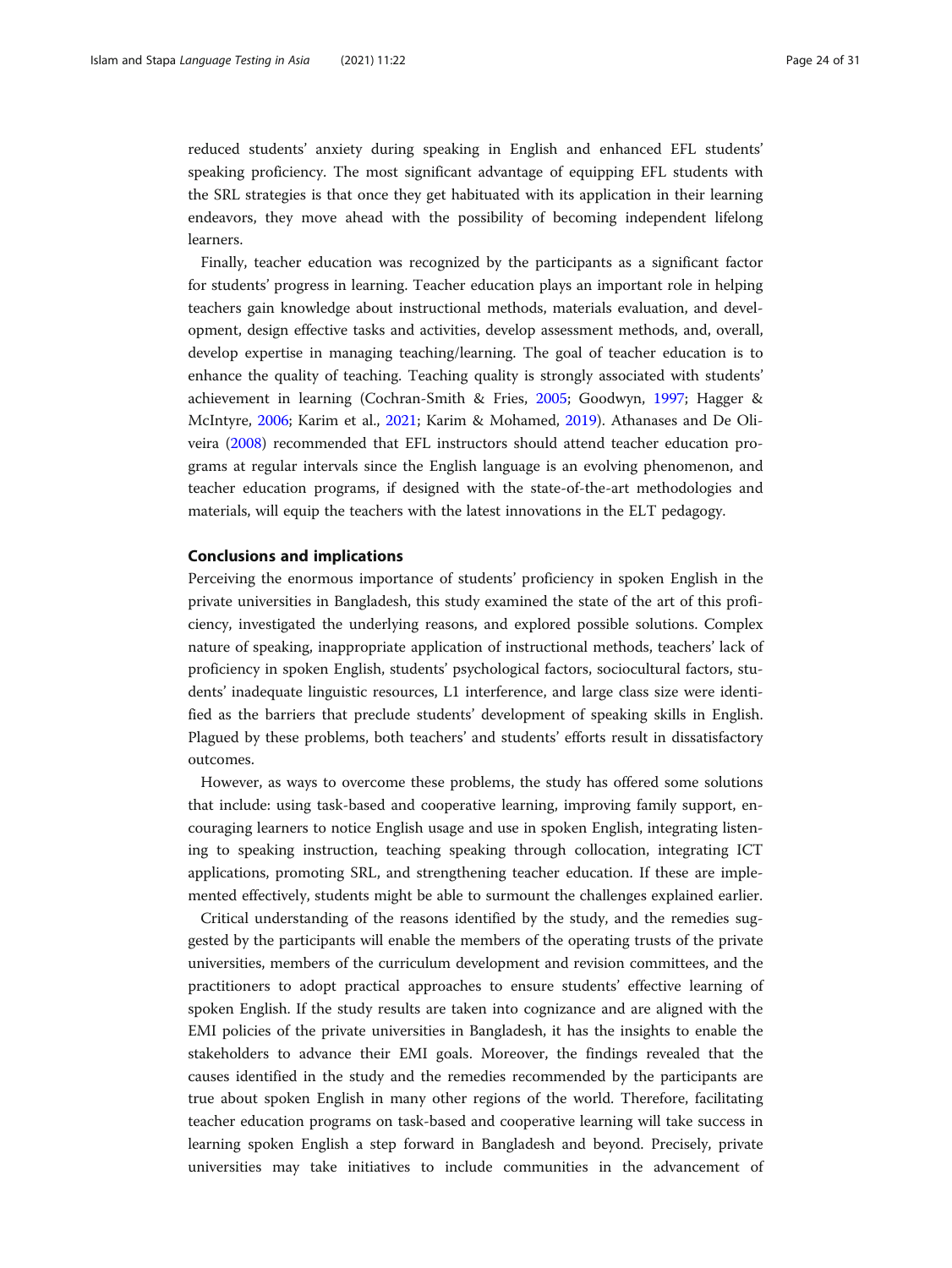<span id="page-24-0"></span>education through strengthening family support programs. Workshops on noticing, listening-oriented instruction of speaking, and collocation in L2 acquisition will build the capacity among teachers and students to take advantage of these procedures. Educators can capitalize on the inclination of the learners towards ICT and can develop an ICT-oriented curriculum, instructional methods, materials, tasks and activities, and online modes of assessment. Most importantly, private universities in Bangladesh, and educational institutions in any part of the world may ensure long-term gain if they can implement their spoken English courses through SRL instruction since SRL transforms students into lifelong independent learners.

#### Abbreviations

BBC: British Broadcasting Corporation; CALL: Computer-assisted language learning; CL: Cooperative learning; CLT: Communicative language teaching; CNN: Cable News Network; EFL: English as a foreign language; ELT: English language teaching; ESL: English as a second language; GTM: Grammar translation method; ICT: Information communication technology; IELTS: International English Language Testing System; L1: First language; L2: Second language; SRL: Self-regulated learning; TBL: Task-based learning; TELL: Technology-enhanced language learning; TTT: Teacher talking time; STT: Student talking time

#### Acknowledgements

Not applicable.

#### Authors' contributions

MSI made major contributions to the study conception, literature review, design, analysis, and interpretation of data. MBS has also substantially contributed to the review of literature, data analysis, and drafting and revising of the manuscript. Both authors read and approved the final manuscript.

#### Availability of data and materials

Not applicable.

#### **Declarations**

#### Competing interests

The authors declare that they have no competing interests.

#### Received: 9 August 2021 Accepted: 7 September 2021 Published online: 01 October 2021

#### References

- Abdalla, A. H. (2014). Investigating the Effect of consciousness-raising techniques on Learning the English Tense System by EFL Students. Journal of Language Teaching and Research, 5(4), 810–818.
- Abdalla, M. E., & Mustafa, E. (2015). Problems of teaching and learning spoken English in Sudan. SUST Journal of Humanities, 16(4), 43–53.
- Adhikari, B. R. (2011). Teaching speaking in the Nepalese context: problems and ways of overcoming them. Journal of NELTA, 15(1–2), 1–9 [https://doi.org/10.3126/nelta.v15i1-2.4602.](https://doi.org/10.3126/nelta.v15i1-2.4602)
- Aeni, N., Jabu, B., Rahman, M. A., & Strid, J. E. (2017). English Oral Communication Apprehension in Students of Indonesian Maritime. International Journal of English Linguistics, 7(4), 158. [https://doi.org/10.5539/ijel.v7n4p158.](https://doi.org/10.5539/ijel.v7n4p158)
- Afshar, H. S., & Asakereh, A. (2016). Speaking skills problems encountered by Iranian EFL freshmen and seniors from their own and their English instructors' perspectives. Electronic Journal of Foreign Language Teaching, 13(1), 112–130 [https://eflt.nus.](https://eflt.nus.edu.sg/v13n12016/afshar.pdf) [edu.sg/v13n12016/afshar.pdf](https://eflt.nus.edu.sg/v13n12016/afshar.pdf).
- Ahmed, S. T. S., & Qasem, B. T. A. (2019). Problems of teaching and learning English as a foreign language in South Yemen: a case study of Lahj Governorate. ELS Journal on Interdisciplinary Studies on Humanities, 2(4) [http://journal.unhas.ac.id/index.](http://journal.unhas.ac.id/index.php/jish) [php/jish.](http://journal.unhas.ac.id/index.php/jish)
- Akhter, S., & Ashiquzzaman, M. (2019).Teaching Speaking Using Post-Method Framework: A Possible Complement to CLT in Bangladesh. BELTA Journal, 3(1), 65-71.
- Ali, M. M., & Walker, A. L. (2014). 'Bogged down' ELT in Bangladesh: problems and policy. English Today, 30(2), 33–38. [https://](https://doi.org/10.1017/S0266078414000108) [doi.org/10.1017/S0266078414000108](https://doi.org/10.1017/S0266078414000108).
- Alsaleem, B. I. A. (2014). The effect of "WhatsApp" electronic dialogue journaling on improving writing vocabulary word choice and voice of EFL undergraduate Saudi Students. Harvard: 21st Century Academic Forum Conference Proceedings [http://](http://www.readwritethink.org/lesson_images/lesson782/Rubric.pdf) [www.readwritethink.org/lesson\\_images/lesson782/Rubric.pdf](http://www.readwritethink.org/lesson_images/lesson782/Rubric.pdf).
- Al-Sobhi, B. M. S., & Preece, A. S. (2018). Teaching English-speaking skills to the Arab students in the Saudi school in Kuala Lumpur: problems and solutions. International Journal of Education and Literacy Studies, 6(1), 1–11 [http://www.journals.aia](http://www.journals.aiac.org.au/index.php/IJELS/article/view/4178) [c.org.au/index.php/IJELS/article/view/4178.](http://www.journals.aiac.org.au/index.php/IJELS/article/view/4178)
- Al-Sohbani, Y. A. (2013). An exploration of English language teaching pedagogy in secondary Yemeni education: a case study. International Journal of English Language & Translation Studies, 1(3), 40–55.
- Anderson, J. (1993). Is a communicative approach practical for teaching English in China? Pros and cons. System, 21(4), 471– 480.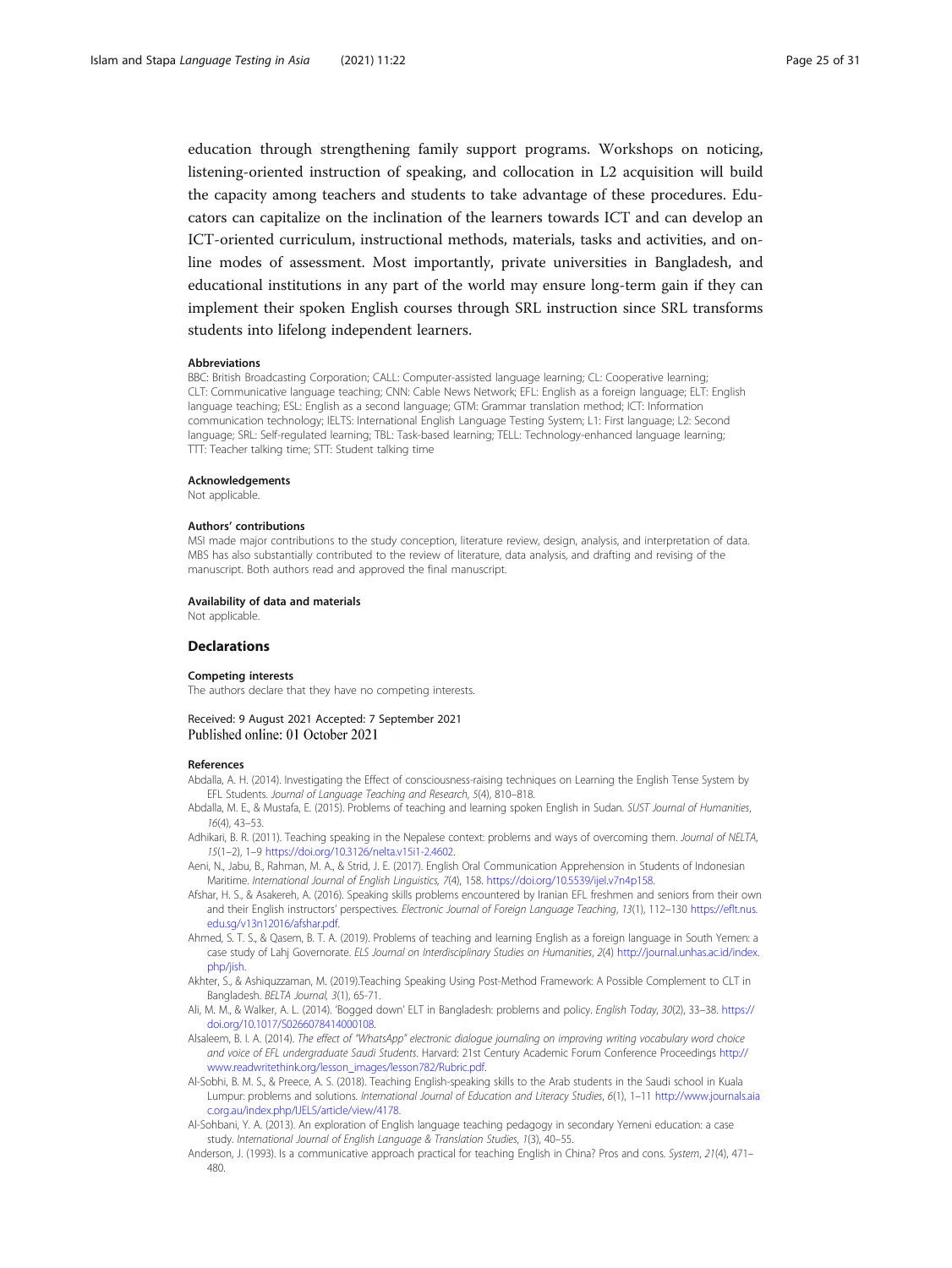<span id="page-25-0"></span>Aregu, B. B. (2013). Enhancing self-regulated learning in teaching spoken communication: does it affect speaking efficacy and performance? Electronic Journal of Foreign Language Teaching, 10(1), 96–109.

Athanases, S. Z., & De Oliveira, L. C. (2008). Advocacy for equity in classrooms and beyond: new teachers' challenges and responses. Teachers College Record, 110(1), 64–104.

Bachman, L., & Palmer, A. S. (1996). Language testing in practice. Oxford: Oxford University Press.

Bailey, K. M., & Savage, L. (1994). New ways in teaching speaking. Alexandria: Teachers of English to speakers of other languages. Baleghizadeh, S., & Derakhshesh, A. (2012). The effect of task repetition and noticing on EFL learners' oral output. Int J Instr,  $5(1)$ , 141–152.

Bandura, A. (1986). Social foundations of thought and action: a social cognitive theory. Englewood Cliffs: Prentice-Hall. Barman, D. B., Sultana, Z., & Basu, B. L. (2007). ELT theory and practice. Bangladesh: Friends Book Corner.

Baytak, A., Tarman, B., & Ayas, C. (2011). Experiencing technology integration in education: children's perceptions. International

Electronic Journal of Elementary Education, 3(2), 139–151 <https://www.iejee.com/index.php/IEJEE/article/view/233>.

Begum, A. N., & Chowdhury, R. F. (2016). The factors that affect learner autonomy in learning English as a foreign language (EFL) at tertiary level in Bangladesh. ELK Asia Pacific Journal of Social Sciences, 2(4) [https://doi.org/10.16962/EAPJMRM.](https://doi.org/10.16962/EAPJMRM)

Behroozi, M., & Amoozegar, A. (2014). Challenges to English language teachers of high school in Iran. Procedia - Social and Behavioural Sciences, 136, 203–207.

Benson, P. (2011). Teaching and researching autonomy in language learning, (2nd ed., ). Harlow: Longman.

Bergsleithner, J. M. (2007). Working memory capacity, noticing and L2 speech production. Unpublished doctoral dissertation. Florianópolis: Universidade Federal de Santa Catarina, Florianópolis.

Bhattacharjee, N. (2008). Developing speaking skills at secondary and higher secondary levels: problems and few recommendations. Stamford Journal of English, 14–27.

Biswas, D., Ahmed, N. U., & Sarker, S. R. (2013). Doomed to fail: the fate of communicative language teaching (CLT) in Bangladesh. Language in India, 13(9), 111–123.

Borg, S. (2001). Self-perception and practice in teaching grammar. ELT Journal, 55(1), 219.

Bouangeune, S. (2009). Using L1 in teaching vocabulary to low English proficiency level students: a case study at the University of Laos. English Language Teaching Journal, 2(3), 186–193.

Bouzar, S. (2019). Issues in teaching speaking to EFL Learners. Education and Linguistics Research, 5(1), 70-79. Braun, V., & Clarke, V. (2006). Using thematic analysis in psychology. Qualitative Research in Psychology, 3(2), 77–101. [https://](https://doi.org/10.1191/1478088706qp063oa) [doi.org/10.1191/1478088706qp063oa](https://doi.org/10.1191/1478088706qp063oa).

Brown, G., & Yule, G. (1983). Teaching the spoken language: an approach based on theanalysis of conversational English. UK: Cambridge University Press.

Brown, H. D. (2001). Teaching by principles. London: Longman.

Brown, H. D. (2007). Teaching by principles: an interactive approach to language pedagogy (3<sup>rd</sup> ed.). Englewood Cliffs: Prentice Hall Regents.

Brown, H. D. & Lee, H. (2015). Teaching by Principle: An Interactive Approach to Language Pedagogy. New York: Pearson Education, Inc.

Bruner, D. A., Sinwongsuwat, K., & Radić-Bojanić, B. (2015). EFL oral communication teaching practices: a close look at university teachers and A2 students' perspectives in Thailand and a critical eye from Serbia. English Language Teaching, 8(1), 11–20 [https://doi.org/10.5539/elt.v8n1p11.](https://doi.org/10.5539/elt.v8n1p11)

Burns, A. (2017). Research and the teaching of speaking in the second language classroom. In E. Hinkel (Ed.), Handbook of Research in Second Language Teaching and Learning, Volume III. New York: Routledge.

Cambridge IELTS 15 (2020). IELTS Academic 15: authentic practice tests. Cambridge: Cambridge University Press.

Canagarajah, A. S. (2005). Reclaiming the local in language policy and practice. Mahwah: Erlbaum. [https://doi.org/10.4324/](https://doi.org/10.4324/9781410611840) [9781410611840.](https://doi.org/10.4324/9781410611840)

Carless, D. (2009). Revisiting the TBLT versus P-P-P debate: voices from Hong Kong. Asian Journal of English Language Teaching, 19, 49–66.

Chen, Z., & Goh, C. (2011). Teaching oral English in higher education: challenges to EFL teachers. Teaching in Higher Education, 16(3), 333–345. [https://doi.org/10.1080/13562517.2010.546527.](https://doi.org/10.1080/13562517.2010.546527)

Chowdhury, M. R. (2001). To west or not to west? The question of culture in adopting/adapting CLT in Bangladesh. Journal of the Asiatic Society of Bangladesh, 46(1), 183–194.

Chowdhury, N., & Shaila, S. M. (2011). Teaching speaking in large classes: crossing the barriers. Stamford Journal of English, 6, 68–85.

Chowdhury, R., & Kabir, A. H. (2014). Language wars: English education policy and practice in Bangladesh. Multilingual Education, 4(1), 1–16. [https://doi.org/10.1186/s13616-014-0021-2.](https://doi.org/10.1186/s13616-014-0021-2)

Cochran-Smith, M., & Fries, K. (2005). The AERA panel on research and teacher education: context and goals. In M. Cochran-Smith, & K. Zeichner (Eds.), Studying teacher education: the report of the AERA panel on research and teacher education, (pp. 37–68). Mahwah: Erlbaum.

Coladarci, T. (1992). Teachers' sense of efficacy and commitment to teaching. Journal of Experimental Education, 60(4), 32337. Cook, G. (2003). Applied linguistics. New York: Oxford University Press.

Costley, K. C. (2014). The Positive Effects of Technology on Teaching and Student Learning. Retrieved from ERIC: [https://files.eric.](https://files.eric.ed.gov/fulltext/ED554557.pdf) [ed.gov/fulltext/ED554557.pdf](https://files.eric.ed.gov/fulltext/ED554557.pdf).

Creswell, J. W. (2012). Educational Research: Planning, Conducting, and Evaluating Quantitative and Qualitative Research (Fourth). New Jersey: Pearson.

Crystal, D. (2003). English as a global language (2nd edition). Cambridge: Cambridge University Press. [https://doi.org/10.1017/](https://doi.org/10.1017/CBO9780511486999) [CBO9780511486999](https://doi.org/10.1017/CBO9780511486999).

Dearden, J. (2014). English as a medium of instruction: a growing phenomenon. London: British Council.

Devi, G. K., & Rao, V. V. (2018). Integrated approach: a tool to enhance English-speaking skills. Journal on English Language Teaching, 8(3), 1–6 <https://eric.ed.gov/?id=EJ1198893>.

Doff, A. (1998). Teach English: A Training Course for Teacher. Cambridge: Cambridge University Press.

Duff, P. (2012). Identity, agency and SLA. In A. Mackey, & S. Gass (Eds.), Handbook of second language acquisition, (pp. 410– 426). London: Routledge.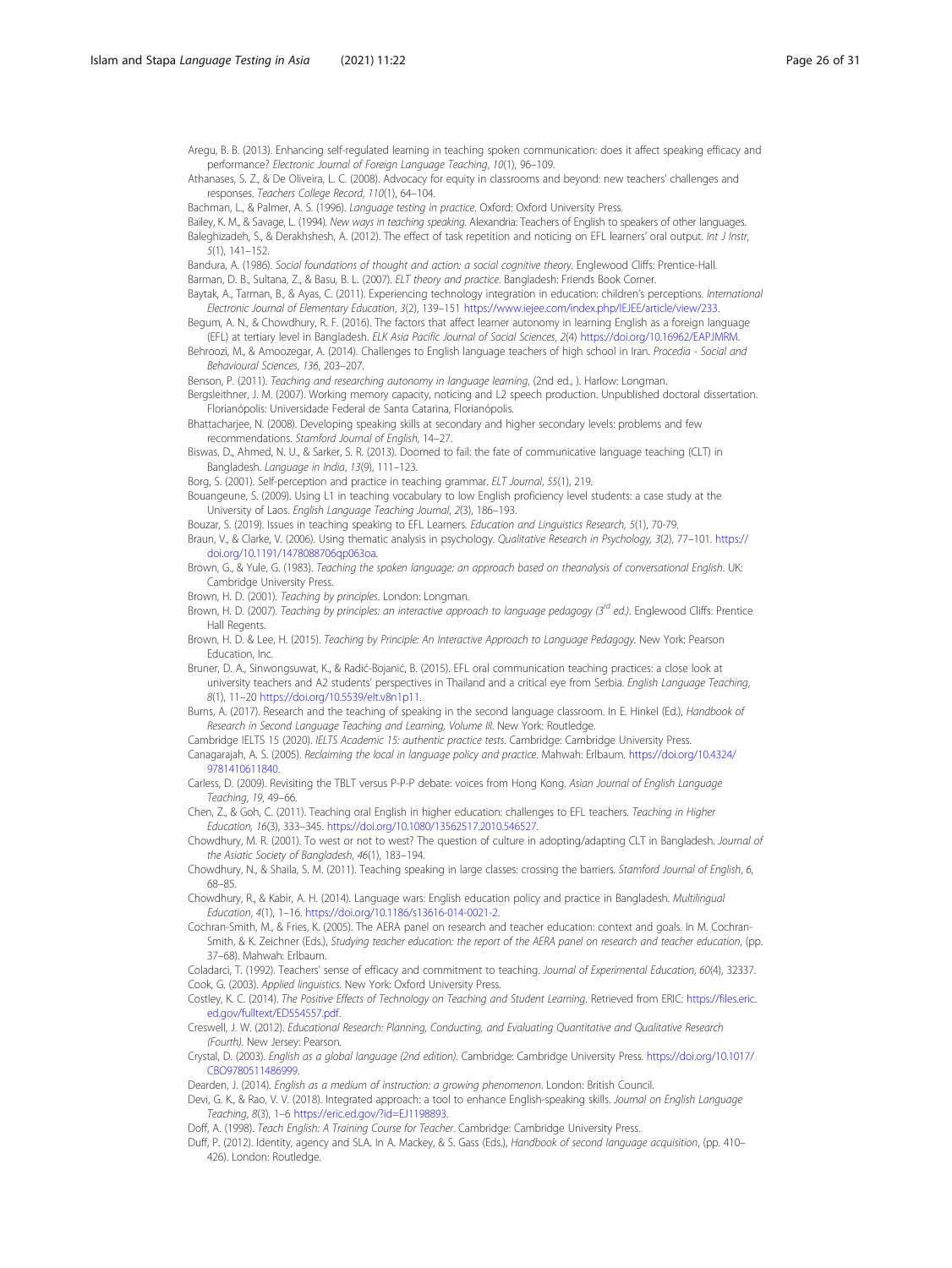<span id="page-26-0"></span>Ellis, N. C., & Schmidt, R. (1997). Morphology and longer distance dependencies: laboratory research illuminating the A in SLA. Studies in Second Language Acquisition, 19(2), 145–171. [https://doi.org/10.1017/S0272263197002027.](https://doi.org/10.1017/S0272263197002027)

Ellis, R. (2015). Understanding Second Language Acquisition. Oxford: Oxford University Press.

El-Sakka, S. M. F. (2016). Self-regulated strategy instruction for developing speaking proficiency and reducing speaking anxiety of Egyptian university students. English Language Teaching, 9(12), 22 <https://doi.org/10.5539/elt.v9n12p22>.

Enever, J. (2014). Primary English teacher education in Europe. ELT Journal, 68(3), 231–242. [https://doi.org/10.1093/elt/](https://doi.org/10.1093/elt/cct079European) [cct079European](https://doi.org/10.1093/elt/cct079European).

Eun, B., & Lim, H.-S. (2009). A sociocultural view of language learning: the importance of meaning-based instruction. TESL Canada Journal, 27(1), 13–26 <https://doi.org/10.18806/tesl.v27i1.1031>.

Farooqui, S. (2007). Developing speaking skills of adult learners in private universities in Bangladesh : problems and solutions. Australian Journal of Adult Learning, 47(1), 94–110.

Farrell, T. S. C., & Baecher, L. (2017). Reflecting on critical incidents in language education: 40 dilemmas for novice TESOL professionals. New York: Bloomsbury.

Firth, J. R. (1957). Papers in linguistics 1934-1951, (pp. 177–189).

Forey, G., Besser, S., & Sampson, N. (2016). Parental involvement in foreign language learning: the case of Hong Kong. Journal of Early Childhood Literacy, 16(3), 383–413 <https://doi.org/10.1177.1468798415587469>.

Fritz, R. L., & Vandermause, R. (2017). Data collection via in-depth email interviewing: Lessons from the field. Qualitative Health Research, 1–10 [https://doi.org/10.1177/1049732316689067.](https://doi.org/10.1177/1049732316689067)

Gibson, L. (2010). Realities toolkit: using email interviews. ERSC National Center for Research Methods, 1–7 Retrieved from <http://eprints.ncrm.ac.uk/1303/1/09-toolkitemail-interviews.pdf>.

Godzicki, L., Godzicki, N., Krofel, M., & Michaels, R. (2013). Increasing motivation and engagement in elementary and middle school students through technology-supported learning environments. Retrieved from [http://www.eric.ed.gov.ezproxy.](http://www.eric.ed.gov.ezproxy.cu-portland.edu/contentdelivery/servlet/ERICServlet?accno=ED541343) [cu-portland.edu/contentdelivery/servlet/ERICServlet?accno=ED541343](http://www.eric.ed.gov.ezproxy.cu-portland.edu/contentdelivery/servlet/ERICServlet?accno=ED541343)

Goh, C. C. M., & Burns, A. (2012). Teaching speaking: A holistic approach. New York: Cambridge University Press.

Gomleksiz, M. N. (2007). Effectiveness of cooperative learning (jigsaw II) method on teaching English as a foreign language to engineering students (Case of Firat University, Turkey). European Journal of Engineering Education, 32(5), 613–625. [https://](https://doi.org/10.1080/03043790701433343) [doi.org/10.1080/03043790701433343](https://doi.org/10.1080/03043790701433343).

Goodwyn, A. (1997). Developing English teachers: the role of mentorship in a reflective profession. Buckingham Philadelphia: Open University Press.

Guo, Y., Xu, J., & Liu, X. (2018). English language learners' use of self-regulatory strategies for foreign language anxiety in China. System, 76, 49–61 [https://doi.org/10.1016/j.system.2018.05.001.](https://doi.org/10.1016/j.system.2018.05.001)

Hagger, H., & McIntyre, D. (2006). Learning teaching from teachers: realizing the potential of school based teacher education. New York: Open University Press.

Hall Haley, M., & Ferro, M. S. (2011). Understanding the perceptions of Arabic and Chinese teachers towards transitioning into U.S. Schools. Foreign Language Annals, 44, 289–307. <https://doi.org/10.1111/j.1944-9720.2011.01136.x>.

Hasan, K. (2019). Why are university graduates failing to meet market needs? The Daily Star Retrieved from [https://www.theda](https://www.thedailystar.net/opinion/education/news/why-are-university-graduates-failing-meet-market-needs-1686997) [ilystar.net/opinion/education/news/why-are-university-graduates-failing-meet-market-needs-1686997](https://www.thedailystar.net/opinion/education/news/why-are-university-graduates-failing-meet-market-needs-1686997).

Hilliard, A. (2014). Spoken Grammar and Its Role in the English Language Classroom. English Teaching Forum, 52(4), 2–13 [https://americanenglish.state.gov/files/ae/resource\\_files/52-4\\_3\\_hilliard.pdf.](https://americanenglish.state.gov/files/ae/resource_files/52-4_3_hilliard.pdf)

Horwitz, E., Horwitz, M., & Cope, J. (1986). Foreign language classroom anxiety. The Modern Language Journal, 70(2), 125–132 <https://doi.org/10.1111/j.1540-4781.1986.tb05256.x>.

Hossain, M. I. (2010). Teaching-learning situations of speaking in English at the university level: a case study. IIUC Studies, 7, 179–196.

Hsu, J. T., & Chiu, C. (2008). Lexical collocations and their relation to speaking proficiency of college EFL learners in Taiwan. Asian EFL Journal, 10(1), 181–204.

Humphries, R. (2011). Language anxiety in international students. Griffith Working Papers in Pragmatics and Intercultural Communication, 4 (½), 65-77.

Humphries, S., & Burns, A. (2015). In reality it's almostimpossible: CLT-oriented curriculum change. ELTJournal, 69(3), 239–248. Ibna Seraj, P. M., & Habil, H. (2021). A systematic overview of issues for developing EFL learners' oral English communication

skills. Journal of Language and Education, 1(1), 229–240 <https://doi.org/10.17323/jle.2021.10737>.

IELTS. (2021). New milestone for world-leading English test: IELTS trusted by more than 11,000 organisations across the globe. Retrieved from New milestone for world leading English test: IELTS trusted by more than 11,000 organisations across the globe.

Imura, T. (2007). Community involvement as a means of developing oral communication skills and L2 Confidence: the case of tertiary students in a intermediate Japanese course, PhD Dissertation, Accessed on 07 Oct 2009 from [http://aarlinf.lib.la](http://aarlinf.lib.latrobe.edu.au:8331) [trobe.edu.au:8331](http://aarlinf.lib.latrobe.edu.au:8331)

Islam, M. S., Hasan, M. K., Sultana, S., Karim, A., & Rahman, M. M. (2021). English language assessment in Bangladesh today: principles, practices, and problems. Language Testing in Asia, 11(1), 1-21 <https://doi.org/10.1186/s40468-020-00116-z>

Islam, S. M. A. (2009). L1 influence of learning spoken English of Bangla speakers. Crossings: ULAB Journal of English Studies, 2(1), 217–239.

Islam, S. M. A. (2015). Language policy and practice in secondary school contexts in Bangladesh: challenges to the Implementation of Language-in-Education Policy. Ph.D. thesis. Aalborg: Aalborg University.

Jacobs, G. M., & Farrell, T. S. C. (2003). Understanding and implementing the CLT (Communicative Language Teaching) paradigm. RELC Journal, 34(1), 5–30.

Jafari, S. M., & Shokrpour, N. (2013). The role of L1 in ESP classrooms: a triangulated approach. International Journal of English and Education, 2(3), 90–104.

Jahan, A., & Jahan, N. (2008). Teaching presentation skills to tertiary students in Bangladesh. Stamford Journal of English, 4, 38–57. Jamila, M. (2013). Use of learner autonomy in teaching speaking by tertiary level English language teachers in private universities of Bangladesh. IOSR Journal Of Humanities And Social Science, 18(4), 29–43 <https://doi.org/10.9790/0837-1842943>.

Jenkins, J. (2007). English as a lingua franca: attitude and identity. Oxford: Oxford University Press.

Johnson, K. (1996). Language teaching and skill learning. Oxford: Blackwell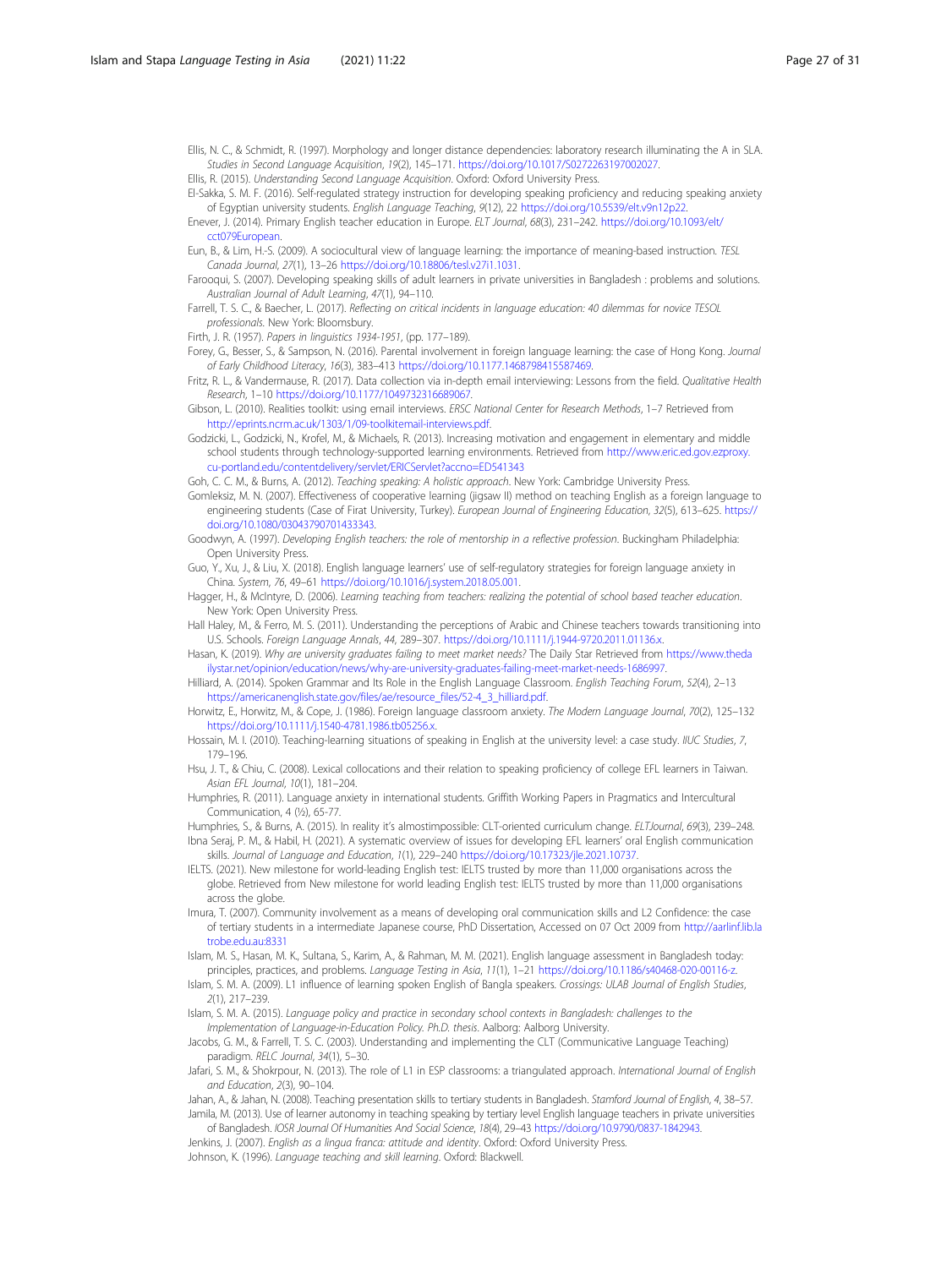<span id="page-27-0"></span>Kafes, H. (2011). A neglected resource or an overvalued illusion: L1 use in the foreign language classroom. International Journal on New Trends in Education and Their Implications, 2(2), 128–140.

Karim, A., Kabilan, M. K., Rahman, S., Shahed, F. H., & Rahman, M. M. (2021). Revisiting the high profile English in action teacher professional development program in Bangladesh: Promises, prospects, and eventualities. Mextesol Journal, 45(2), 1-21.

Karim, A., & Mohamed, A. R. (2019). Examining the impact of an English in action training program on secondary-school english teachers' classroom practice in Bangladesh. Qualitative Report, 24(3), 441–469.

Khan, H. R. (2007). Problems of oral communication in English among Bangladeshi students. East West University  $I$ ournal, 1, 1–18.

Kitano, K. (2001). Anxiety in the college Japanese language classroom. The Modern Language Journal, 85(4), 549-566 [https://](https://doi.org/10.1111/0026-7902.00125) [doi.org/10.1111/0026-7902.00125.](https://doi.org/10.1111/0026-7902.00125)

Kouraogo, P. (1993). Language learning strategies in input-poor environments. System, 21(2), 165–173.

Kourieos, S., & Diakou, M. (2019). Pre-service English language teacher education and the first years of teaching: perspectives from Cyprus. New Educator, 15(3), 208–225 [https://doi.org/10.1080/1547688X.2019.1628558.](https://doi.org/10.1080/1547688X.2019.1628558)

Kumaravadivelu, B. (2001). Toward a post-method pedagogy. TESOL Quarterly, 35(4), 537–111. Kuning, D. S. (2019). Technology in teaching speaking skill. Journal of English Education, Literature and Linguistics, 2(1), 50–59 [https://doi.org/10.31540/jeell.v2i1.243.](https://doi.org/10.31540/jeell.v2i1.243)

Latha, B. M., & Ramesh, P. (2012). Teaching English as a second language: factors affecting learning Speaking Skills. International Journal of Engineering Research & Technology (IJERT), 1(7), 1–6.

Lazaraton, A. (2014). Second language speaking. In M. Celce-Murcia, D. M. Brinton, & M. A. Snow (Eds.), Teaching English as a Second or Foreign Language, (4th ed., pp. 106–120). Boston: National Geographic Learning.

LeBarton, E. S., Goldin-Meadow, S., & Raudenbush, S. (2015). Increases in spoken vocabulary, 16(2), 199–220 [https://doi.org/1](https://doi.org/10.1080/15248372.2013.858041) [0.1080/15248372.2013.858041](https://doi.org/10.1080/15248372.2013.858041). Experimentally-induced.

Lewis, M. (1997). Implementing the lexical approach: putting theories into practice. London: Language Teaching Publications. Li, D. (1998). It's always more difficult than you plan and imagine: teachers' perceived difficulties in introducing the

communicative approach in South Korea. TESOL Quarterly, 32(4), 676–703.

Li, L. (2015). Cooperative learning in the course of English listening and speaking in independent college: a case study of Bowen college of management (Master's thesis). Retrieved from CNKI Dissertations and Theses database. (Accession No. 1015405121).

Li, J. (2019). An Evaluation of IELTS Speaking Test. OALib, 06(12), 1–17. [https://doi.org/10.4236/oalib.1105935.](https://doi.org/10.4236/oalib.1105935)

Lin, H. (2013). Perception, difficulties, and strategy preferences of English oral communication for Taiwanese college students. Thesis and Dissertations on English Teaching and Learning in Taiwan, 38(2), 159–182.

Littlewood, W. (2007). Communicative and task-based language teaching in East Asian classrooms. Language Teaching, 40(3), 243–249.

Liu, D. (1998). Ethnocentrism in TESOL: Teacher education and the neglected needs of international TESOL students. ELT Journal, 52(1), 3–9.

Liu, J. (2007). Empowering non-native English-speaking teachers through collaboration with their native English-speaking colleagues in EFL settings. In J. Liu (Ed.), English language teaching in Chinanew approaches, perspectives and standards, (p. 10723). London, New York: Continuum.

Liu, M., & Jackson, J. (2008). An exploration of Chinese EFL learners' unwillingness to communicate and foreign language anxiety. Modern Language Journal, 92(1), 71-86.

Luoma, S. (2004). Assessing speaking. Cambridge: Cambridge University Press.

Lv, Y. (2014). Cooperative learning: an effective approach to college English learning. Theory and Practice in Language Studies, 4(9), 1948–1953. [https://doi.org/10.4304/tpls.4.9.1948-1953.](https://doi.org/10.4304/tpls.4.9.1948-1953)

MacIntyre, P. D. (1999). Language anxiety: a review of the research for language teachers. In D. J. Young (Ed.), Affect in foreign language and second language learning: a practical guide to creating a low-anxiety classroom atmosphere, (pp. 24–45). Boston: McGraw-Hill.

MacIntyre, P. D., & Gardner, R. C. (1994). The subtle effects of language anxiety on cognitive processing in the second language. Language Learning, 44, 283–305 <https://doi.org/10.1111/j.1467-1770.1994.tb01103.x>.

Maleki, M. N., & Mahammadi, A. M. (2009). Self-esteem and anxiety of Iranian EFL learners in oral communication tasks. Journal of Linguistic Studies, 2(2), 39–46.

Maley, A., & Duff, A. (2006). Drama techniques. Cambridge: Cambridge University Press.

Mamaghani, J. H., & Birjandi, P. (2017). Oral Pushed output: the route to long-term grammatical accuracy. Journal of Teaching Language Skills, 36(1), 57–84.

Mangubhai, F., Marland, P., Dashwood, A., & Son, J. (2007). Framing communicative language teaching for better teacher understanding. Issues in Educational Research, 17(1), 85–106.

Mart, Ç. T. (2013). The facilitating role of L1 in ESL classes. International Journal of Academic Research in Business and Social Sciences, 3(1), 9–14.

Mart, C. T. (2020). Integrating Listening and Speaking Skills to Promote Speech Production and Language. MEXTESOL Journal,  $44(2)$ , 1-7.

Mehrin, I. (2017). Autonomous language learning: Bangladeshi undergraduates' attitudes and perceptions. BELTA Journal, 1(1), 124–142 [https://doi.org/10.36832/beltaj.2017.0101.07.](https://doi.org/10.36832/beltaj.2017.0101.07)

Méndez, M. G., & Peña, A. (2013). Emotions as learning enhancers of foreign language learning motivation. Profile Issues in Teachers' Professional Development, 15(1), 109–124.

Mihaljević Djigunović, J., Nikolov, M., & Ottó, I. (2008). A comparative study of Croatian and Hungarian EFL students. Language Teaching Research., 12(3), 433–452. <https://doi.org/10.1177/1362168808089926>.

Murray, D. E., & Christison, M. N. (2010). What English language teachers need to know volume I: Understanding learning. New York: Routledge Falmer.

Musliadi (2016). The Problems of teaching speaking with respect to the teaching methodology: task-based language teaching. Ethical Lingua, 3(1), 74–88.

Namaziandost, E., Neisi, L., Kheryadi, & Nasri, M. (2019). Enhancing oral proficiency through cooperative learning among intermediate EFL learners: English learning motivation in focus. Cogent Education, 6, 1683933 [https://doi.org/10.1](https://doi.org/10.1080/2331186X.2019.1683933) [080/2331186X.2019.1683933.](https://doi.org/10.1080/2331186X.2019.1683933)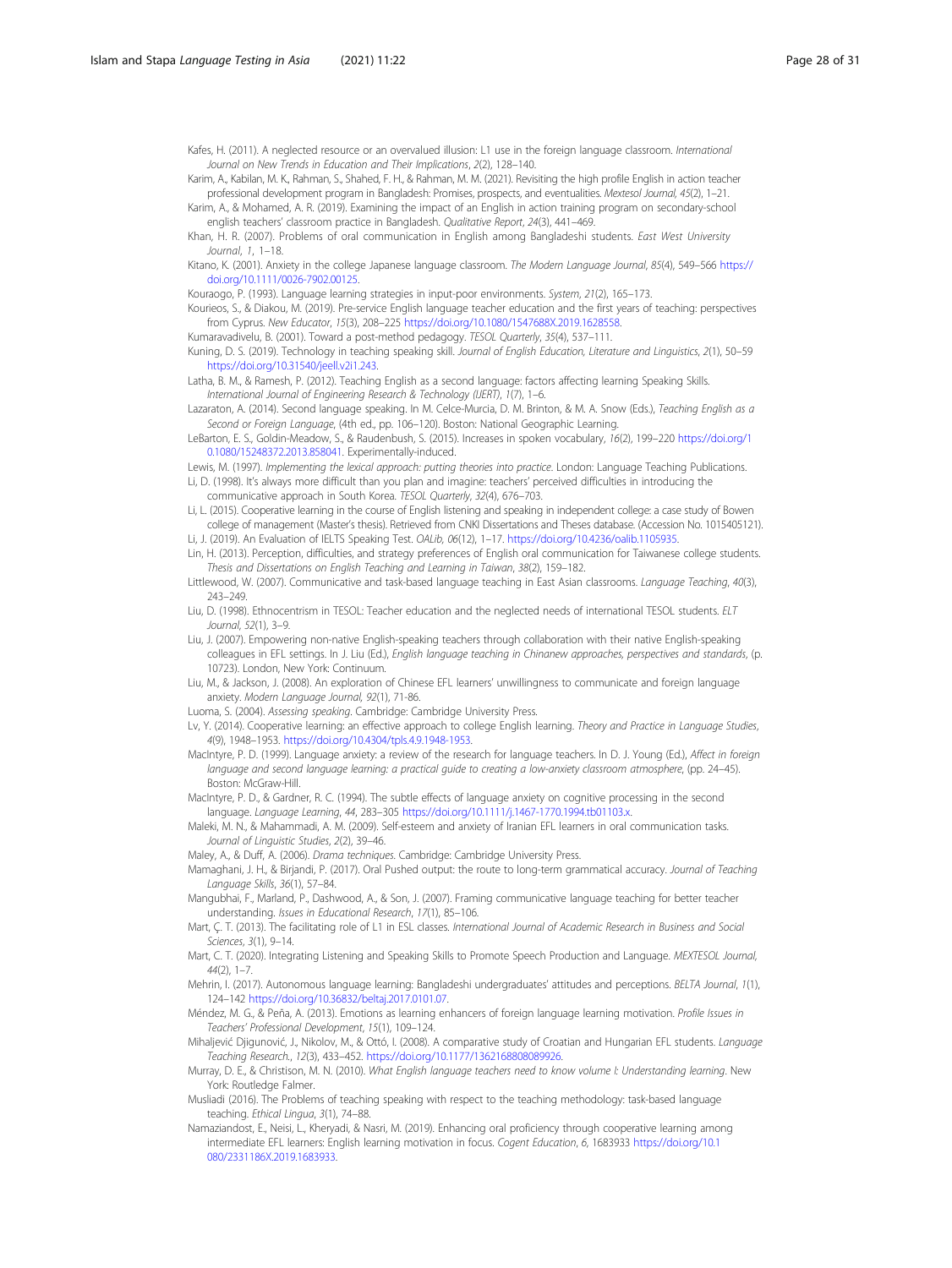- <span id="page-28-0"></span>Nasri, M., & Biria, R. (2017). Integrating multiple and focused strategies for improving reading comprehension and l2 lexical development of Iranian intermediate EFL learners. International Journal of Applied Linguistics & English Literature, 6(1), 311-321. [https://doi.org/10.7575/aiac.ijalel.v.6n.1p.311.](https://doi.org/10.7575/aiac.ijalel.v.6n.1p.311)
- Nation, I. S. P. (2001). Learning vocabulary in another language. Cambridge: Cambridge University Press.

Nation, I. S. P., & Newton, J. (2009). Teaching ESL/EFL listening and speaking. New York: Routledge.

- Nattinger, J., & DeCarrico, J. (1992). Lexical phrases and language teaching. Oxford: Oxford University Press.
- Navidinia, H., Mobaraki, M., & Malekzadeh, F. (2019). Investigating the effect of noticing on EFL students' speaking accuracy. International Journal of Instruction, 12(1), 83–98 [https://doi.org/10.29333/iji.2019.1216a.](https://doi.org/10.29333/iji.2019.1216a)
- Ning, H. (2011). Adapting cooperative learning in tertiary ELT.ELT Journal, 65 (1),60-70.To Chinese tertiary learners. Effective Education, 2(2), 99–116. [https://doi.org/10.1080/19415532.2010.522792.](https://doi.org/10.1080/19415532.2010.522792)
- Nunan, D. (2003). The impact of English as a global language on educational policies and practices in the Asia-Pacific region. TESOL Quarterly, 37(4), 589–613.
- Nuraini, K. (2016). The barriers of teaching speaking English for EFL learners. ELLITE-Journal of English Language, Literature, and Teaching, 1(1) <https://doi.org/10.32528/ellite.v1i1.159>.
- Ögeyik, M. C. (2017). The Comparative effectiveness of noticing in language learning. International Review of Applied Linguistics in Language Teaching, 1–23. <https://doi.org/10.1515/iral-2016-0049>.
- Oliver, R., Vanderford, S., & Grote, E. (2012). Evidence of English language proficiency and academic achievement of non-English-speaking background students. Higher Education Research and Development, 31(4), 541–555 [https://doi.org/10.1](https://doi.org/10.1080/07294360.2011.653958) [080/07294360.2011.653958](https://doi.org/10.1080/07294360.2011.653958).
- Oltmann, S. (2016). Qualitative interviews: a methodological discussion of the interviewer and respondent contexts. Forum: Qualitative Social Research, 17(2) Retrieved from <http://www.qualitative-research.net/index.php/fqs/article/view/255>.
- Pandey, M., & Pandey, P. (2014). Better English for better employment opportunities. International Journal of Multidisciplinary Approach and Studies, 01(4), 93–100.
- Parvin, R. H., & Salam, S. F. (2015). The effectiveness of using technology in English language classrooms in government primary schools in Bangladesh. FIRE: Forum for International Research in Education, 2(1), 47–59 [http://preserve.lehigh.edu/](http://preserve.lehigh.edu/fire/vol2/iss1/5) [fire/vol2/iss1/5](http://preserve.lehigh.edu/fire/vol2/iss1/5).
- Pattanpichet, F. (2011). The effects of using collaborative learning to enhance students' English-speaking achievement. Journal of College Teaching & Learning, 8(11), 1–10. [https://doi.org/10.19030/tlc.v8i11.6502.](https://doi.org/10.19030/tlc.v8i11.6502)
- Paul, C. M., & Liu, H. J. (2018). Technology and innovation in China's English as a foreign language (EFL) classrooms. In H. A. Spires (Ed.), Digital transformation and innovation in Chinese education, (pp. 163–175). Hershey, PA: IGI Global.
- Pawlak, M., & Waniek-Klimczak, E. (2015). Issues in teaching, learning and testing speaking in a second language. Heidelberg: Springer. Phillips, M., Brooks-Gunn, J., Duncan, G. J., Klebanov, P., & Crane, J. (1998). Family background, parenting practices, and the Black–White test score gap. In C. Jencks, & M. Phillips (Eds.), The Black–White test score gap, (pp. 103–145). Washington, DC: Brookings Institution Press.
- Phillipson, R. (2012). Linguistic imperialism. Oxford: Oxford University Press.
- Philp, J., Walter, S., & Basturkmen, H. 2010. Peer interaction in the foreign language classroom: what factors foster a focus on form? Language Awareness
- Polit, D. F., & Beck, C. T. (2014). Essentials of nursing research: appraising evidence for nursing practice, (8th ed., ). Philadelphia: Wolters Kluwer Health/Lippincott Williams & Wilkins.
- Rahman, M. M., Islam, M. S., Karim, A., Chowdhury, T. A., Rahman, M. M., Seraj, P. M. I., & Singh, M. K. M. (2019). English language teaching in Bangladesh today: issues, outcomes and implications. Language Testing in Asia, 9(June), 0-14 <https://doi.org/10.1186/s40468-019-0085-8>.
- Rahman, M. M., & Pandian, A. (2018). A critical investigation of English language teaching in Bangladesh. English Today, 34(03), 43–49 <https://doi.org/10.1017/s026607841700061x>.
- Rahman, M. M., Pandian, A., & Kaur, M. (2018). Factors affecting teachers' implementation of communicative language teaching curriculum in secondary schools in Bangladesh. Qualitative Report, 5, 23.
- Rahman, M. M., & Singh, M. K. M. (2019). Language ideology of English medium instruction in higher education. English Today, 1–7 <https://doi.org/10.1017/S0266078419000294>.
- Rahman, M. M., & Singh, M. K. M. (2021). English Medium university STEM teachers' and students' ideologies in constructing content knowledge through translanguaging. International Journal of Bilingual Education and Bilingualism [https://doi.](https://doi.org/10.1080/13670050.2021.1915950) [org/10.1080/13670050.2021.1915950](https://doi.org/10.1080/13670050.2021.1915950).
- Rahman, M. S., & Karim, S. S. (2015). Problems of CLT in Bangladesh: ways to improve. International Journal of Education Learning and Development, 3(3), 75–87.
- Rahman, N. (2009). Fears of formal speech presentation in English: some thoughts and practical solutions. Crossings: ULAB Journal of English Studies, 2(1), 207–216.
- Rahman, Z., Rahman, A. F. M. M., & Begum, M. K. (2015). Enhancement of students ' English speaking in Bangladesh : theory and practices. Manarat International University Studies, 5(1), 127–136 Retrieved from [http://miurs.manarat.ac.bd/download/](http://miurs.manarat.ac.bd/download/Issue-05/12.pdf) [Issue-05/12.pdf](http://miurs.manarat.ac.bd/download/Issue-05/12.pdf).
- Rao, P. S. (2019). The role of English as a global language. Research Journal of English (RJOE), 4(1) [www.rjoe.org.in.](http://www.rjoe.org.in)
- Redlich-Amirav, D., & Higginbottom, G. (2014). New emerging technologies in qualitative research. The Qualitative Report, 19(26), 1–14 Retrieved from <http://nsuworks.nova.edu/tqr/vol19/iss26/3>.
- Riasati, M. J., Allahyar, N., & Tan, K. E. (2012). Technology in language education: benefits and barriers. Journal of Education and Practice, 3(5), 25-30 [www.iiste.org](http://www.iiste.org) > Home > Vol 3, No 5.
- Richards, J. (2008). Second language teacher education today. RELC, 39(2), 158–177.
- Richards, J. C., & Farrell, T. S. C. (2011). Practice teaching: a reflective approach. Cambridge: Cambridge University Press.
- Richards, J. C., & Rogers, T. S. (2001). Approaches and methods in language teaching, (2nd ed., ). Cambridge: Cambridge University Press.
- Robson, M. (2013). THE ENGLISH EFFECT: the impact of English, what it's worth to the UK and why it matters to the world. London: British Council.
- Sabzian, F., Pourhossein Gilakjani, A., & Sodouri, S. (2013). Use of technology in classroom for professional development. Journal of Language Teaching and Research, 4(4), 684–692. <https://doi.org/10.4304/jltr.4.4.684-692>.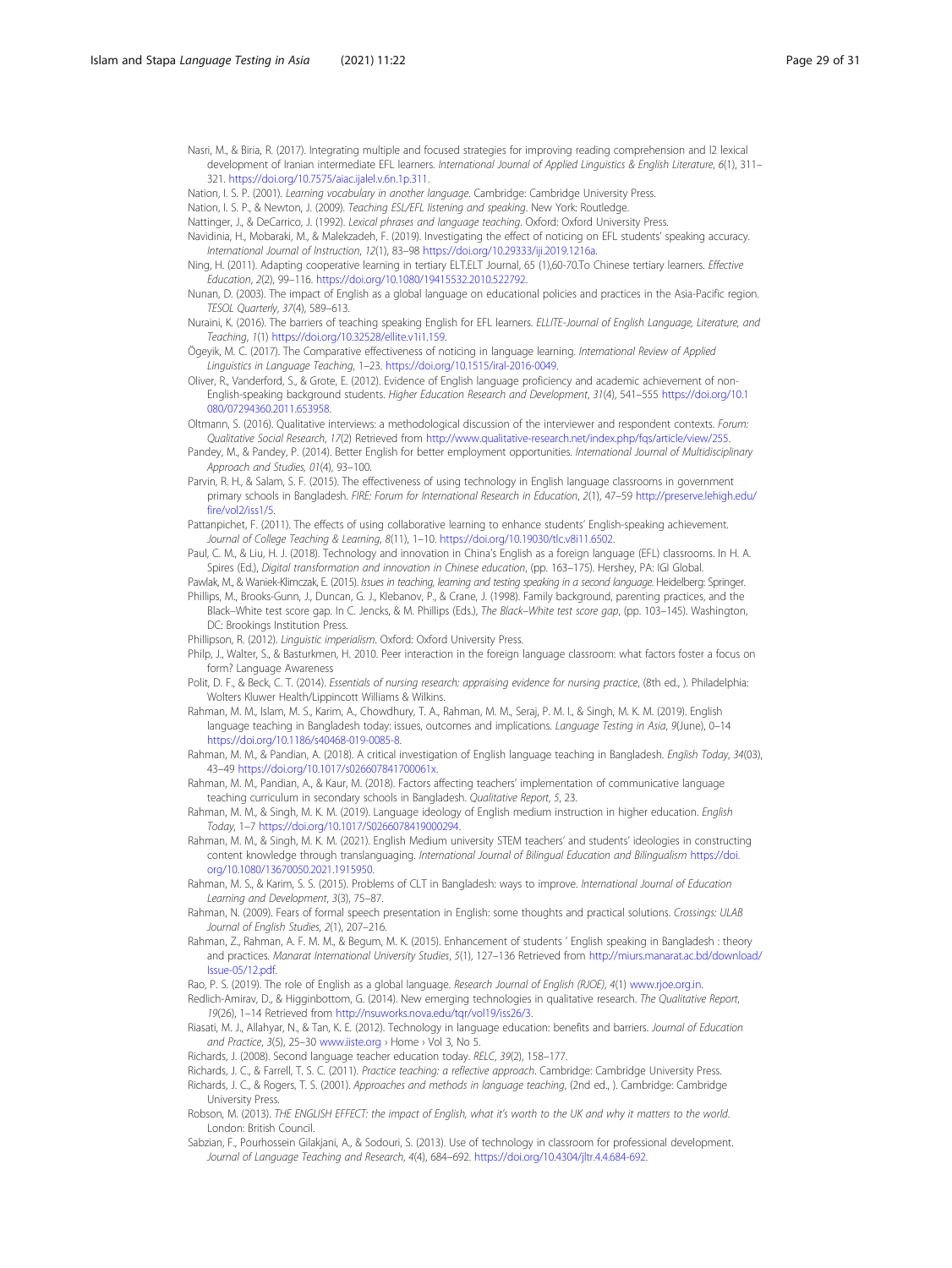<span id="page-29-0"></span>Sadeghi, K., & Richards, J. C. (2015). Teaching spoken English in Iran's private language schools: issues and options. English Teaching: Practice & Critique, 14(2), 210–234 [https://doi.org/10.1108/ETPC-03-2015-0019.](https://doi.org/10.1108/ETPC-03-2015-0019)

Safari, P., & Rashidi, N. (2015). Teacher education beyond transmission: challenges and opportunities for Iranian teachers of English. Issues in Educational Research, 25(2), 2015–2187.

Safitri, H., Rafli, Z., & Ratna Dewanti, R. (2020). Developing Students' speaking skills through task-based learning. In Proceedings of the International Conference on Education, Language and Society (ICELS 2019), (pp. 210–217). [https://doi.org/10.5220/](https://doi.org/10.5220/0008996602100217) [0008996602100217](https://doi.org/10.5220/0008996602100217).

Schmidt, R. W. (1990). The Role of Consciousness in Second Language Learning. Applied Linguistics, 11(2), 129–158 [https://doi.](https://doi.org/10.1093/applin/11.2.129) [org/10.1093/applin/11.2.129.](https://doi.org/10.1093/applin/11.2.129)

Schmitt, N. (2000). Vocabulary in language teaching. Cambridge: Cambridge University Press.

Seraj, P. M. I., Habil, H., & Hasan, M. K. (2021). Investigating the problems of teaching oral English communication skills in an EFL context at the tertiary level. International Journal of Instruction, 14(2), 501–516 <https://doi.org/10.29333/iji.2021.14228a>.

- Shabani, M. B. (2013). The effect of background knowledge on speaking ability of Iranian EFL learners. International SAMNM Journal of Marketing and Management, 1, 25–27.
- Sharmi, S. T. (2018). To speak or not to speak? The Daily Star Retrieved from [https://www.thedailystar.net/opinion/perspective/](https://www.thedailystar.net/opinion/perspective/news/speak-or-not-speak-1643863) [news/speak-or-not-speak-1643863.](https://www.thedailystar.net/opinion/perspective/news/speak-or-not-speak-1643863)

Shaw, M. E. (1983). Group dynamics: the psychology of small group behavior, (3rd ed., ). New York: McGraw-Hill.

Shulman, L. S. (1987). Knowledge and teaching: foundations of the new reform. Harvard Educational Review, 57, 1–22. [https://](https://doi.org/10.17763/haer.57.1.j463w79r56455411) [doi.org/10.17763/haer.57.1.j463w79r56455411.](https://doi.org/10.17763/haer.57.1.j463w79r56455411)

Sühendan, E. R., & Bengü, A. A. (2014). The attitudes of students towards cooperative learning in ELT classes. International Online Journal of Education and Teaching, 1(2), 31–45.

Sultana, S. (2014). English as a medium of instruction in Bangladesh's higher education. The Asian EFL Journal Quarterly, 16(1), 11–52.

Sung, J. (2003). English lexical collocations and their relation to spoken fluency of adult non-native speakers. Pennsylvania: Unpublished doctoral dissertation, Indiana University of Pennsylvania.

Tahmasbi, S., Hashemifardnia, A., & Namaziandost, E. (2019). Standard English or world Englishes: issues of ownership and preference. Journal of Teaching English Language Studies, 7(3), 83–98.

Teng, L. S., & Zhang, L. J. (2018). Effects of motivational regulation strategies on writing performance: a mediation model of self-regulated learning of writing in English as a second/foreign language. Metacognition and Learning, 13(2), 213-240.

TESOL International Association. (2014). TESOL International Association Research Agenda 2014. [https://www.tesol.org/docs/](https://www.tesol.org/docs/default-source/pdf/2014_tesol-research-agenda.pdf?sfvrsn=2) [default-source/pdf/2014\\_tesol-research-agenda.pdf?sfvrsn=2](https://www.tesol.org/docs/default-source/pdf/2014_tesol-research-agenda.pdf?sfvrsn=2).

The Economic Policy Research Foundation of Turkey (TEPAV) (2015). The state of English in higher education in Turkey. Retrieved from <https://www.tepav.org.tr/tr/yayin>.

- Tohura, S. (2016). Undergraduates expectations from the English foundation courses at private universities of Bangladesh (Unpublished Master's thesis). Dhaka: Brac University.
- Toujani, M. M., & Hermessi, T. (2018). English language teaching research in the Middle East and North Africa: multiple perspectives. In S. Hidri (Ed.), Self-esteem, self-expectancy and oral achievement in the Tunisian EFL context. Springer International Publishing <https://doi.org/10.1007/978-3-319-98533-6>.
- Tschannen-Moran, M., & Hoy, A. W. (2001). Teacher efficacy: capturing an elusive construct. Teaching and Teacher Education, 17(7), 783805.
- Tseng, W., Dornyei, Z., & Schmitt, N. (2006). A new approach to assessing strategic learning: the case of self-regulation in vocabulary acquisition. Applied Linguistics, 27, 78–102 [https://doi.org/10.1093/applin/ami046.](https://doi.org/10.1093/applin/ami046)

Van den Branden, K. (2006). Task-based language education: from theory to practice. Cambridge: Cambridge University Press. Walker, D. (2013). The internet as a medium for health service research. Part 1. Nurse Researcher, 20(4), 18–21.

- Wang, L. (2013). Application of cooperative learning in college English listening and speaking course (Master's thesis). Retrieved from CNKI Dissertations and Theses database. (Accession No. 1013202372). <https://doi.org/10.1094/PDIS-02-13-0213-PDN>.
- Wei, M. (2007). The Interrelatedness of Affective Factors in EFL Learning: An Examination of Motivational Patterns in Relation to Anxiety in China. Tesl-Ej, 11(1), 1-23.

Wierzbicka, A. (2006). English: meaning and culture. Oxford: Oxford University Press. Wilden, E., & Porsch, R. (2017). Researching the professional development of primary EFL teachers: an introduction. In E.

- Wilden, & R. Porsch (Eds.), The professional development of primary EFL teachers, (pp. 7–12). Münster: WAXMANN. Wiltse, L. (2006). "Like pulling teeth": oral discourse practices in a culturally diverse language arts classroom. Canadian Modern
- Language Review, 63, 199–223.
- Woolfolk, A. E., Rosoff, B., & Hoy, W. K. (1990). Teachers' sense of efficacy and their beliefs about managing students. Teaching and Teacher Education, 6(2), 13748.
- Xie, Q. (2020). Teaching English oral communication for China's English minor undergraduates: barriers, challenges and options. The Asian Journal of Applied Linguistics, 7(1), 73–90 ISSN 2308-6262, [http://caes.hku.hk/ajal.](http://caes.hku.hk/ajal)

Xie, X. (2010). Why are students quiet? Looking at the Chinese context and below. ELT Journal, 64(1), 10–20 [https://doi.org/1](https://doi.org/10.1093/elt/ccp060) [0.1093/elt/ccp060](https://doi.org/10.1093/elt/ccp060).

Yan, J. X., & Horwitz, E. K. (2008). Learners' perceptions of how anxiety interacts with personal and instructional factors to influence their achievement in English: a qualitative analysis of EFL learners in China. Language Learning, 58(1), 151-183 <https://doi.org/10.1111/j.1467-9922.2007.00437.x>.

Young, J. E. (1990). Cognitive therapy for personality disorders: A schema-focused approach. Professional Resource Exchange, Inc. Zhang, S. (2009). The role of input, interaction, and output in the development of oral fluency. English Language Teaching, 2(4), 91–100 <https://doi.org/10.5539/elt.v2n4p91>.

Zhang, X., & Head, K. (2010). Dealing with learner reticence in the speaking class. ELT Journal, 64(1), 1–9 [https://doi.org/10.1](https://doi.org/10.1093/elt/ccp018) [093/elt/ccp018](https://doi.org/10.1093/elt/ccp018).

Zhao, Y. (2013). Recent developments in technology and language learning: literature review and meta-analysis. CALICO Journal, 21(1), 7–27 <https://eric.ed.gov/?id=EJ674877>.

Zimmerman, B. (2000). Self-efficacy: an essential motive to learn. Contemporary Educational Psychology, 25(1), 82–91.